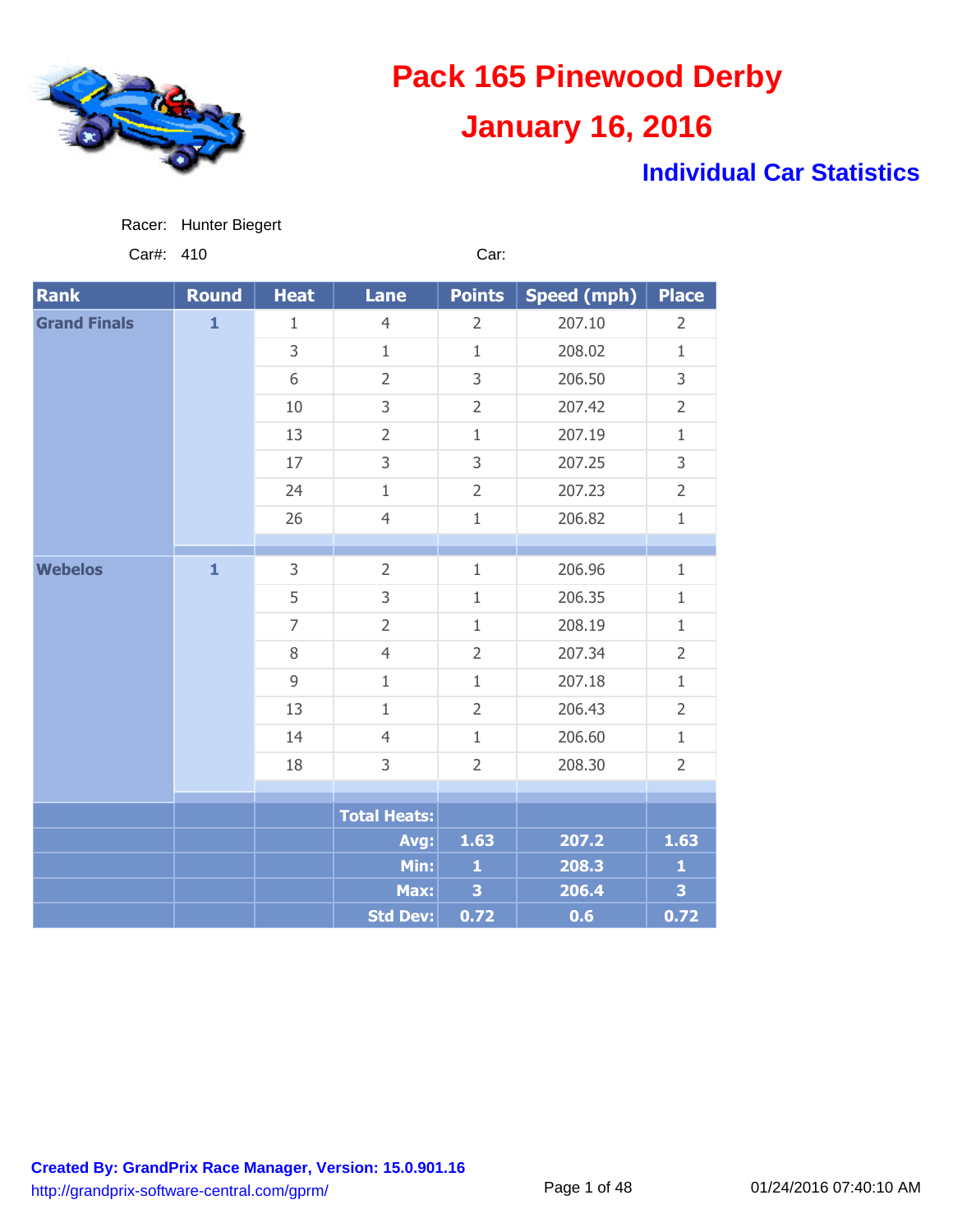

### **Individual Car Statistics**

| Racer: | Michael Boyle |  |
|--------|---------------|--|
|        |               |  |

Car#: 401 Car:

| <b>Rank</b>    | Round        | <b>Heat</b>    | <b>Lane</b>         | <b>Points</b>  | <b>Speed (mph)</b> | <b>Place</b>   |
|----------------|--------------|----------------|---------------------|----------------|--------------------|----------------|
| <b>Webelos</b> | $\mathbf{1}$ | 1              | 1                   | $\overline{2}$ | 205.39             | 2              |
|                |              | $\overline{2}$ | $\overline{4}$      | 3              | 203.51             | 3              |
|                |              | $\overline{7}$ | 3                   | 3              | 203.42             | 3              |
|                |              | 9              | 2                   | $\overline{2}$ | 203.98             | $\overline{2}$ |
|                |              | 12             | 1                   | 3              | 204.15             | 3              |
|                |              | 13             | $\overline{4}$      | 3              | 203.10             | 3              |
|                |              | 16             | 3                   | $\overline{4}$ | 205.21             | $\overline{4}$ |
|                |              | 17             | $\overline{2}$      | $\overline{2}$ | 203.35             | $\overline{2}$ |
|                |              |                |                     |                |                    |                |
|                |              |                | <b>Total Heats:</b> |                |                    |                |
|                |              |                | Avg:                | 2.75           | 204.0              | 2.75           |
|                |              |                | Min:                | $\overline{2}$ | 205.4              | $\overline{2}$ |
|                |              |                | Max:                | $\overline{4}$ | 203.1              | 4              |
|                |              |                | <b>Std Dev:</b>     | 0.71           | 0.9                | 0.71           |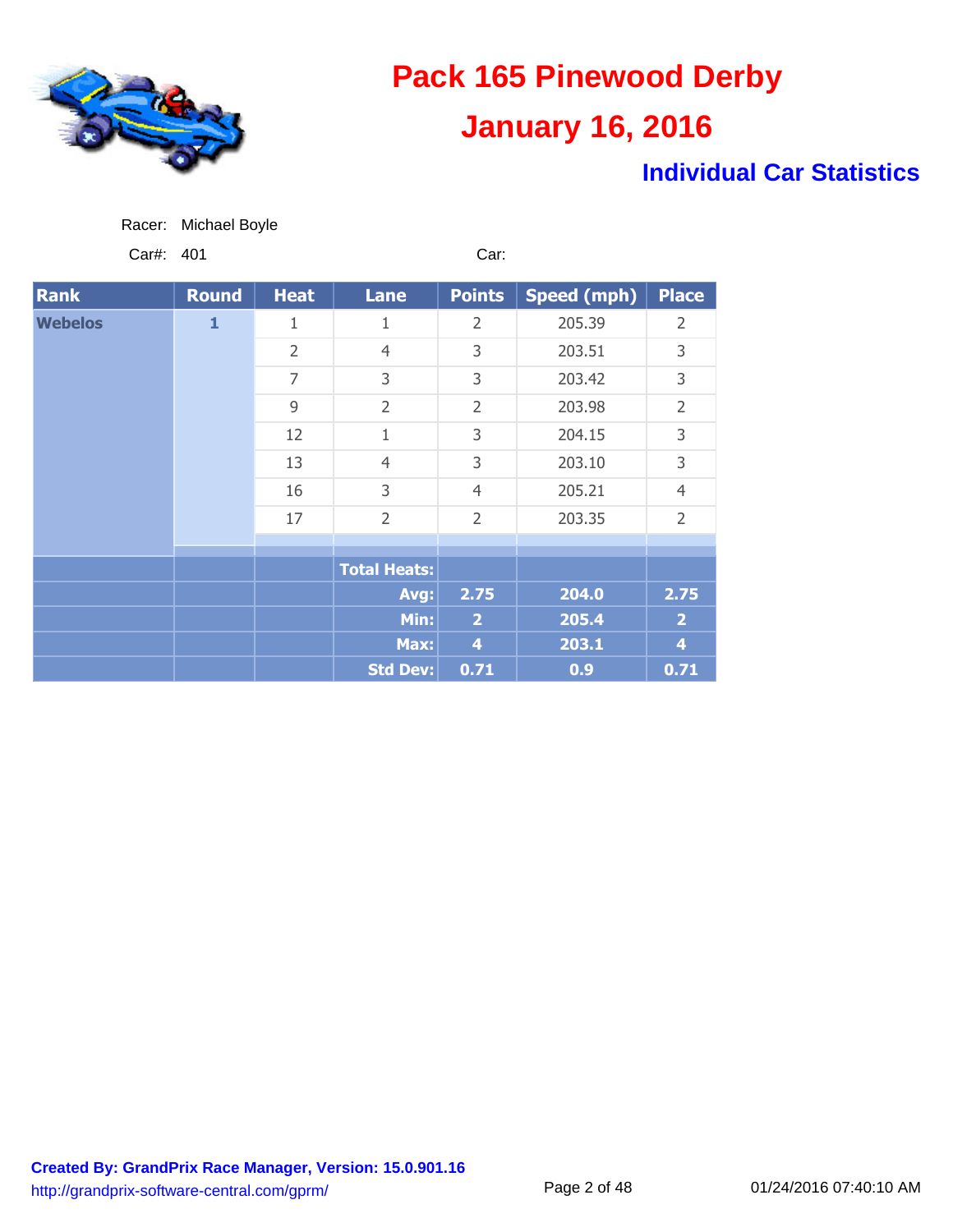

### **Individual Car Statistics**

|  | Racer: Dylan Branscum |
|--|-----------------------|
|  |                       |

Car#: 301 Car:

| <b>Rank</b> | <b>Round</b> | <b>Heat</b>    | <b>Lane</b>         | <b>Points</b>           | <b>Speed (mph)</b> | <b>Place</b>   |       |                |
|-------------|--------------|----------------|---------------------|-------------------------|--------------------|----------------|-------|----------------|
| <b>Bear</b> | $\mathbf{1}$ | 1              | 1                   | 3                       | 176.00             | 3              |       |                |
|             |              | $\overline{2}$ | $\overline{4}$      | $\overline{4}$          | 178.68             | $\overline{4}$ |       |                |
|             |              | $\overline{7}$ | 3                   | $\overline{4}$          | 184.69             | $\overline{4}$ |       |                |
|             |              | 9              | $\overline{2}$      | $\overline{4}$          | 180.39             | $\overline{4}$ |       |                |
|             |              | 12             | 1                   | 3                       | 183.07             | 3              |       |                |
|             |              | 13             | $\overline{4}$      | $\overline{4}$          | 176.63             | $\overline{4}$ |       |                |
|             |              | 16             | 3                   | $\overline{4}$          | 178.46             | $\overline{4}$ |       |                |
|             |              | 17             | $\overline{2}$      | 3                       | 179.79             | 3              |       |                |
|             |              |                |                     |                         |                    |                |       |                |
|             |              |                | <b>Total Heats:</b> |                         |                    |                |       |                |
|             |              |                | Avg:                | 3.63                    | 179.7              | 3.63           |       |                |
|             |              |                | Min:                | $\overline{\mathbf{3}}$ | 184.7              | 3              |       |                |
|             |              |                |                     |                         | Max:               | $\overline{4}$ | 176.0 | $\overline{4}$ |
|             |              |                | <b>Std Dev:</b>     | 0.52                    | 3.0                | 0.52           |       |                |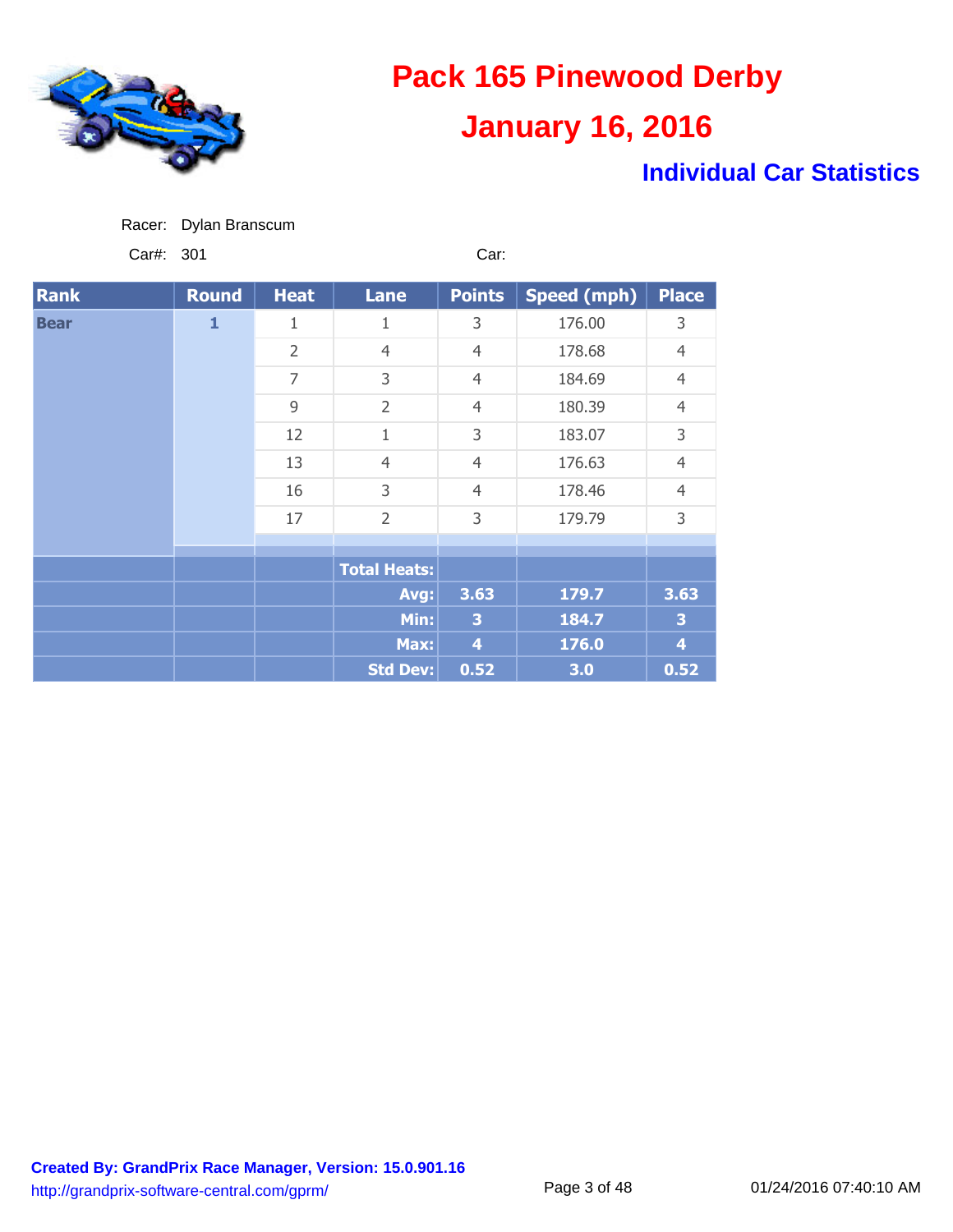

### **Individual Car Statistics**

|  | Racer: Logan Branscum |
|--|-----------------------|
|  |                       |

Car#: 509 Car:

| <b>Rank</b> | <b>Round</b> | <b>Heat</b>    | <b>Lane</b>         | <b>Points</b>  | <b>Speed (mph)</b> | <b>Place</b>   |
|-------------|--------------|----------------|---------------------|----------------|--------------------|----------------|
| <b>Open</b> | $\mathbf{1}$ | 3              | 3                   | $\overline{4}$ | 178.78             | $\overline{4}$ |
|             |              | $\overline{7}$ | 1                   | $\overline{4}$ | 173.52             | $\overline{4}$ |
|             |              | 9              | $\overline{2}$      | $\overline{4}$ | 176.20             | $\overline{4}$ |
|             |              | 14             | $\overline{2}$      | $\overline{4}$ | 178.12             | $\overline{4}$ |
|             |              | 18             | $\overline{4}$      | $\overline{4}$ | 176.48             | $\overline{4}$ |
|             |              | 21             | 3                   | $\overline{4}$ | 173.71             | $\overline{4}$ |
|             |              | 25             | $\overline{1}$      | 3              | 172.92             | 3              |
|             |              | 27             | $\overline{4}$      | $\overline{4}$ | 173.61             | $\overline{4}$ |
|             |              |                |                     |                |                    |                |
|             |              |                | <b>Total Heats:</b> |                |                    |                |
|             |              |                | Avg:                | 3.88           | 175.4              | 3.88           |
|             |              |                | Min:                | 3              | 178.8              | 3              |
|             |              |                | Max:                | $\overline{4}$ | 172.9              | $\overline{4}$ |
|             |              |                | <b>Std Dev:</b>     | 0.35           | 2.3                | 0.35           |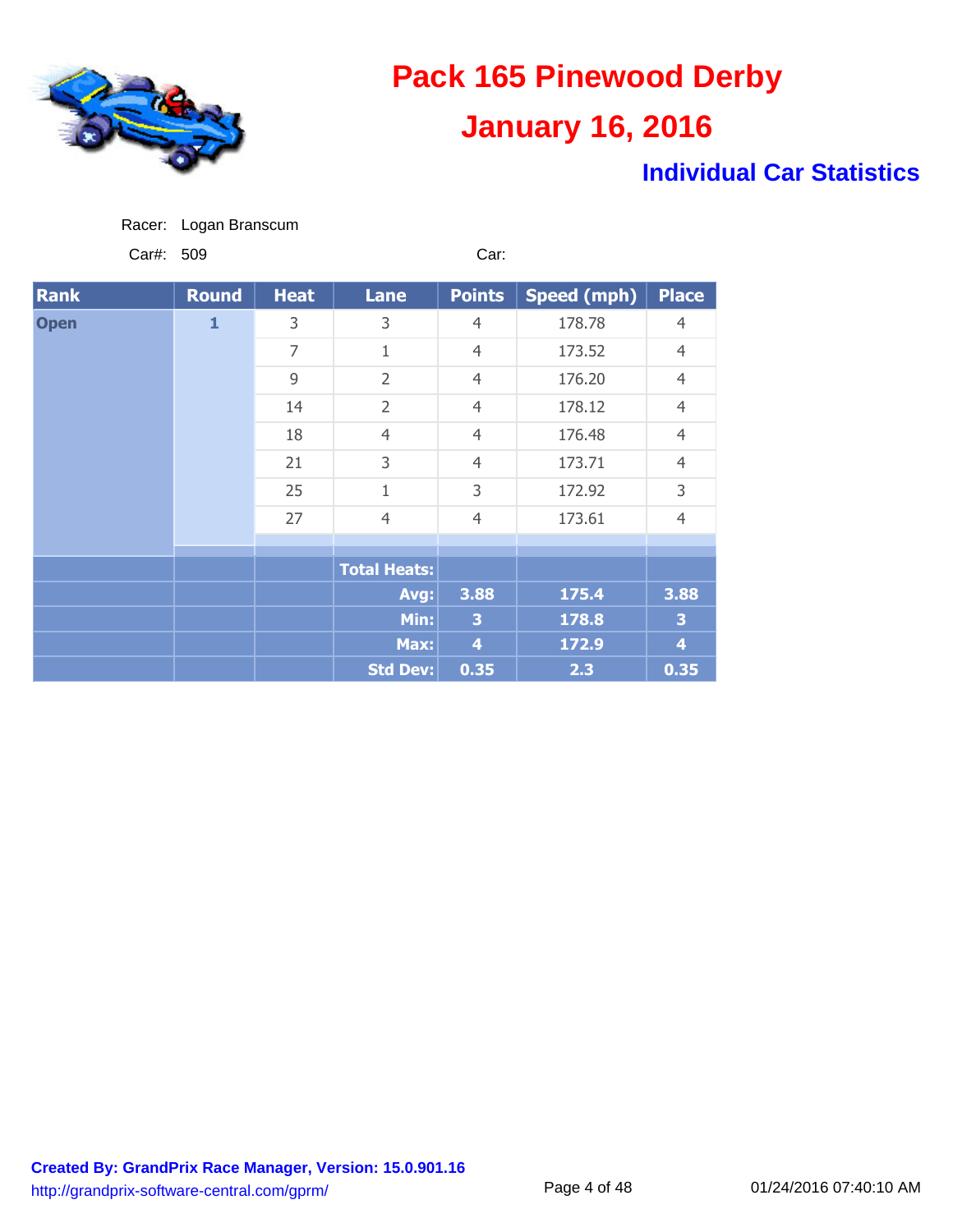

### **Individual Car Statistics**

| Racer: | Griffin Brown |
|--------|---------------|
|        |               |

Car#: 101 Car: Car:

| <b>Rank</b>  | <b>Round</b> | <b>Heat</b>    | <b>Lane</b>         | <b>Points</b>  | <b>Speed (mph)</b> | <b>Place</b>   |
|--------------|--------------|----------------|---------------------|----------------|--------------------|----------------|
| <b>Tiger</b> | $\mathbf{1}$ | 1              | 1                   | $\overline{4}$ | 184.74             | $\overline{4}$ |
|              |              | $\overline{2}$ | $\overline{4}$      | 3              | 187.82             | 3              |
|              |              | $\overline{7}$ | 3                   | $\overline{4}$ | 186.97             | $\overline{4}$ |
|              |              | 9              | $\overline{2}$      | $\overline{4}$ | 182.99             | $\overline{4}$ |
|              |              | 12             | 1                   | 3              | 186.77             | 3              |
|              |              | 13             | $\overline{4}$      | $\overline{4}$ | 188.64             | $\overline{4}$ |
|              |              | 16             | 3                   | 3              | 185.30             | 3              |
|              |              | 17             | $\overline{2}$      | $\overline{4}$ | 187.28             | $\overline{4}$ |
|              |              |                |                     |                |                    |                |
|              |              |                | <b>Total Heats:</b> |                |                    |                |
|              |              |                | Avg:                | 3.63           | 186.3              | 3.63           |
|              |              |                | Min:                | 3              | 188.6              | 3              |
|              |              |                | Max:                | 4              | 183.0              | 4              |
|              |              |                | <b>Std Dev:</b>     | 0.52           | 1.8                | 0.52           |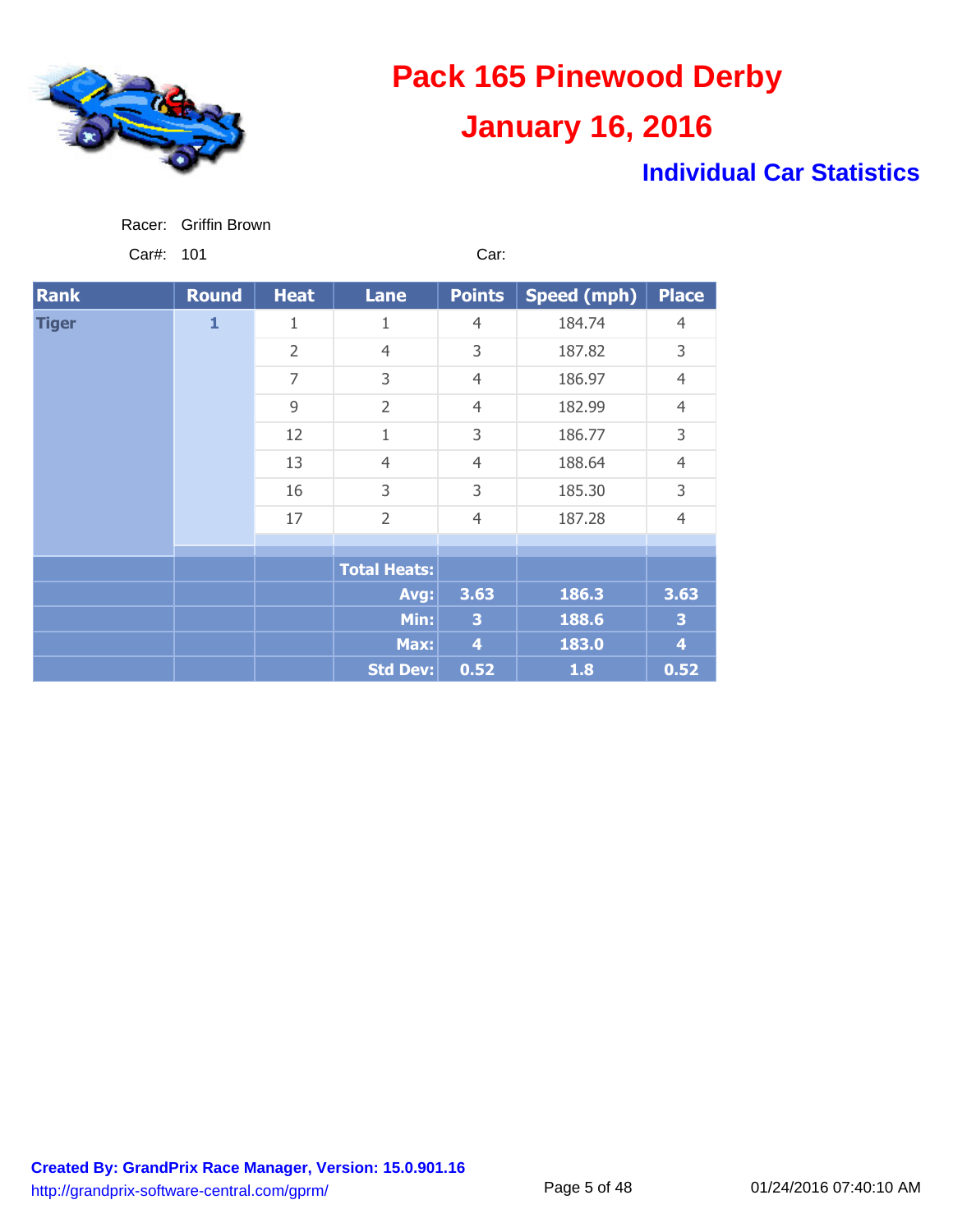

### **Individual Car Statistics**

| Car#:               | 102          |                |                     | Car:                    |                    |                         |
|---------------------|--------------|----------------|---------------------|-------------------------|--------------------|-------------------------|
| <b>Rank</b>         | <b>Round</b> | <b>Heat</b>    | Lane                | <b>Points</b>           | <b>Speed (mph)</b> | <b>Place</b>            |
| <b>Grand Finals</b> | $\mathbf{1}$ | $\overline{4}$ | 3                   | $\overline{2}$          | 204.47             | $\overline{2}$          |
|                     |              | $\overline{7}$ | $\mathbf 1$         | 3                       | 202.20             | 3                       |
|                     |              | 10             | $\overline{4}$      | $\overline{4}$          | 202.67             | $\overline{4}$          |
|                     |              | 12             | $\mathbf{1}$        | $\overline{4}$          | 201.49             | $\overline{4}$          |
|                     |              | 15             | $\overline{4}$      | $\overline{4}$          | 202.12             | $\overline{4}$          |
|                     |              | 19             | $\overline{2}$      | 3                       | 203.88             | 3                       |
|                     |              | 23             | $\overline{2}$      | $\overline{2}$          | 203.68             | $\overline{2}$          |
|                     |              | 26             | 3                   | $\overline{2}$          | 203.30             | $\overline{2}$          |
|                     |              |                |                     |                         |                    |                         |
| <b>Tiger</b>        | $\mathbf{1}$ | $\overline{2}$ | $\,1\,$             | $1\,$                   | 201.96             | $1\,$                   |
|                     |              | $\overline{4}$ | 3                   | $\mathbf{1}$            | 202.79             | $\mathbf{1}$            |
|                     |              | 6              | $\overline{4}$      | $\overline{2}$          | 202.26             | $\overline{2}$          |
|                     |              | 8              | $\overline{2}$      | $\mathbf{1}$            | 203.62             | $\mathbf{1}$            |
|                     |              | 11             | 3                   | $1\,$                   | 203.65             | $\mathbf{1}$            |
|                     |              | 13             | $\overline{2}$      | $\mathbf{1}$            | 202.95             | $1\,$                   |
|                     |              | 16             | $\mathbf{1}$        | $1\,$                   | 201.58             | $\mathbf{1}$            |
|                     |              | 18             | $\overline{4}$      | $\overline{2}$          | 202.26             | $\overline{2}$          |
|                     |              |                |                     |                         |                    |                         |
|                     |              |                | <b>Total Heats:</b> |                         |                    |                         |
|                     |              |                | Avg:                | 2.13                    | 202.8              | 2.13                    |
|                     |              |                | Min:                | $\mathbf{1}$            | 204.5              | $\mathbf{1}$            |
|                     |              |                | Max:                | $\overline{\mathbf{4}}$ | 201.5              | $\overline{\mathbf{4}}$ |
|                     |              |                | <b>Std Dev:</b>     | 1.15                    | 0.9                | 1.15                    |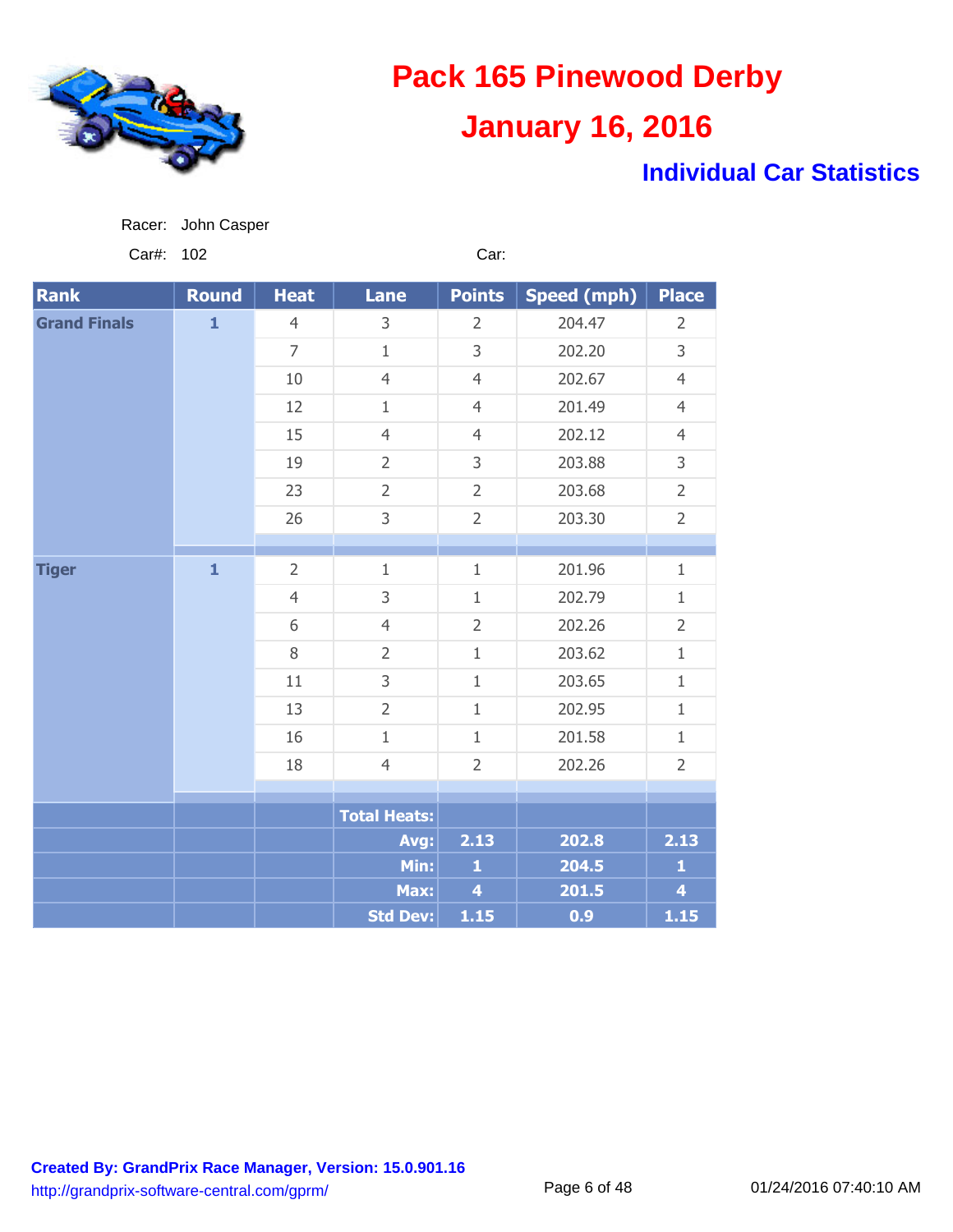

### **Individual Car Statistics**

| .                   |              |                |                     |                         |                    |                         |
|---------------------|--------------|----------------|---------------------|-------------------------|--------------------|-------------------------|
| <b>Rank</b>         | <b>Round</b> | <b>Heat</b>    | <b>Lane</b>         | <b>Points</b>           | <b>Speed (mph)</b> | <b>Place</b>            |
| <b>Grand Finals</b> | $\mathbf{1}$ | 1              | $\mathbf{1}$        | 3                       | 204.50             | 3                       |
|                     |              | $\overline{4}$ | $\overline{2}$      | 3                       | 203.94             | 3                       |
|                     |              | $\overline{9}$ | $\overline{2}$      | 3                       | 202.94             | 3                       |
|                     |              | 11             | $\,1\,$             | $\overline{2}$          | 202.79             | $\overline{2}$          |
|                     |              | 16             | $\overline{4}$      | $\mathbf{1}$            | 205.63             | $\mathbf{1}$            |
|                     |              | 19             | 3                   | $\overline{2}$          | 204.09             | $\overline{2}$          |
|                     |              | 21             | 3                   | $\overline{4}$          | 204.67             | $\overline{4}$          |
|                     |              | 24             | $\overline{4}$      | 3                       | 205.20             | 3                       |
|                     |              |                |                     |                         |                    |                         |
| <b>Tiger</b>        | $\mathbf{1}$ | $\mathbf 1$    | $\overline{2}$      | $1\,$                   | 202.78             | $\mathbf{1}$            |
|                     |              | 5              | $\overline{4}$      | $\mathbf 1$             | 205.11             | $\mathbf{1}$            |
|                     |              | 6              | $\mathbf{1}$        | $\mathbf{1}$            | 202.49             | $1\,$                   |
|                     |              | $\overline{9}$ | 3                   | $\mathbf{1}$            | 204.40             | $\mathbf{1}$            |
|                     |              | 11             | $\mathbf{1}$        | $\overline{2}$          | 202.53             | $\overline{2}$          |
|                     |              | 12             | $\overline{4}$      | $1\,$                   | 204.74             | $\mathbf{1}$            |
|                     |              | 15             | 3                   | $\mathbf{1}$            | 204.60             | $\mathbf{1}$            |
|                     |              | 18             | $\overline{2}$      | $\mathbf{1}$            | 203.18             | $\mathbf{1}$            |
|                     |              |                |                     |                         |                    |                         |
|                     |              |                | <b>Total Heats:</b> |                         |                    |                         |
|                     |              |                | Avg:                | 1.88                    | 204.0              | 1.88                    |
|                     |              |                | Min:                | $\mathbf{1}$            | 205.6              | $\mathbf{1}$            |
|                     |              |                | Max:                | $\overline{\mathbf{4}}$ | 202.5              | $\overline{\mathbf{4}}$ |
|                     |              |                | <b>Std Dev:</b>     | 1.02                    | 1.0                | 1.02                    |

Car#: 103 Car:

**Created By: GrandPrix Race Manager, Version: 15.0.901.16** http://grandprix-software-central.com/gprm/ Page 7 of 48 01/24/2016 07:40:10 AM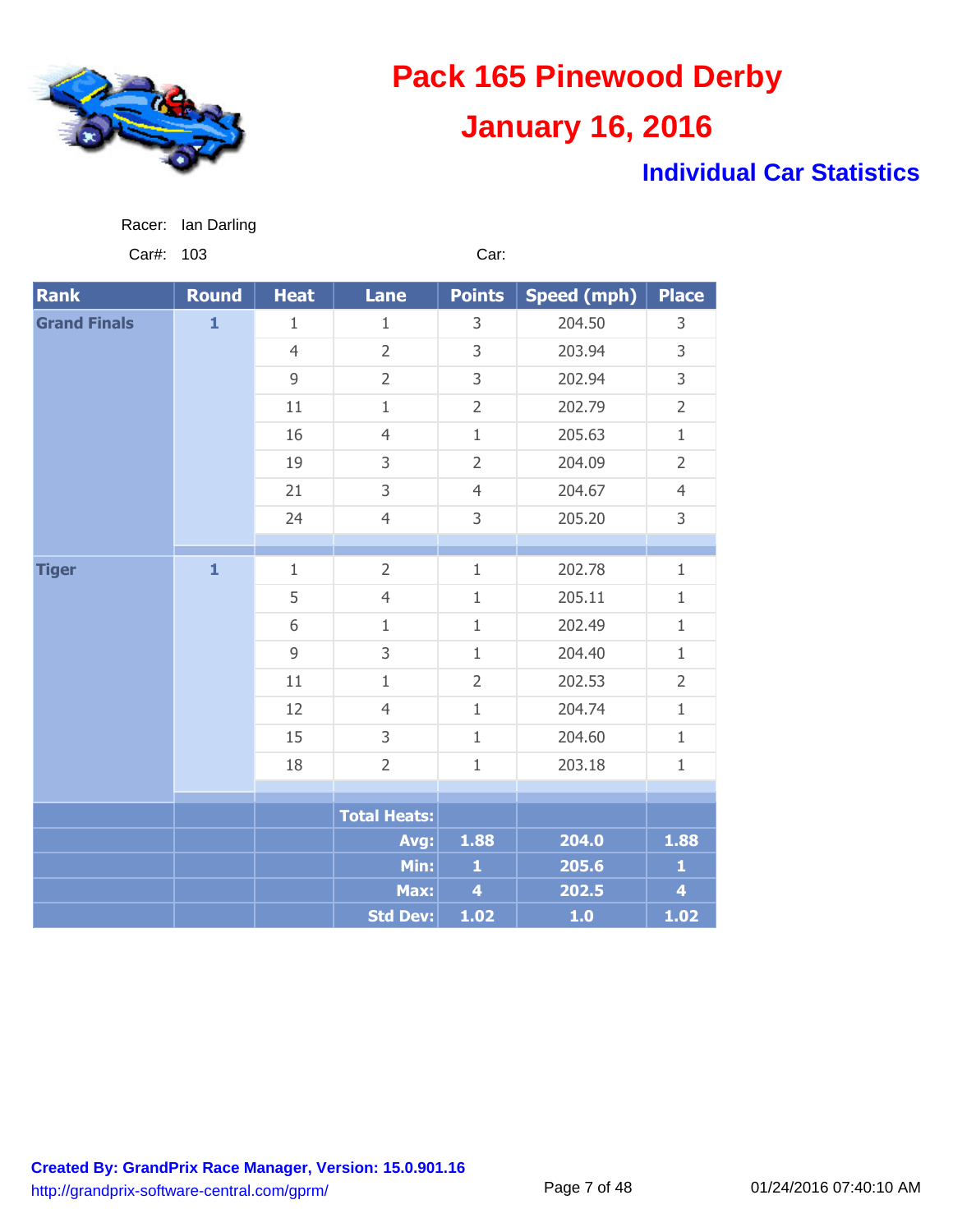

Racer: Jackson Davey

## **Pack 165 Pinewood Derby January 16, 2016**

### **Individual Car Statistics**

| Car#:               | 402          |                |                     | Car:          |                    |                         |
|---------------------|--------------|----------------|---------------------|---------------|--------------------|-------------------------|
| <b>Rank</b>         | <b>Round</b> | <b>Heat</b>    | <b>Lane</b>         | <b>Points</b> | <b>Speed (mph)</b> | <b>Place</b>            |
| <b>Grand Finals</b> | $\mathbf{1}$ | $\overline{2}$ | $\overline{4}$      | $\mathbf 1$   | 209.95             | $\mathbf{1}$            |
|                     |              | 6              | 3                   | $\mathbf 1$   | 209.05             | $\mathbf{1}$            |
|                     |              | 9              | 3                   | $\mathbf{1}$  | 209.09             | $\mathbf{1}$            |
|                     |              | 12             | $\overline{4}$      | $\mathbf{1}$  | 209.29             | $\mathbf{1}$            |
|                     |              | 15             | $\mathbf{1}$        | $\mathbf 1$   | 208.36             | $\mathbf{1}$            |
|                     |              | 17             | $\overline{2}$      | $\mathbf 1$   | 208.27             | $1\,$                   |
|                     |              | 21             | $\overline{2}$      | $\mathbf{1}$  | 209.17             | $\mathbf{1}$            |
|                     |              | 25             | $\mathbf 1$         | $\mathbf 1$   | 207.78             | $\mathbf{1}$            |
|                     |              |                |                     |               |                    |                         |
| <b>Webelos</b>      | $\mathbf{1}$ | $\overline{2}$ | $1\,$               | $\mathbf{1}$  | 209.46             | $1\,$                   |
|                     |              | $\overline{4}$ | 3                   | $\mathbf 1$   | 209.35             | $\mathbf{1}$            |
|                     |              | 6              | $\overline{4}$      | $\mathbf{1}$  | 209.56             | $\mathbf{1}$            |
|                     |              | $8\,$          | $\overline{2}$      | $\mathbf{1}$  | 208.45             | $\mathbf{1}$            |
|                     |              | 11             | 3                   | $\mathbf 1$   | 210.12             | $\mathbf{1}$            |
|                     |              | 13             | $\overline{2}$      | $\mathbf 1$   | 209.44             | $\mathbf{1}$            |
|                     |              | 16             | $1\,$               | $\mathbf 1$   | 209.75             | $\mathbf{1}$            |
|                     |              | 18             | $\overline{4}$      | $\mathbf{1}$  | 209.55             | $\mathbf{1}$            |
|                     |              |                |                     |               |                    |                         |
|                     |              |                | <b>Total Heats:</b> |               |                    |                         |
|                     |              |                | Avg:                | 1.00          | 209.2              | 1.00                    |
|                     |              |                | Min:                | $\mathbf{1}$  | 210.1              | $\mathbf{1}$            |
|                     |              |                | Max:                | $\mathbf{1}$  | 207.8              | $\overline{\mathbf{1}}$ |
|                     |              |                | <b>Std Dev:</b>     | 0.00          | 0.6                | 0.00                    |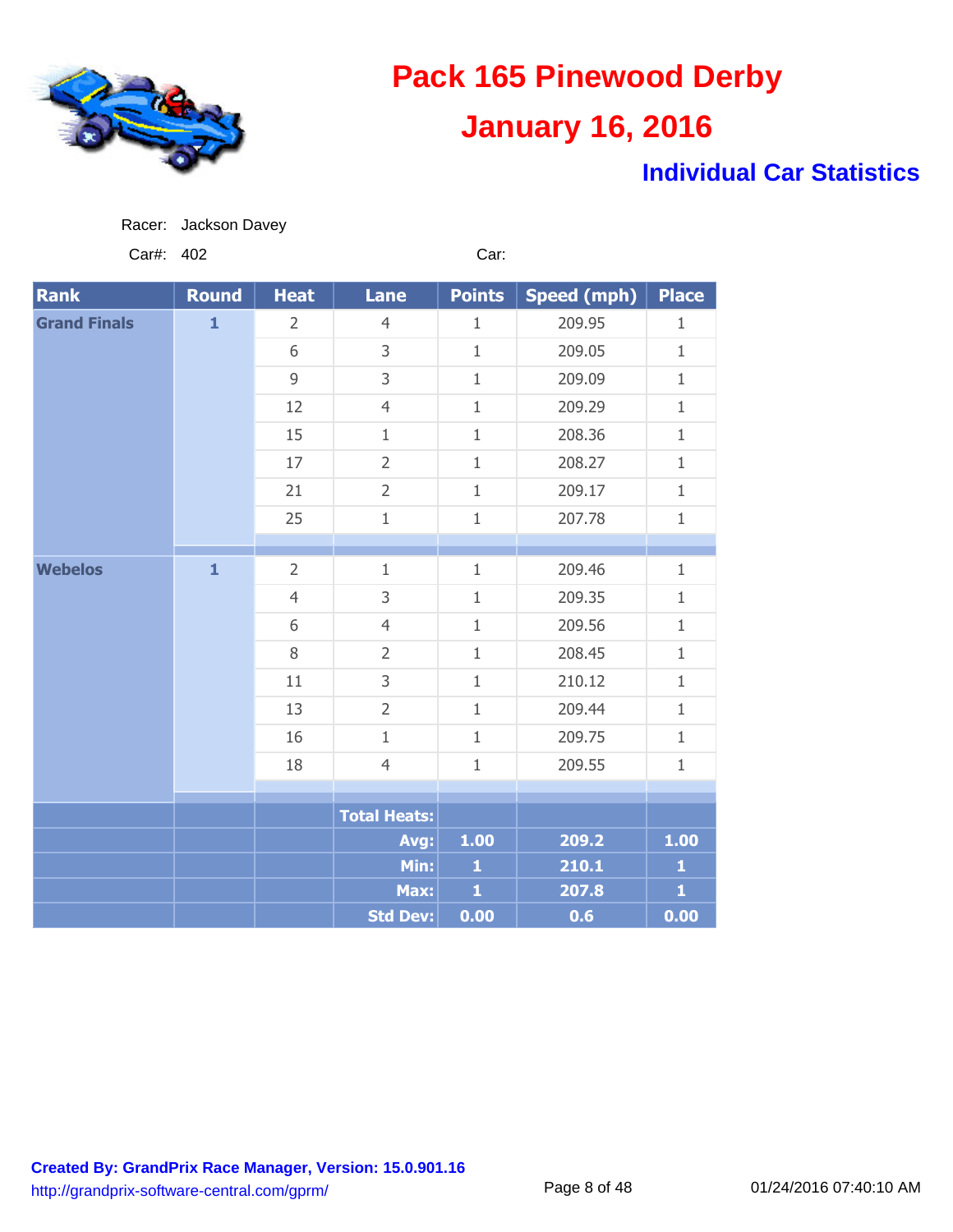

### **Individual Car Statistics**

Car#: 201 Car:

| <b>Rank</b>         | <b>Round</b> | <b>Heat</b>    | <b>Lane</b>         | <b>Points</b>           | <b>Speed (mph)</b> | <b>Place</b>            |
|---------------------|--------------|----------------|---------------------|-------------------------|--------------------|-------------------------|
| <b>Grand Finals</b> | $\mathbf{1}$ | 3              | $\overline{4}$      | 3                       | 204.01             | 3                       |
|                     |              | 5              | $\overline{2}$      | $\overline{4}$          | 200.53             | $\overline{4}$          |
|                     |              | $\overline{9}$ | $\overline{4}$      | $\overline{2}$          | 203.03             | $\overline{2}$          |
|                     |              | 12             | 3                   | 3                       | 202.52             | 3                       |
|                     |              | 16             | $\overline{2}$      | $\overline{2}$          | 202.86             | $\overline{2}$          |
|                     |              | 18             | $\mathbf{1}$        | $\overline{4}$          | 200.59             | $\overline{4}$          |
|                     |              | 22             | 3                   | $\overline{2}$          | 202.21             | $\overline{2}$          |
|                     |              | 26             | $\mathbf 1$         | 3                       | 201.51             | 3                       |
|                     |              |                |                     |                         |                    |                         |
| <b>Wolf</b>         | $\mathbf{1}$ | $\mathbf{1}$   | $\overline{2}$      | $1\,$                   | 201.42             | $\mathbf{1}$            |
|                     |              | 5              | $\overline{4}$      | $\overline{2}$          | 201.54             | $\overline{2}$          |
|                     |              | 6              | $\mathbf{1}$        | $\overline{2}$          | 202.17             | $\overline{2}$          |
|                     |              | 9              | 3                   | 3                       | 201.83             | 3                       |
|                     |              | 11             | $1\,$               | $\overline{2}$          | 201.68             | $\overline{2}$          |
|                     | 12           | $\overline{4}$ | $1\,$               | 201.59                  | $\mathbf{1}$       |                         |
|                     |              | 15             | 3                   | $1\,$                   | 203.79             | $1\,$                   |
|                     |              | 18             | $\overline{2}$      | $1\,$                   | 203.13             | $\mathbf 1$             |
|                     |              |                |                     |                         |                    |                         |
|                     |              |                | <b>Total Heats:</b> |                         |                    |                         |
|                     |              |                | Avg:                | 2.25                    | 202.1              | 2.25                    |
|                     |              |                | Min:                | $\mathbf{1}$            | 204.0              | $\mathbf{1}$            |
|                     |              |                | Max:                | $\overline{\mathbf{4}}$ | 200.5              | $\overline{\mathbf{4}}$ |
|                     |              |                | Std Dev:            | 1.00                    | 1.0                | 1.00                    |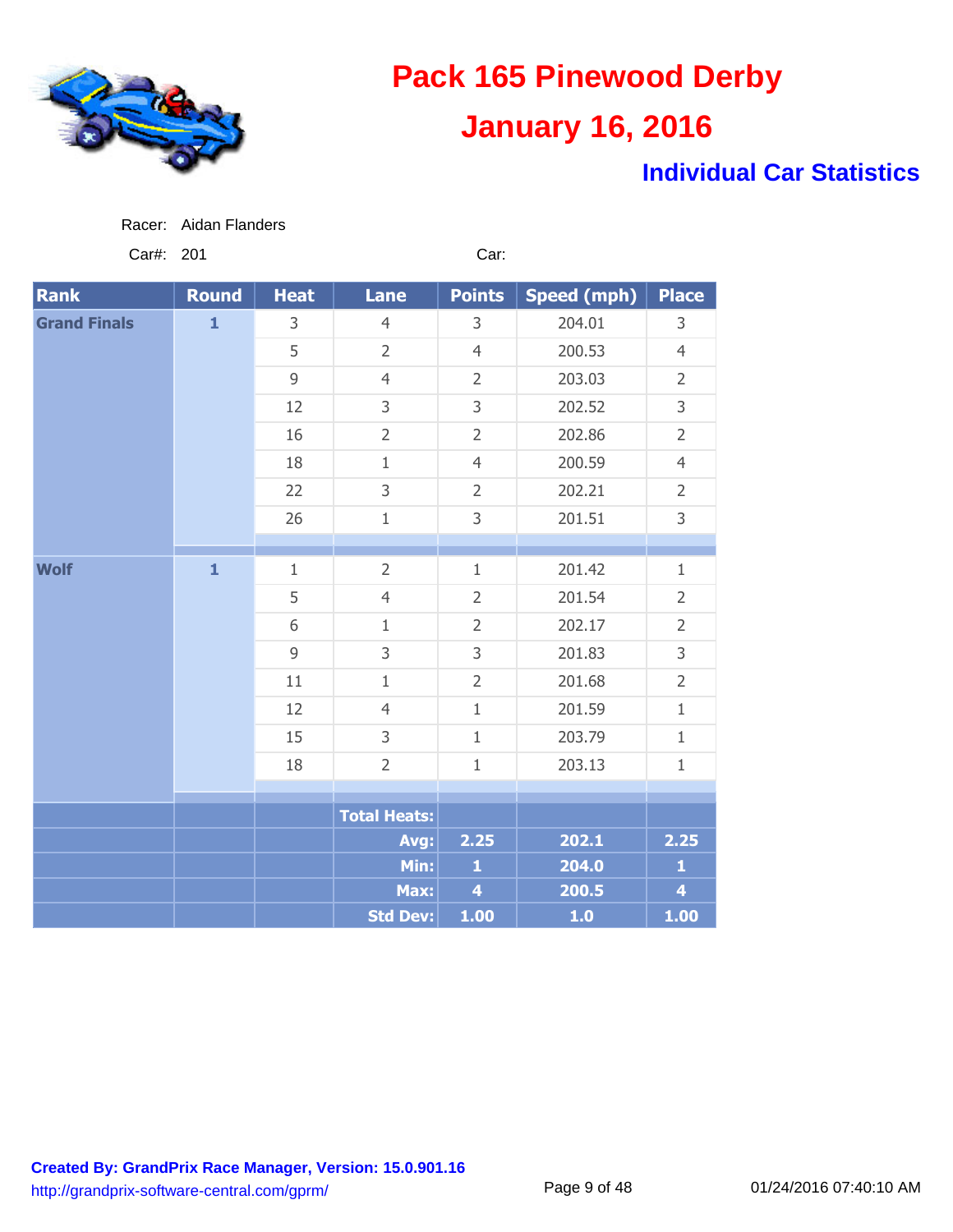

### **Individual Car Statistics**

Car#: 105 Car:

| <b>Rank</b>  | Round        | <b>Heat</b>    | <b>Lane</b>         | <b>Points</b>      | Speed (mph)    | <b>Place</b>            |                |
|--------------|--------------|----------------|---------------------|--------------------|----------------|-------------------------|----------------|
| <b>Tiger</b> | $\mathbf{1}$ | $\overline{2}$ | $\overline{2}$      | $\overline{4}$     | 178.00         | $\overline{4}$          |                |
|              |              | 3              | 3                   | $\overline{4}$     | 180.74         | $\overline{4}$          |                |
|              |              | 5              | $1\,$               | $\overline{4}$     | 178.32         | $\overline{4}$          |                |
|              |              | 8              | 3                   | $\overline{4}$     | 177.75         | $\overline{4}$          |                |
|              |              | 10             | $\overline{4}$      | $\overline{4}$     | 178.13         | $\overline{4}$          |                |
|              |              | 12             | $\overline{2}$      | $\overline{4}$     | 178.60         | $\overline{4}$          |                |
|              |              |                | 15                  | $\mathbf 1$        | $\overline{4}$ | 177.10                  | $\overline{4}$ |
|              |              |                | 16                  | $\overline{4}$     | $\overline{4}$ | 175.93                  | $\overline{4}$ |
|              |              |                |                     |                    |                |                         |                |
|              |              |                | <b>Total Heats:</b> |                    |                |                         |                |
|              |              |                | Avg:                | 4.00               | 178.1          | 4.00                    |                |
|              |              |                | Min:                | 4                  | 180.7          | 4                       |                |
|              |              |                | Max:                | $\overline{\bf 4}$ | 175.9          | $\overline{\mathbf{4}}$ |                |
|              |              |                | <b>Std Dev:</b>     | 0.00               | $1.4$          | 0.00                    |                |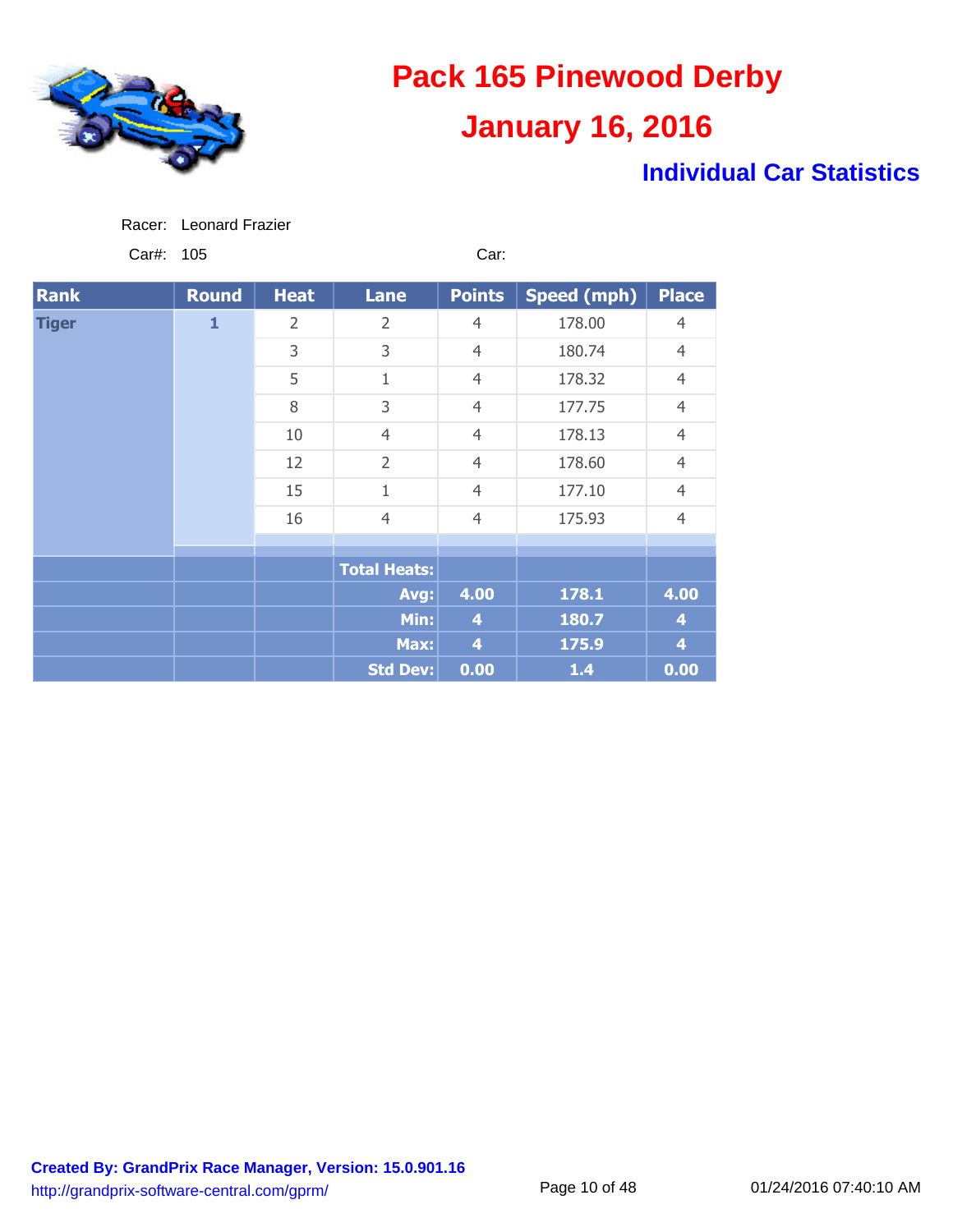

### **Individual Car Statistics**

Car#: 302 Car:

| <b>Rank</b>         | <b>Round</b> | <b>Heat</b>    | <b>Lane</b>         | <b>Points</b>           | <b>Speed (mph)</b> | <b>Place</b>   |
|---------------------|--------------|----------------|---------------------|-------------------------|--------------------|----------------|
| <b>Bear</b>         | $\mathbf{1}$ | $\overline{2}$ | $\mathbf{1}$        | $\mathbf{1}$            | 204.65             | $\mathbf{1}$   |
|                     |              | $\overline{4}$ | 3                   | $1\,$                   | 206.17             | $1\,$          |
|                     |              | 6              | $\overline{4}$      | $\mathbf{1}$            | 207.51             | $\mathbf{1}$   |
|                     |              | 8              | $\overline{2}$      | $\overline{2}$          | 207.52             | $\overline{2}$ |
|                     |              | 11             | 3                   | $\mathbf{1}$            | 205.81             | $\mathbf{1}$   |
|                     |              | 13             | $\overline{2}$      | 3                       | 205.86             | 3              |
|                     |              | 16             | $\mathbf{1}$        | $\overline{2}$          | 206.31             | $\overline{2}$ |
|                     |              | 18             | $\overline{4}$      | $\overline{2}$          | 207.07             | $\overline{2}$ |
|                     |              |                |                     |                         |                    |                |
| <b>Grand Finals</b> | $\mathbf{1}$ | $\overline{4}$ | $\overline{4}$      | $\mathbf{1}$            | 206.87             | $\mathbf{1}$   |
|                     |              | 6              | $\mathbf{1}$        | $\overline{2}$          | 206.74             | $\overline{2}$ |
|                     |              | 8              | $\overline{2}$      | $\overline{2}$          | 206.10             | $\overline{2}$ |
|                     |              | 15             | 3                   | 3                       | 205.32             | 3              |
|                     |              | 18             | 3                   | $\overline{2}$          | 203.91             | $\overline{2}$ |
|                     |              | 20             | $\overline{4}$      | $\overline{2}$          | 204.70             | $\overline{2}$ |
|                     |              | 22             | $\mathbf{1}$        | $1\,$                   | 205.11             | $\mathbf{1}$   |
|                     |              | 24             | $\overline{2}$      | $\overline{4}$          | 204.21             | $\overline{4}$ |
|                     |              |                |                     |                         |                    |                |
|                     |              |                | <b>Total Heats:</b> |                         |                    |                |
|                     |              |                | Avg:                | 1.88                    | 205.9              | 1.88           |
|                     |              |                | Min:                | $\mathbf{1}$            | 207.5              | $\mathbf{1}$   |
|                     |              |                | Max:                | $\overline{\mathbf{4}}$ | 203.9              | $\overline{4}$ |
|                     |              |                | <b>Std Dev:</b>     | 0.89                    | $1.1$              | 0.89           |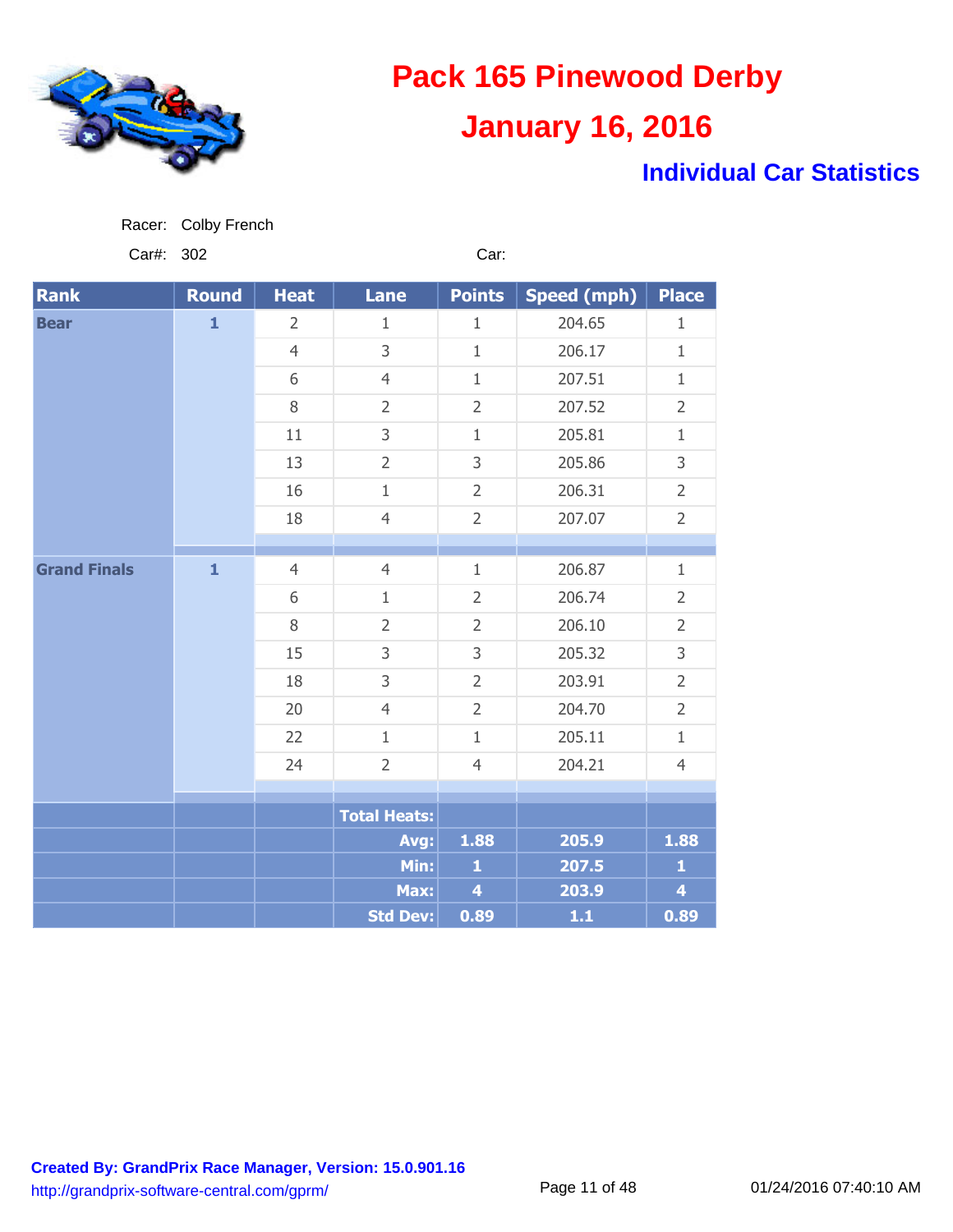

Racer: Eric Griffin

# **Pack 165 Pinewood Derby January 16, 2016**

### **Individual Car Statistics**

| Car#: 202   |              |                |                     | Car:           |                    |                |
|-------------|--------------|----------------|---------------------|----------------|--------------------|----------------|
| <b>Rank</b> | <b>Round</b> | <b>Heat</b>    | <b>Lane</b>         | <b>Points</b>  | <b>Speed (mph)</b> | <b>Place</b>   |
| <b>Wolf</b> | $\mathbf{1}$ | 1              | $\mathbf{1}$        | $\overline{4}$ | 194.96             | $\overline{4}$ |
|             |              | $\overline{2}$ | $\overline{4}$      | $\overline{2}$ | 198.73             | $\overline{2}$ |
|             |              | $\overline{7}$ | 3                   | $\overline{4}$ | 194.02             | $\overline{4}$ |
|             |              | 9              | $\overline{2}$      | $\overline{4}$ | 198.61             | $\overline{4}$ |
|             |              | 12             | $\mathbf 1$         | 3              | 196.79             | 3              |
|             |              | 13             | $\overline{4}$      | $\overline{4}$ | 196.83             | $\overline{4}$ |
|             |              | 16             | 3                   | 1              | 198.66             | $\mathbf{1}$   |
|             |              | 17             | $\overline{2}$      | 3              | 200.73             | 3              |
|             |              |                |                     |                |                    |                |
|             |              |                | <b>Total Heats:</b> |                |                    |                |
|             |              |                | Avg:                | 3.13           | 197.4              | 3.13           |
|             |              |                | Min:                | $\mathbf{1}$   | 200.7              | $\mathbf{1}$   |
|             |              |                | Max:                | $\overline{4}$ | 194.0              | 4              |
|             |              |                | Std Dev:            | 1.13           | 2.2                | 1.13           |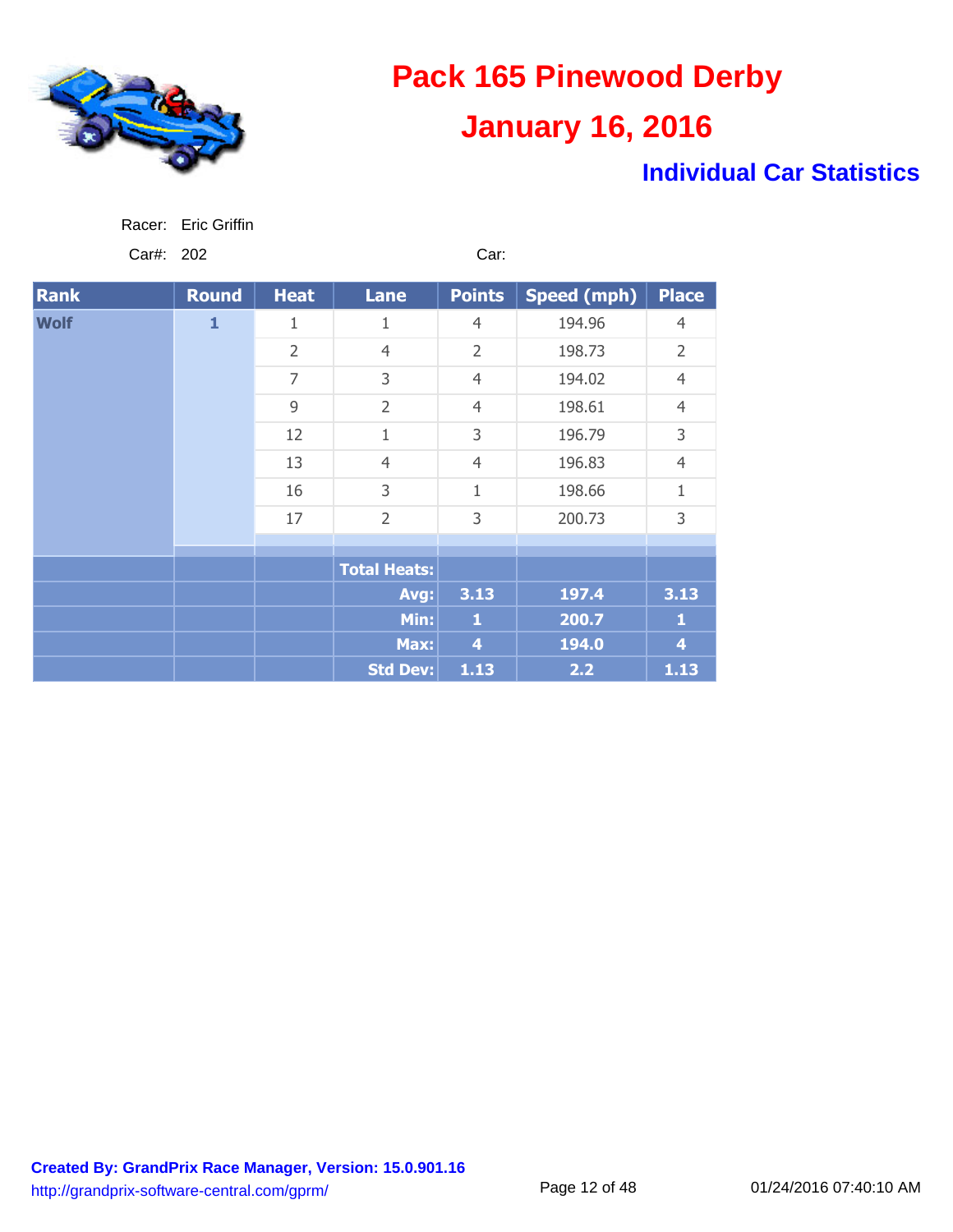

### **Individual Car Statistics**

| Wit Hatton<br>Racer: |
|----------------------|
|----------------------|

Car#: 203 Car:

| <b>Rank</b> | <b>Round</b> | <b>Heat</b>    | <b>Lane</b>         | <b>Points</b>  | Speed (mph) | <b>Place</b>   |
|-------------|--------------|----------------|---------------------|----------------|-------------|----------------|
| <b>Wolf</b> | $\mathbf{1}$ | 3              | $\overline{2}$      | $\overline{2}$ | 197.37      | 2              |
|             |              | 5              | 3                   | 3              | 196.16      | 3              |
|             |              | $\overline{7}$ | $\overline{2}$      | 3              | 197.93      | 3              |
|             |              | 8              | $\overline{4}$      | $\mathbf{1}$   | 203.96      | 1              |
|             |              | 9              | 1                   | 1              | 203.38      | 1              |
|             |              | 13             | 1                   | $\mathbf 1$    | 204.55      | 1              |
|             |              | 14             | $\overline{4}$      | $\overline{2}$ | 202.88      | $\overline{2}$ |
|             |              | 18             | 3                   | 3              | 198.46      | 3              |
|             |              |                |                     |                |             |                |
|             |              |                | <b>Total Heats:</b> |                |             |                |
|             |              |                | Avg:                | 2.00           | 200.5       | 2.00           |
|             |              |                | Min:                | 1              | 204.6       | 1              |
|             |              |                | Max:                | 3              | 196.2       | 3              |
|             |              |                | <b>Std Dev:</b>     | 0.93           | 3.4         | 0.93           |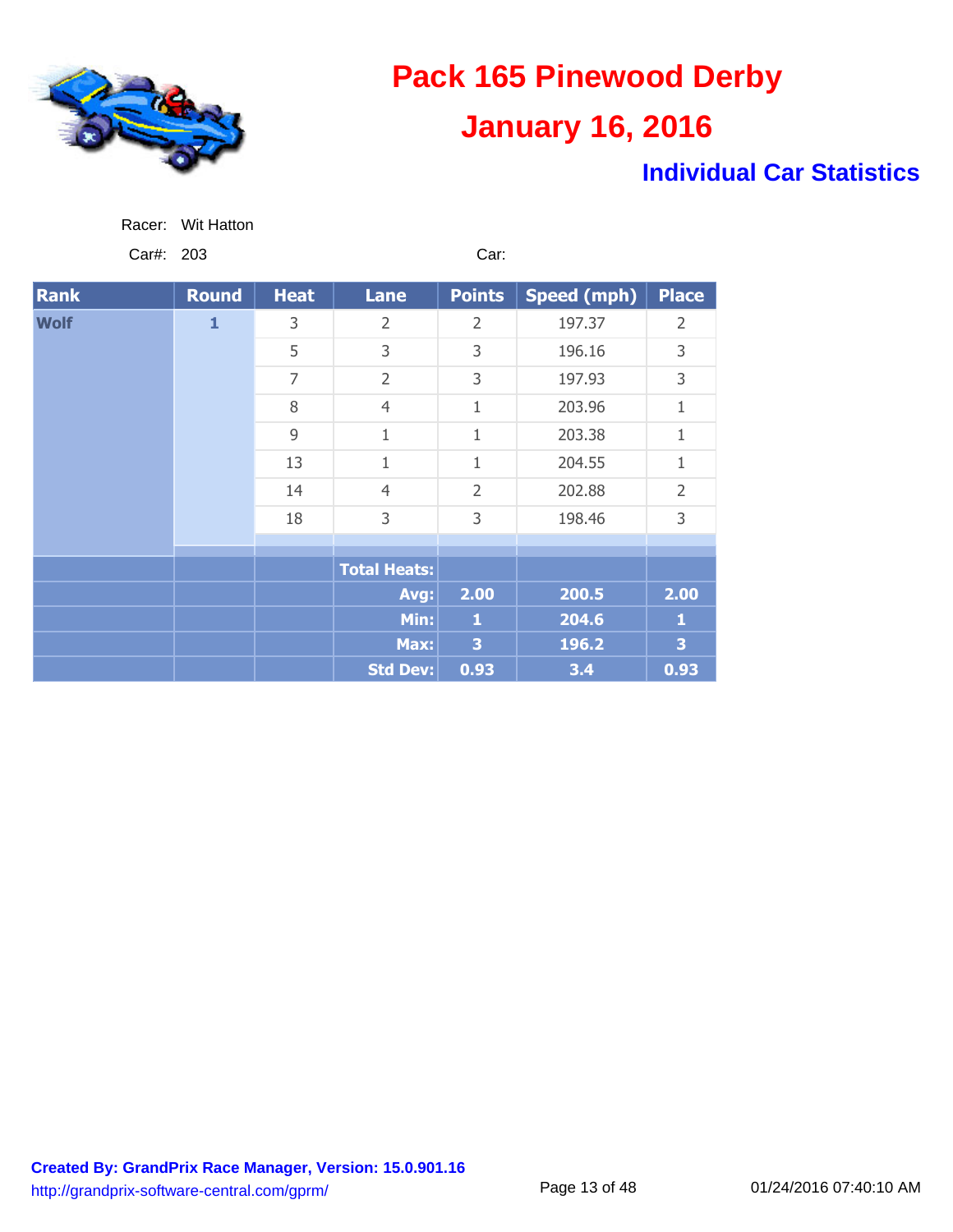

### **Individual Car Statistics**

|  | Racer: | Matthew Hui |  |
|--|--------|-------------|--|
|--|--------|-------------|--|

Car#: 303 Car:

| <b>Rank</b> | <b>Round</b> | <b>Heat</b> | <b>Lane</b>         | <b>Points</b>  | Speed (mph)    | <b>Place</b>   |                |
|-------------|--------------|-------------|---------------------|----------------|----------------|----------------|----------------|
| <b>Bear</b> | $\mathbf{1}$ | 1           | 2                   | 2              | 203.93         | 2              |                |
|             |              | 5           | $\overline{4}$      | $\overline{2}$ | 208.23         | $\overline{2}$ |                |
|             |              | 6           | 1                   | $\overline{4}$ | 205.19         | $\overline{4}$ |                |
|             |              | 9           | 3                   | 3              | 201.85         | 3              |                |
|             |              | 11          | 1                   | $\overline{2}$ | 204.99         | $\overline{2}$ |                |
|             |              |             | 12                  | $\overline{4}$ | 1              | 203.85         | 1              |
|             |              |             | 15                  | 3              | $\overline{2}$ | 204.20         | $\overline{2}$ |
|             |              |             |                     | 18             | $\overline{2}$ | 3              | 202.03         |
|             |              |             |                     |                |                |                |                |
|             |              |             | <b>Total Heats:</b> |                |                |                |                |
|             |              |             | Avg:                | 2.38           | 204.3          | 2.38           |                |
|             |              |             | Min:                | $\mathbf{1}$   | 208.2          | 1              |                |
|             |              |             | Max:                | 4              | 201.8          | 4              |                |
|             |              |             | <b>Std Dev:</b>     | 0.92           | 2.0            | 0.92           |                |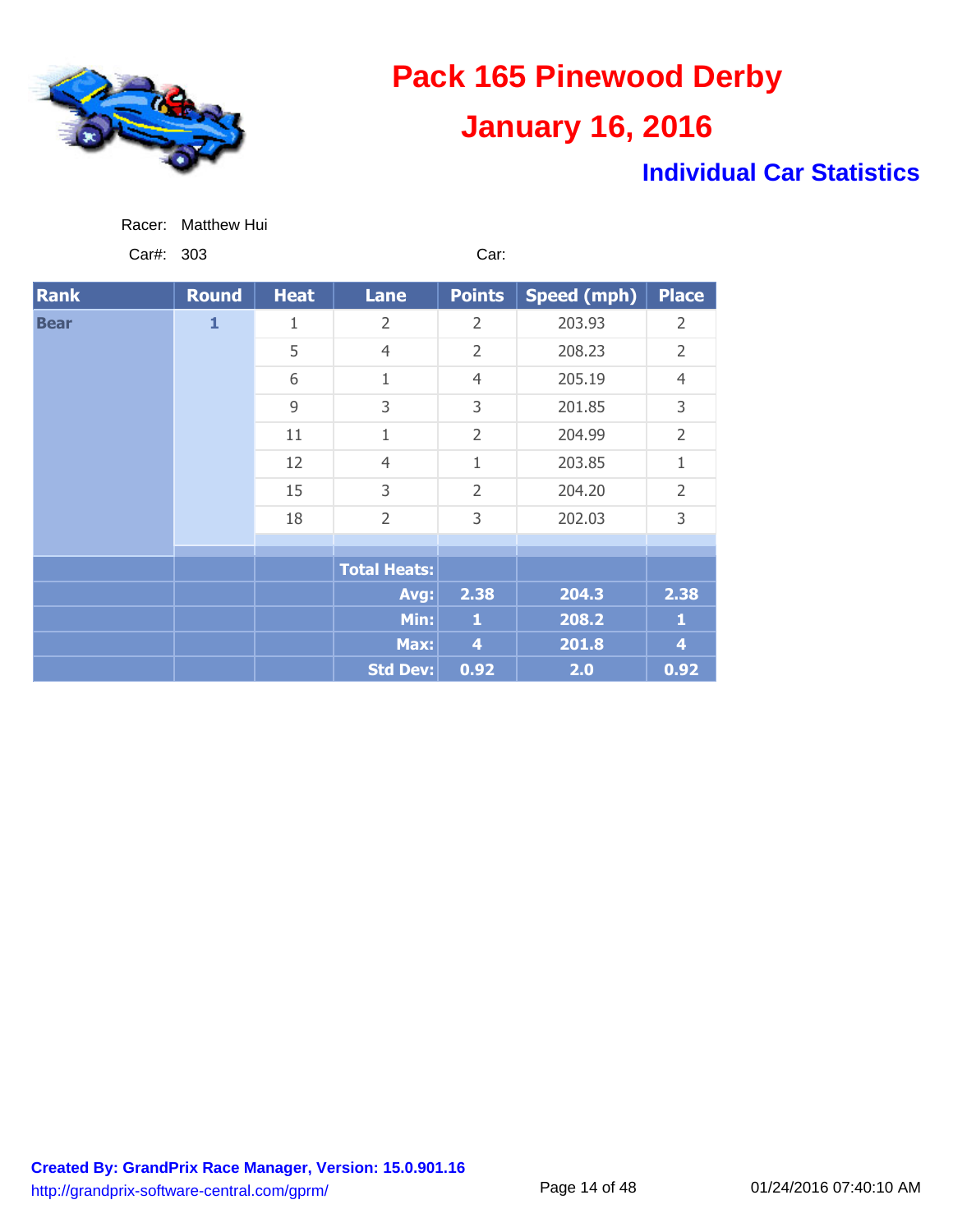

### **Individual Car Statistics**

Car#: 511 Car:

| <b>Rank</b> | Round        | <b>Heat</b>    | <b>Lane</b>         | <b>Points</b>  | <b>Speed (mph)</b> | <b>Place</b>   |
|-------------|--------------|----------------|---------------------|----------------|--------------------|----------------|
| <b>Open</b> | $\mathbf{1}$ | 1              | $\overline{2}$      | $\overline{4}$ | 195.38             | $\overline{4}$ |
|             |              | 5              | $\overline{1}$      | $\overline{4}$ | 193.80             | $\overline{4}$ |
|             |              | $\overline{7}$ | 3                   | 3              | 196.76             | 3              |
|             |              | 11             | $\overline{4}$      | $\overline{4}$ | 193.62             | $\overline{4}$ |
|             |              | 16             | $\overline{4}$      | $\overline{4}$ | 193.12             | $\overline{4}$ |
|             |              | 19             | 3                   | $\overline{4}$ | 195.76             | $\overline{4}$ |
|             |              | 21             | $\overline{1}$      | 3              | 192.99             | 3              |
|             |              | 28             | $\overline{2}$      | 3              | 193.16             | 3              |
|             |              |                |                     |                |                    |                |
|             |              |                | <b>Total Heats:</b> |                |                    |                |
|             |              |                | Avg:                | 3.63           | 194.3              | 3.63           |
|             |              |                | Min:                | 3              | 196.8              | 3              |
|             |              |                | Max:                | 4              | 193.0              | 4              |
|             |              |                | <b>Std Dev:</b>     | 0.52           | $1.4$              | 0.52           |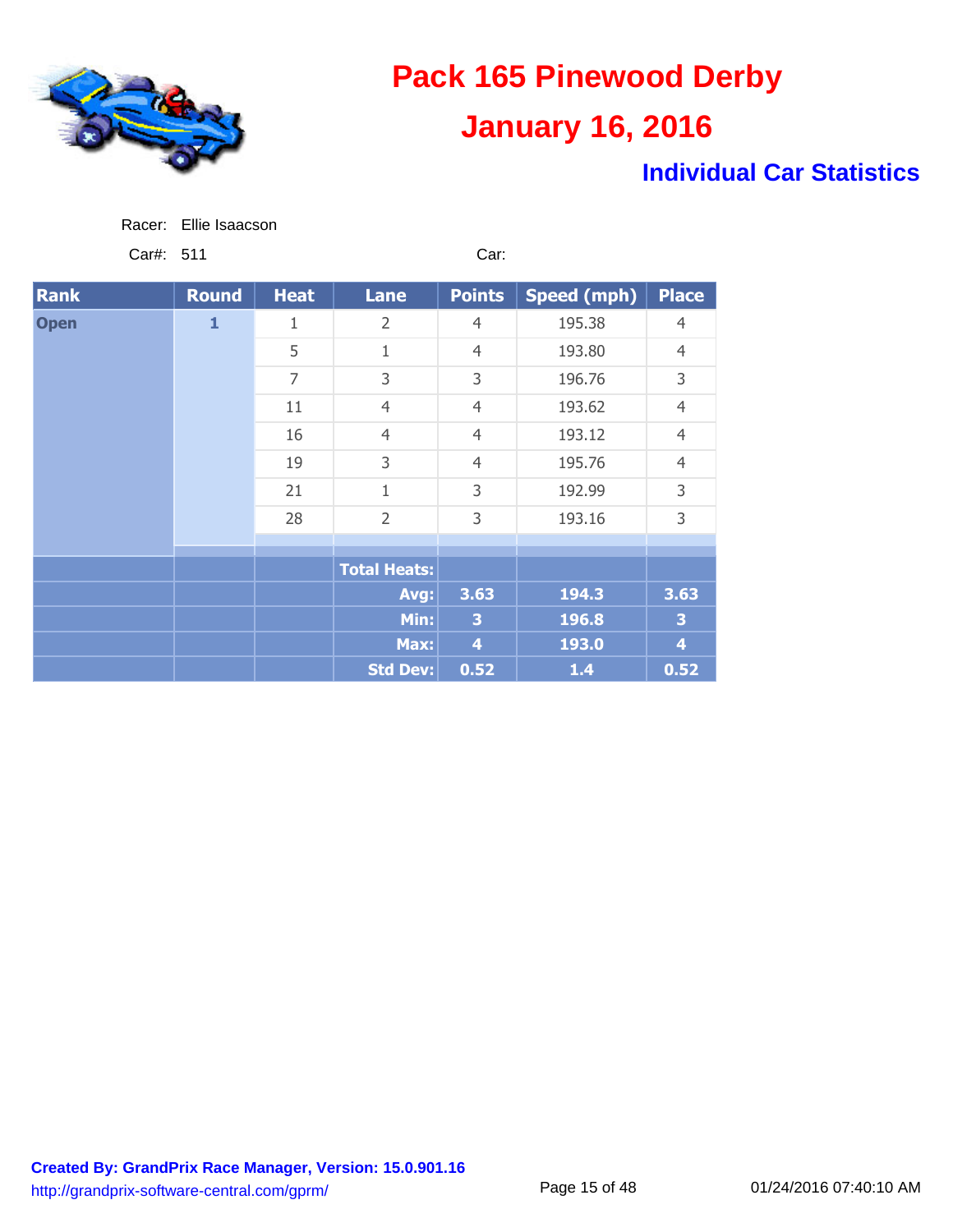

### **Individual Car Statistics**

| Racer: Alexander Isaacson |  |
|---------------------------|--|
|                           |  |

Car#: 204 Car:

| <b>Rank</b> | <b>Round</b> | <b>Heat</b>    | <b>Lane</b>         | <b>Points</b>  | <b>Speed (mph)</b> | <b>Place</b>   |                |
|-------------|--------------|----------------|---------------------|----------------|--------------------|----------------|----------------|
| <b>Wolf</b> | $\mathbf{1}$ | 1              | $\overline{4}$      | $\overline{2}$ | 199.67             | $\overline{2}$ |                |
|             |              | $\overline{4}$ | $\overline{2}$      | 3              | 198.34             | 3              |                |
|             |              | 8              | 1                   | $\overline{2}$ | 198.28             | $\overline{2}$ |                |
|             |              | 10             | 3                   | $\overline{2}$ | 200.09             | $\overline{2}$ |                |
|             |              |                | 12                  | 3              | $\overline{2}$     | 200.67         | $\overline{2}$ |
|             |              | 14             | $\overline{2}$      | 3              | 200.32             | 3              |                |
|             |              | 17             | $\overline{4}$      | $\overline{4}$ | 200.55             | $\overline{4}$ |                |
|             |              | 18             | $\mathbf 1$         | $\overline{2}$ | 199.39             | $\overline{2}$ |                |
|             |              |                |                     |                |                    |                |                |
|             |              |                | <b>Total Heats:</b> |                |                    |                |                |
|             |              |                | Avg:                | 2.50           | 199.7              | 2.50           |                |
|             |              |                | Min:                | $\overline{2}$ | 200.7              | $\overline{2}$ |                |
|             |              |                | Max:                | $\overline{4}$ | 198.3              | 4              |                |
|             |              |                | <b>Std Dev:</b>     | 0.76           | 0.9                | 0.76           |                |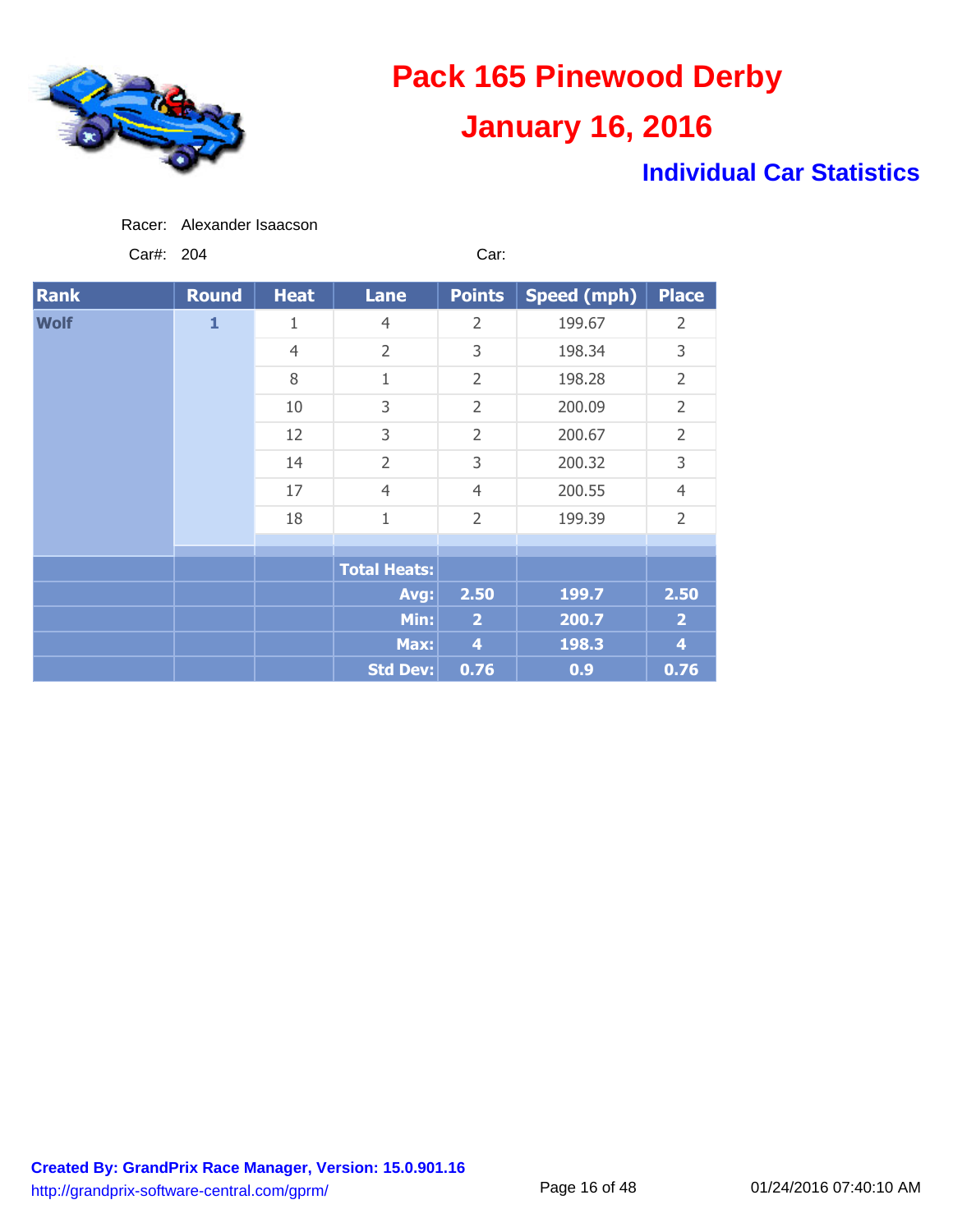

### **Individual Car Statistics**

Car#: 106 Car:

| <b>Rank</b>  | Round        | <b>Heat</b>    | <b>Lane</b>         | <b>Points</b>           | Speed (mph) | <b>Place</b>   |
|--------------|--------------|----------------|---------------------|-------------------------|-------------|----------------|
| <b>Tiger</b> | $\mathbf{1}$ | 1              | 3                   | $\overline{2}$          | 197.27      | $\overline{2}$ |
|              |              | 3              | 1                   | $\overline{2}$          | 198.72      | $\overline{2}$ |
|              |              | 6              | $\overline{2}$      | $\overline{4}$          | 196.93      | $\overline{4}$ |
|              |              | $\overline{7}$ | $\overline{4}$      | $\mathbf{1}$            | 197.81      | 1              |
|              |              | 10             | $\mathbf{1}$        | 3                       | 194.45      | 3              |
|              |              | 11             | $\overline{4}$      | $\overline{4}$          | 194.50      | $\overline{4}$ |
|              |              | 14             | 3                   | 3                       | 191.75      | 3              |
|              |              | 16             | $\overline{2}$      | $\overline{2}$          | 194.26      | $\overline{2}$ |
|              |              |                |                     |                         |             |                |
|              |              |                | <b>Total Heats:</b> |                         |             |                |
|              |              |                | Avg:                | 2.63                    | 195.7       | 2.63           |
|              |              |                | Min:                | $\mathbf{1}$            | 198.7       | 1              |
|              |              |                | Max:                | $\overline{\mathbf{4}}$ | 191.8       | 4              |
|              |              |                | <b>Std Dev:</b>     | 1.06                    | 2.3         | 1.06           |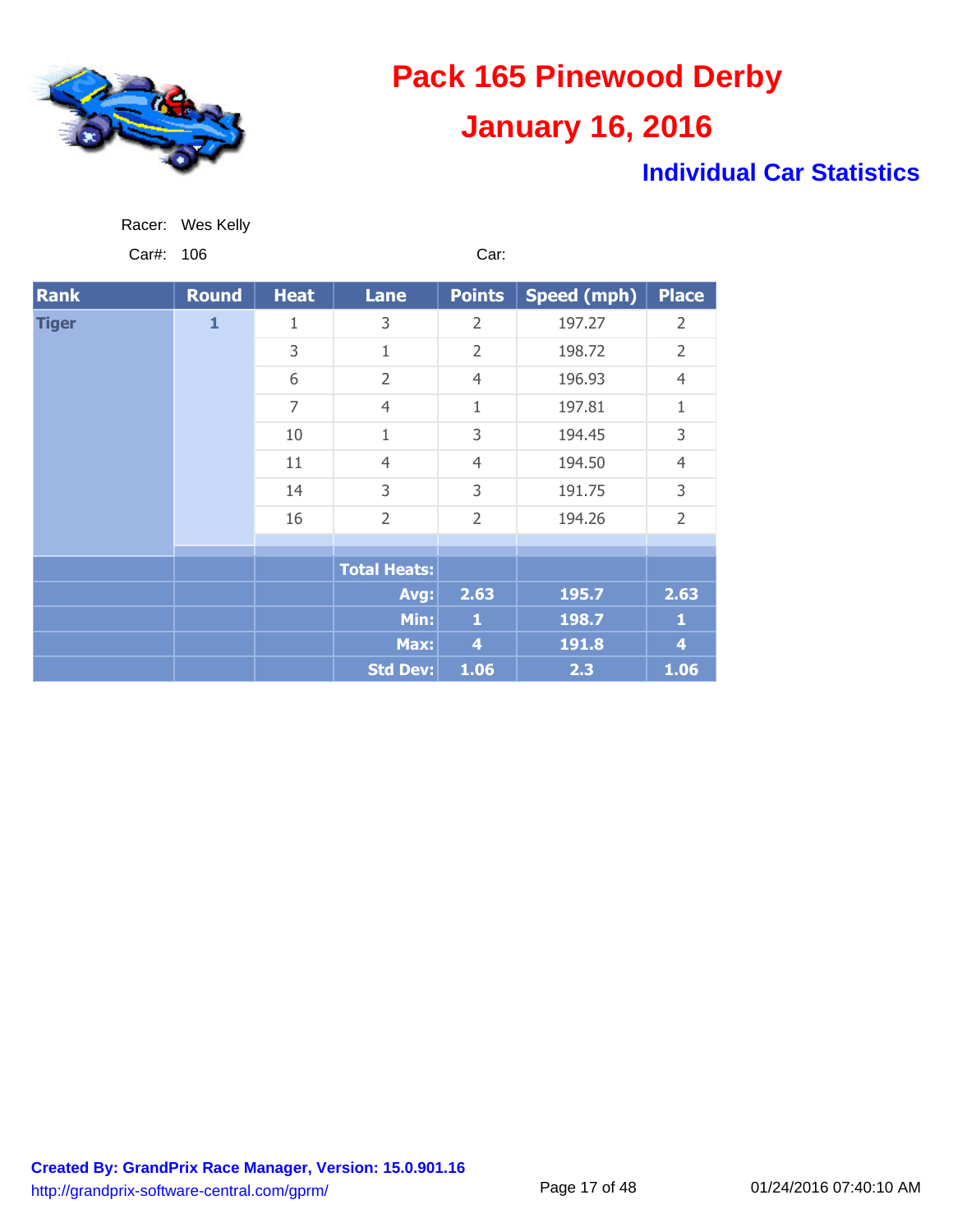

### **Individual Car Statistics**

| $U$ ui $\pi$ . 200  |              |                |                     | vai.                    |                    |                         |
|---------------------|--------------|----------------|---------------------|-------------------------|--------------------|-------------------------|
| <b>Rank</b>         | Round        | <b>Heat</b>    | <b>Lane</b>         | <b>Points</b>           | <b>Speed (mph)</b> | Place                   |
| <b>Grand Finals</b> | $\mathbf{1}$ | 2              | 1                   | 3                       | 201.65             | 3                       |
|                     |              | $\, 8$         | $1\,$               | $\overline{4}$          | 202.30             | $\overline{4}$          |
|                     |              | 10             | $\overline{2}$      | 3                       | 202.85             | 3                       |
|                     |              | 13             | 3                   | 3                       | 202.36             | 3                       |
|                     |              | 16             | 3                   | 3                       | 202.58             | 3                       |
|                     |              | 19             | $\overline{4}$      | $\overline{4}$          | 201.79             | $\overline{4}$          |
|                     |              | 22             | $\overline{2}$      | 3                       | 201.48             | 3                       |
|                     |              | 25             | $\overline{4}$      | 3                       | 201.19             | 3                       |
|                     |              |                |                     |                         |                    |                         |
| <b>Wolf</b>         | $\mathbf{1}$ | 3              | $\overline{4}$      | $\mathbf{1}$            | 202.93             | $\mathbf{1}$            |
|                     |              | $\overline{4}$ | $1\,$               | $\overline{2}$          | 202.34             | $\overline{2}$          |
|                     |              | 6              | 3                   | $\mathbf{1}$            | 202.58             | $\mathbf 1$             |
|                     |              | $\overline{9}$ | $\overline{4}$      | $\overline{2}$          | 202.42             | $\overline{2}$          |
|                     |              | 10             | $\overline{2}$      | $\mathbf{1}$            | 201.29             | $1\,$                   |
|                     |              | 13             | 3                   | $\overline{2}$          | 203.28             | $\overline{2}$          |
|                     |              | 15             | $\overline{2}$      | 3                       | 201.51             | 3                       |
|                     |              | 17             | $\mathbf{1}$        | $\overline{2}$          | 202.67             | $\overline{2}$          |
|                     |              |                |                     |                         |                    |                         |
|                     |              |                | <b>Total Heats:</b> |                         |                    |                         |
|                     |              |                | Avg:                | 2.50                    | 202.2              | 2.50                    |
|                     |              |                | Min:                | $\mathbf{1}$            | 203.3              | $\mathbf{1}$            |
|                     |              |                | Max:                | $\overline{\mathbf{4}}$ | 201.2              | $\overline{\mathbf{4}}$ |
|                     |              |                | <b>Std Dev:</b>     | 0.97                    | 0.6                | 0.97                    |

Car#: 206 Car:

Racer: Max Kelly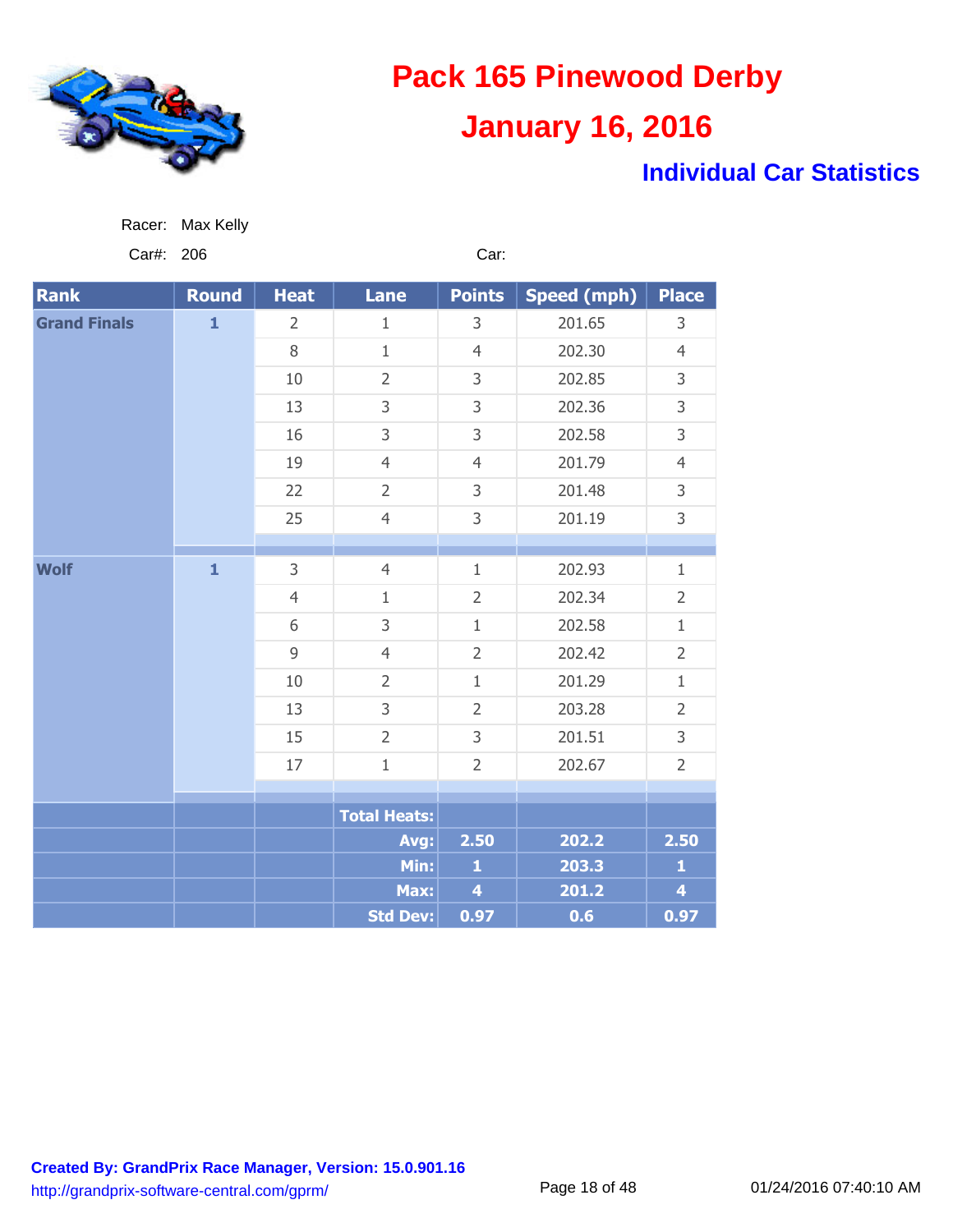

### **Individual Car Statistics**

Car#: 514 Car:

| <b>Rank</b> | Round        | <b>Heat</b>    | <b>Lane</b>         | <b>Points</b>  | <b>Speed (mph)</b> | <b>Place</b>   |
|-------------|--------------|----------------|---------------------|----------------|--------------------|----------------|
| <b>Open</b> | $\mathbf{1}$ | 2              | $\overline{2}$      | 3              | 198.77             | 3              |
|             |              | $\overline{4}$ | 3                   | $\overline{4}$ | 198.09             | $\overline{4}$ |
|             |              | 11             | $\overline{2}$      | $\overline{2}$ | 196.87             | $\overline{2}$ |
|             |              | 15             | $\overline{4}$      | $\overline{4}$ | 197.98             | $\overline{4}$ |
|             |              | 18             | 3                   | 3              | 199.54             | 3              |
|             |              | 22             | $\mathbf{1}$        | 3              | 202.36             | 3              |
|             |              | 24             | $\mathbf 1$         | $\overline{4}$ | 197.03             | $\overline{4}$ |
|             |              | 28             | $\overline{4}$      | $\overline{2}$ | 199.50             | $\overline{2}$ |
|             |              |                |                     |                |                    |                |
|             |              |                | <b>Total Heats:</b> |                |                    |                |
|             |              |                | Avg:                | 3.13           | 198.8              | 3.13           |
|             |              |                | Min:                | $\overline{2}$ | 202.4              | $\overline{2}$ |
|             |              |                | Max:                | 4              | 196.9              | 4              |
|             |              |                | Std Dev:            | 0.83           | 1.8                | 0.83           |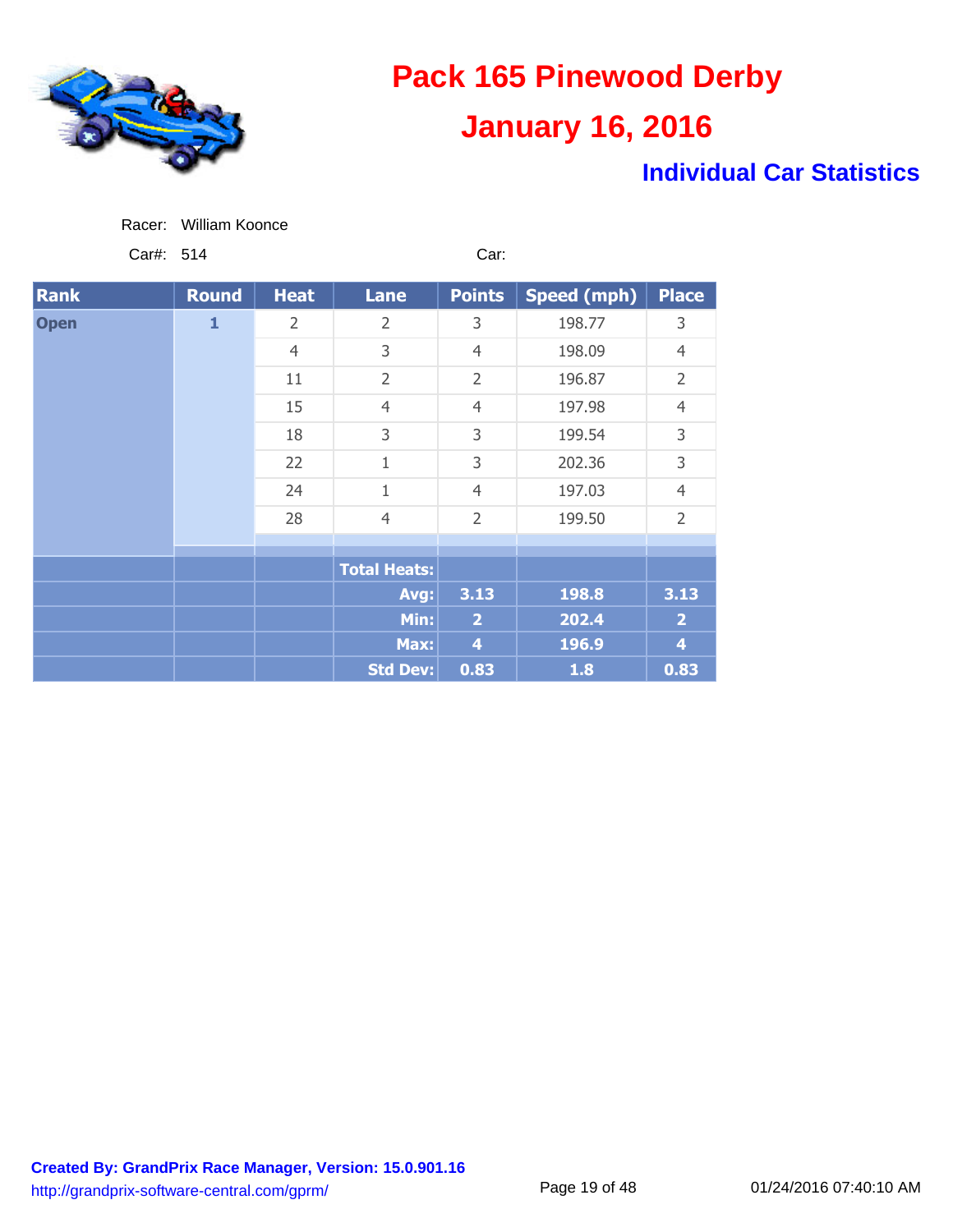

### **Individual Car Statistics**

| Racer: | Jay Koonce |
|--------|------------|
|        |            |

Car#: 207 Car:

| <b>Rank</b> | <b>Round</b> | <b>Heat</b>    | <b>Lane</b>         | <b>Points</b>      | Speed (mph) | <b>Place</b>            |
|-------------|--------------|----------------|---------------------|--------------------|-------------|-------------------------|
| <b>Wolf</b> | $\mathbf{1}$ | $\overline{2}$ | $\mathbf{1}$        | 3                  | 196.87      | 3                       |
|             |              | $\overline{4}$ | 3                   | $\overline{4}$     | 196.97      | $\overline{4}$          |
|             |              | 6              | $\overline{4}$      | $\overline{4}$     | 197.63      | $\overline{4}$          |
|             |              | 8              | $\overline{2}$      | 3                  | 196.09      | 3                       |
|             |              | 11             | 3                   | $\overline{4}$     | 196.49      | $\overline{4}$          |
|             |              | 13             | $\overline{2}$      | 3                  | 197.52      | 3                       |
|             |              | 16             | $\mathbf{1}$        | 3                  | 195.63      | 3                       |
|             |              | 18             | $\overline{4}$      | $\overline{4}$     | 195.97      | $\overline{4}$          |
|             |              |                |                     |                    |             |                         |
|             |              |                | <b>Total Heats:</b> |                    |             |                         |
|             |              |                | Avg:                | 3.50               | 196.6       | 3.50                    |
|             |              |                | Min:                | 3                  | 197.6       | 3                       |
|             |              |                | Max:                | $\overline{\bf 4}$ | 195.6       | $\overline{\mathbf{4}}$ |
|             |              |                | <b>Std Dev:</b>     | 0.53               | 0.7         | 0.53                    |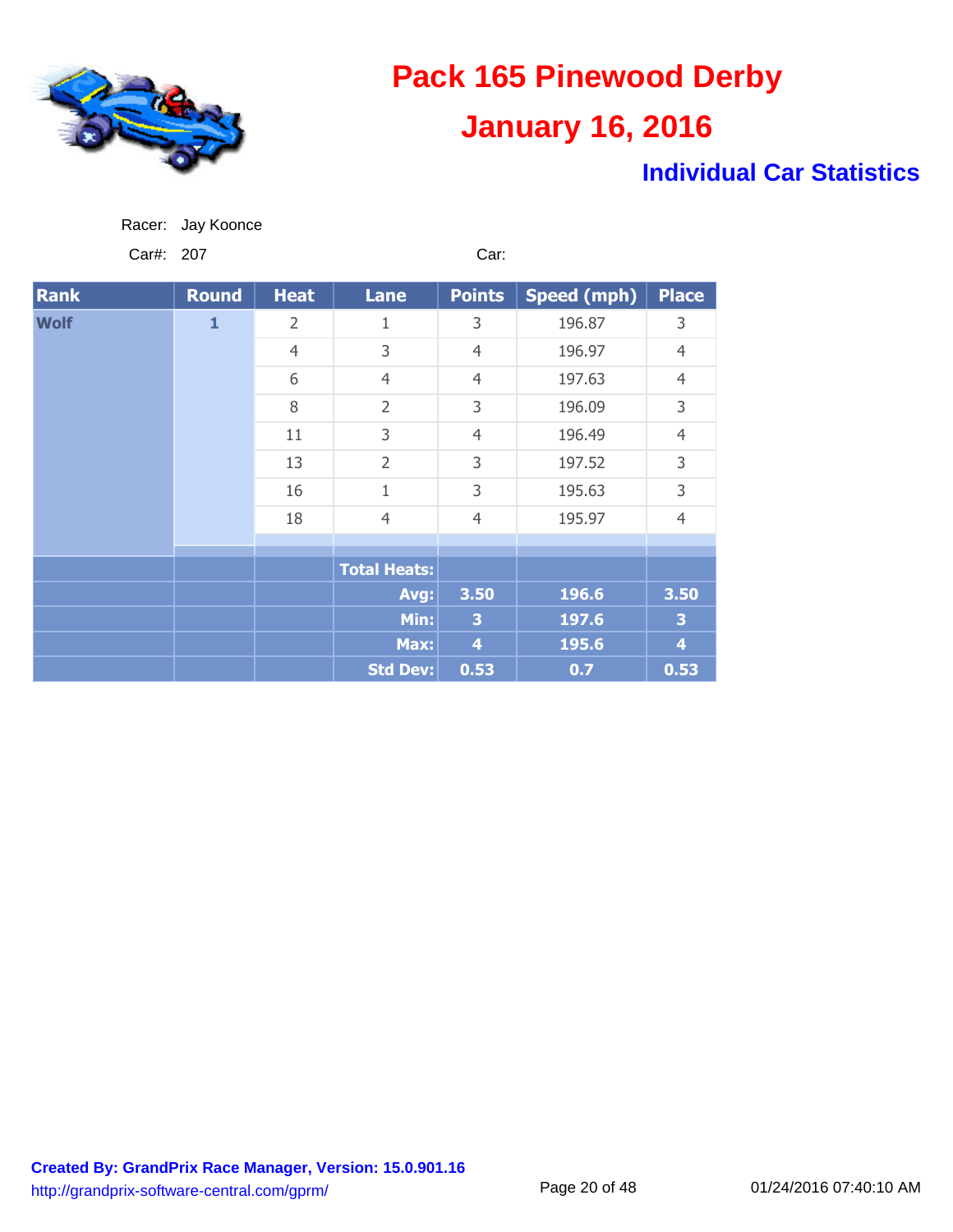

### **Individual Car Statistics**

| Carter Main<br>Racer: |
|-----------------------|
|-----------------------|

Car#: 404 Car:

| <b>Rank</b>    | Round | <b>Heat</b> | <b>Lane</b>         | <b>Points</b>           | Speed (mph) | <b>Place</b>   |
|----------------|-------|-------------|---------------------|-------------------------|-------------|----------------|
| <b>Webelos</b> | 1     | 1           | $\overline{2}$      | $\overline{4}$          | 201.04      | $\overline{4}$ |
|                |       | 5           | $\overline{4}$      | 3                       | 202.02      | 3              |
|                |       | 6           | $\mathbf{1}$        | 3                       | 200.91      | 3              |
|                |       | 9           | 3                   | 3                       | 202.85      | 3              |
|                |       | 11          | 1                   | 3                       | 202.57      | 3              |
|                |       | 12          | $\overline{4}$      | $\overline{4}$          | 203.97      | $\overline{4}$ |
|                |       | 15          | 3                   | $\overline{2}$          | 200.90      | $\overline{2}$ |
|                |       | 18          | $\overline{2}$      | $\overline{4}$          | 203.31      | $\overline{4}$ |
|                |       |             |                     |                         |             |                |
|                |       |             | <b>Total Heats:</b> |                         |             |                |
|                |       |             | Avg:                | 3.25                    | 202.2       | 3.25           |
|                |       |             | Min:                | $\overline{2}$          | 204.0       | $\overline{2}$ |
|                |       |             | Max:                | $\overline{\mathbf{4}}$ | 200.9       | 4              |
|                |       |             | <b>Std Dev:</b>     | 0.71                    | $1.2$       | 0.71           |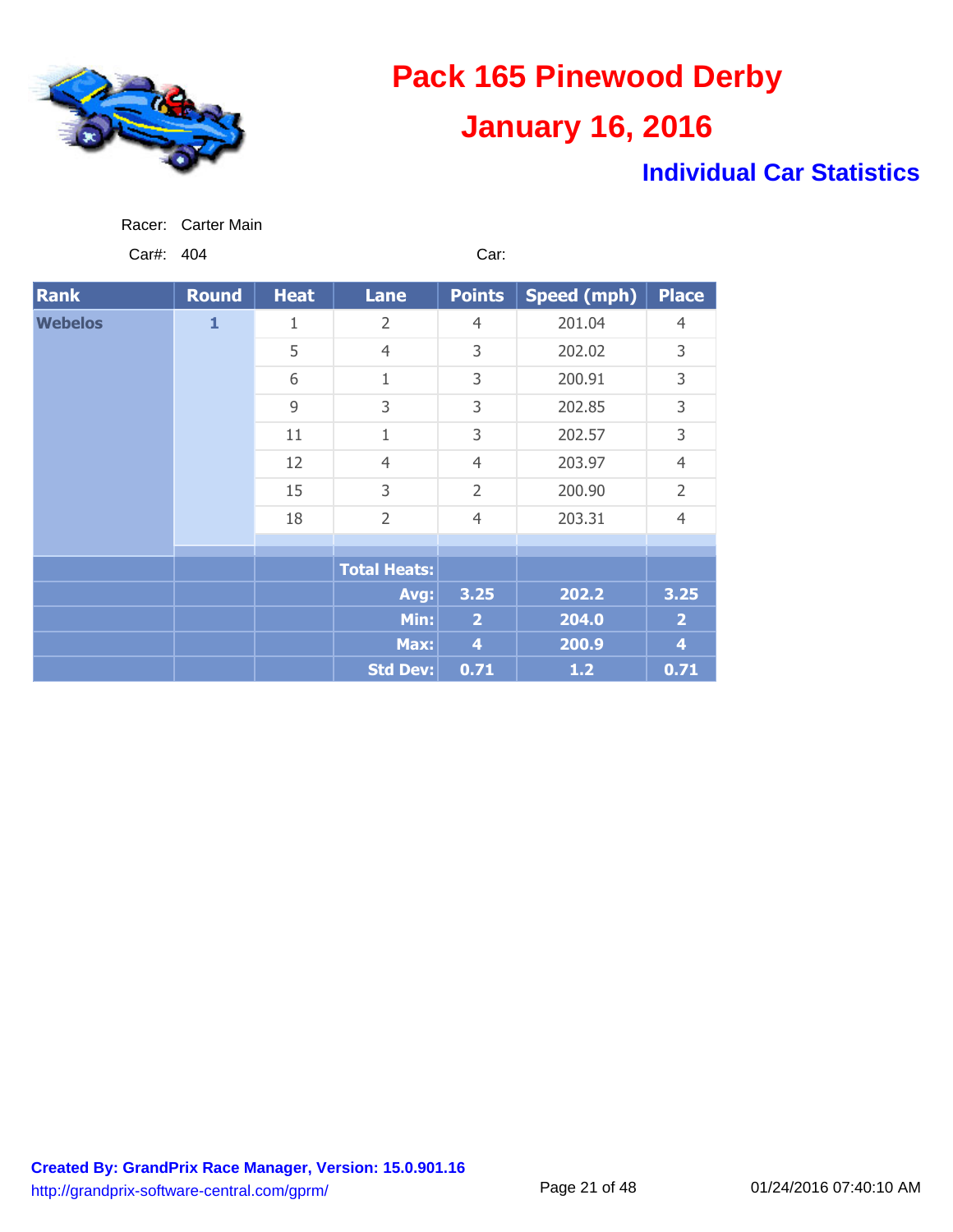

### **Individual Car Statistics**

| Racer: | <b>Collin McGinnis</b> |
|--------|------------------------|
|        |                        |

Car#: 308 Car:

| <b>Rank</b> | <b>Round</b> | <b>Heat</b>    | <b>Lane</b>         | <b>Points</b>  | Speed (mph) | <b>Place</b>            |
|-------------|--------------|----------------|---------------------|----------------|-------------|-------------------------|
| <b>Bear</b> | $\mathbf{1}$ | $\overline{2}$ | 3                   | 3              | 199.56      | 3                       |
|             |              | $\overline{4}$ | $\overline{4}$      | 3              | 200.57      | 3                       |
|             |              | 5              | $\overline{2}$      | $\overline{4}$ | 199.74      | $\overline{4}$          |
|             |              | 7              | 1                   | 3              | 200.96      | 3                       |
|             |              | 11             | $\overline{2}$      | $\overline{4}$ | 200.45      | $\overline{4}$          |
|             |              | 14             | 1                   | 3              | 199.73      | 3                       |
|             |              | 15             | $\overline{4}$      | 3              | 201.74      | 3                       |
|             |              | 17             | 3                   | $\overline{2}$ | 200.39      | $\overline{2}$          |
|             |              |                |                     |                |             |                         |
|             |              |                | <b>Total Heats:</b> |                |             |                         |
|             |              |                | Avg:                | 3.13           | 200.4       | 3.13                    |
|             |              |                | Min:                | $\overline{2}$ | 201.7       | $\overline{2}$          |
|             |              |                | Max:                | $\overline{4}$ | 199.6       | $\overline{\mathbf{4}}$ |
|             |              |                | <b>Std Dev:</b>     | 0.64           | 0.7         | 0.64                    |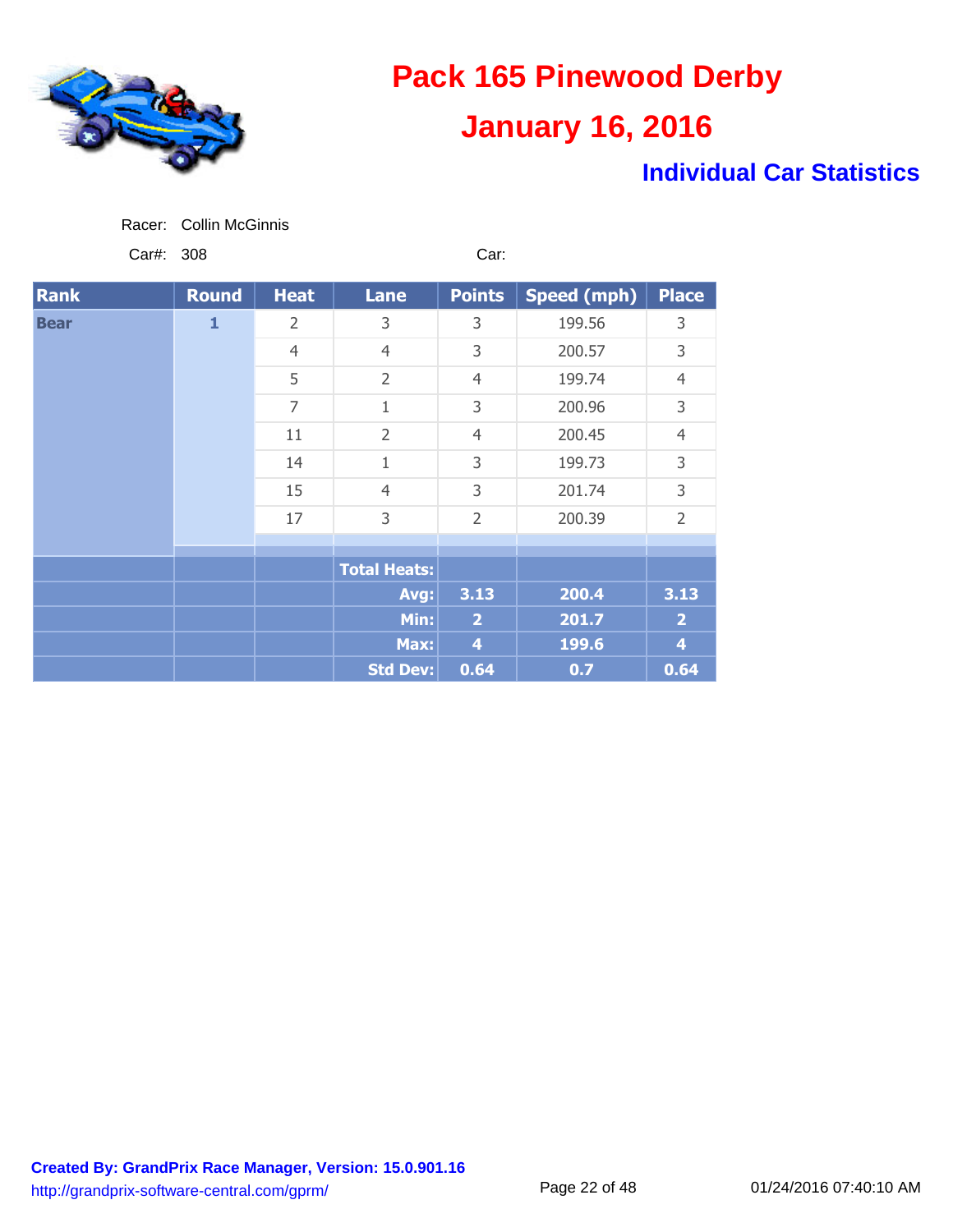

### **Individual Car Statistics**

Car#: 108 Car:

| <b>Rank</b>  | <b>Round</b> | <b>Heat</b>    | <b>Lane</b>         | <b>Points</b>  | <b>Speed (mph)</b> | <b>Place</b>   |
|--------------|--------------|----------------|---------------------|----------------|--------------------|----------------|
| <b>Tiger</b> | $\mathbf{1}$ | $\overline{2}$ | 3                   | 2              | 196.50             | $\overline{2}$ |
|              |              | $\overline{4}$ | $\overline{4}$      | $\overline{2}$ | 198.12             | $\overline{2}$ |
|              |              | 5              | $\overline{2}$      | $\overline{2}$ | 198.21             | $\overline{2}$ |
|              |              | 7              | 1                   | $\overline{2}$ | 194.93             | $\overline{2}$ |
|              |              | 11             | $\overline{2}$      | 3              | 199.41             | 3              |
|              |              | 14             | 1                   | 1              | 196.57             | 1              |
|              |              | 15             | $\overline{4}$      | $\overline{2}$ | 197.49             | $\overline{2}$ |
|              |              | 17             | 3                   | 3              | 196.68             | 3              |
|              |              |                |                     |                |                    |                |
|              |              |                | <b>Total Heats:</b> |                |                    |                |
|              |              |                | Avg:                | 2.13           | 197.2              | 2.13           |
|              |              |                | Min:                | 1              | 199.4              | 1              |
|              |              |                | Max:                | 3              | 194.9              | 3              |
|              |              |                | <b>Std Dev:</b>     | 0.64           | $1.4$              | 0.64           |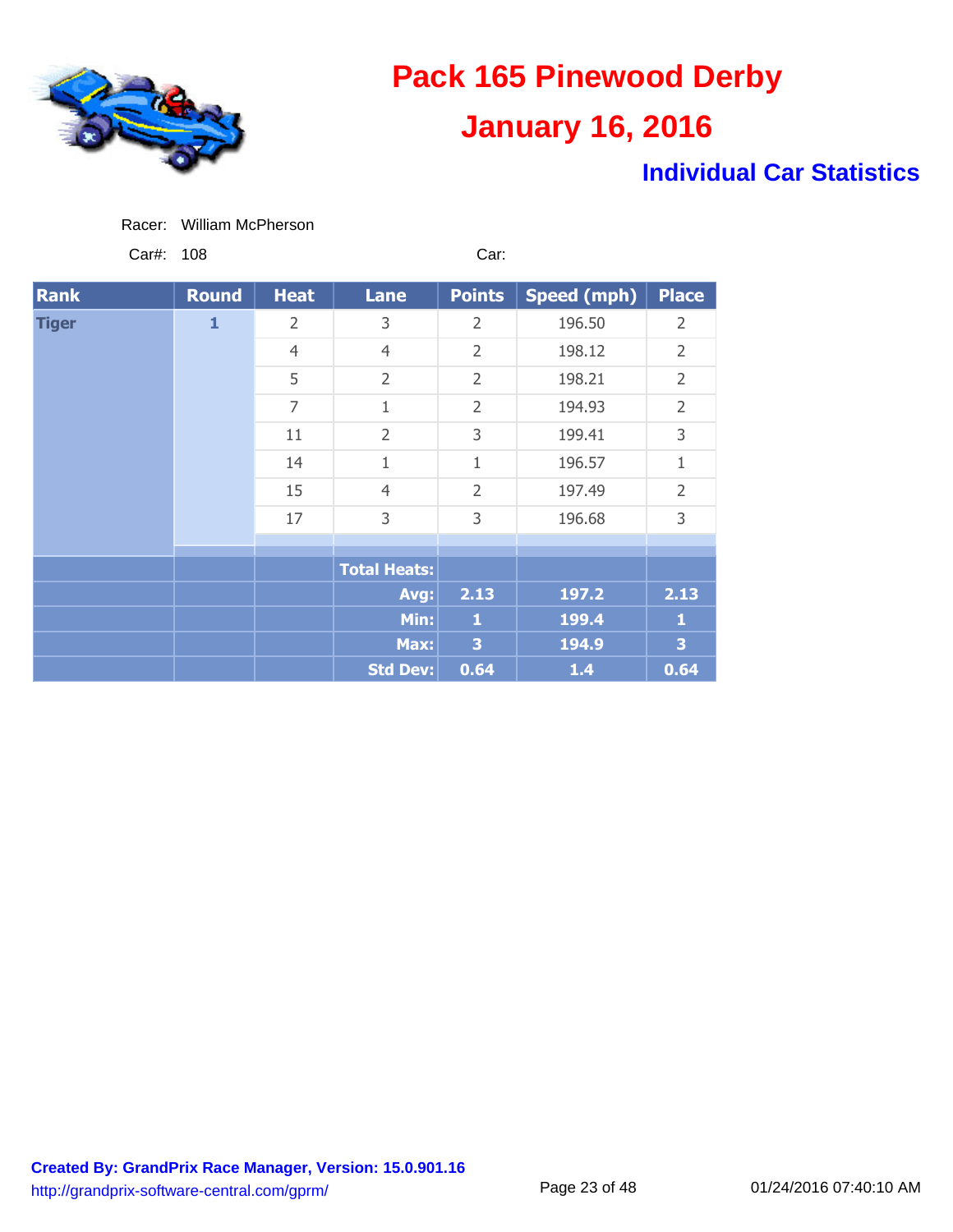

### **Individual Car Statistics**

Car#: 501 Car:

| <b>Rank</b> | <b>Round</b> | <b>Heat</b> | <b>Lane</b>         | <b>Points</b>  | Speed (mph) | <b>Place</b>   |
|-------------|--------------|-------------|---------------------|----------------|-------------|----------------|
| <b>Open</b> | $\mathbf{1}$ | 2           | 1                   | 1              | 208.34      | 1              |
|             |              | 6           | 3                   | 1              | 207.81      | 1              |
|             |              | 8           | 1                   | $\overline{2}$ | 206.98      | $\overline{2}$ |
|             |              | 12          | $\overline{2}$      | 1              | 210.27      | 1              |
|             |              | 17          | $\overline{2}$      | $\overline{2}$ | 205.00      | $\overline{2}$ |
|             |              | 21          | $\overline{4}$      | $\overline{2}$ | 205.64      | $\overline{2}$ |
|             |              | 26          | $\overline{4}$      | 1              | 209.32      | 1              |
|             |              | 28          | 3                   | $\mathbf{1}$   | 203.46      | 1              |
|             |              |             |                     |                |             |                |
|             |              |             | <b>Total Heats:</b> |                |             |                |
|             |              |             | Avg:                | 1.38           | 207.1       | 1.38           |
|             |              |             | Min:                | 1              | 210.3       | 1              |
|             |              |             | Max:                | $\overline{2}$ | 203.5       | $\overline{2}$ |
|             |              |             | <b>Std Dev:</b>     | 0.52           | 2.3         | 0.52           |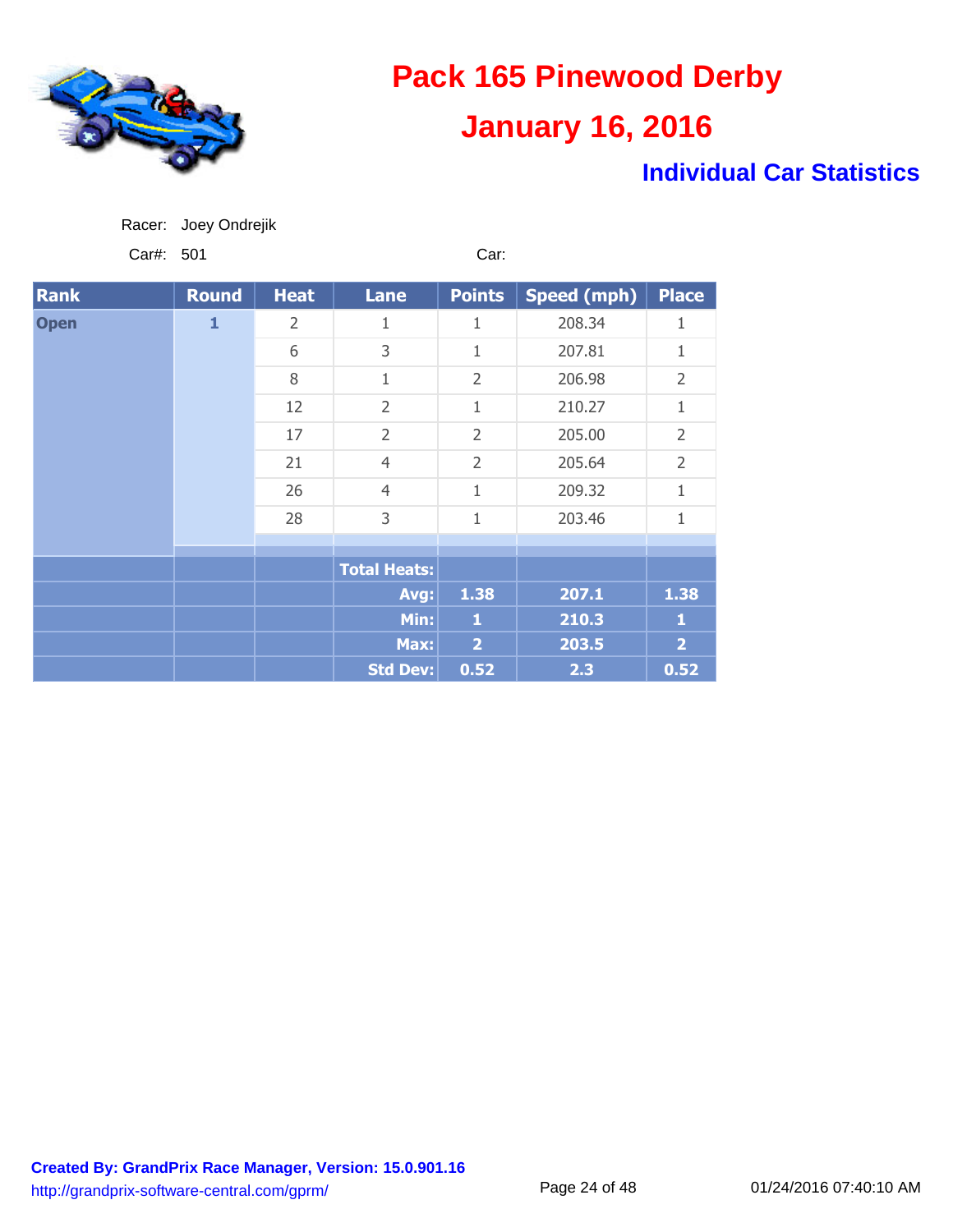

### **Individual Car Statistics**

| Racer: | Andrew Ondrejik |
|--------|-----------------|
|        |                 |

Car#: 406 Car:

| <b>Rank</b>         | <b>Round</b> | <b>Heat</b>    | <b>Lane</b>         | <b>Points</b>           | <b>Speed (mph)</b> | <b>Place</b>            |
|---------------------|--------------|----------------|---------------------|-------------------------|--------------------|-------------------------|
| <b>Grand Finals</b> | $\mathbf{1}$ | $\mathbf{1}$   | 3                   | $\mathbf{1}$            | 208.17             | $\mathbf 1$             |
|                     |              | 5              | 3                   | $\overline{2}$          | 207.04             | $\overline{2}$          |
|                     |              | $8\,$          | $\overline{4}$      | $\mathbf{1}$            | 208.00             | $\mathbf{1}$            |
|                     |              | 12             | $\overline{2}$      | $\overline{2}$          | 205.87             | $\overline{2}$          |
|                     |              | 14             | $\mathbf{1}$        | $\overline{2}$          | 206.38             | $\overline{2}$          |
|                     |              | 17             | $\overline{4}$      | $\overline{2}$          | 207.29             | $\overline{2}$          |
|                     |              | 19             | $\mathbf 1$         | $1\,$                   | 206.12             | $\mathbf{1}$            |
|                     |              | 20             | $\overline{2}$      | $1\,$                   | 206.68             | $\mathbf{1}$            |
|                     |              |                |                     |                         |                    |                         |
| <b>Webelos</b>      | $\mathbf{1}$ | $\overline{2}$ | $\overline{2}$      | $\overline{2}$          | 206.78             | $\overline{2}$          |
|                     |              | 3              | 3                   | $\overline{2}$          | 206.74             | $\overline{2}$          |
|                     |              | 5              | $\mathbf{1}$        | $\overline{2}$          | 205.25             | $\overline{2}$          |
|                     |              | $8\,$          | 3                   | 3                       | 207.14             | 3                       |
|                     |              | 10             | $\overline{4}$      | $\overline{2}$          | 207.46             | $\overline{2}$          |
|                     |              | 12             | $\overline{2}$      | $1\,$                   | 206.99             | $\mathbf{1}$            |
|                     |              | 15             | $\mathbf{1}$        | $\mathbf{1}$            | 207.22             | $\mathbf{1}$            |
|                     |              | 16             | $\overline{4}$      | $\overline{2}$          | 207.52             | $\overline{2}$          |
|                     |              |                |                     |                         |                    |                         |
|                     |              |                | <b>Total Heats:</b> |                         |                    |                         |
|                     |              |                | Avg:                | 1.69                    | 206.9              | 1.69                    |
|                     |              |                | Min:                | $\mathbf{1}$            | 208.2              | $\mathbf{1}$            |
|                     |              |                | Max:                | $\overline{\mathbf{3}}$ | 205.3              | $\overline{\mathbf{3}}$ |
|                     |              |                | <b>Std Dev:</b>     | 0.60                    | 0.8                | 0.60                    |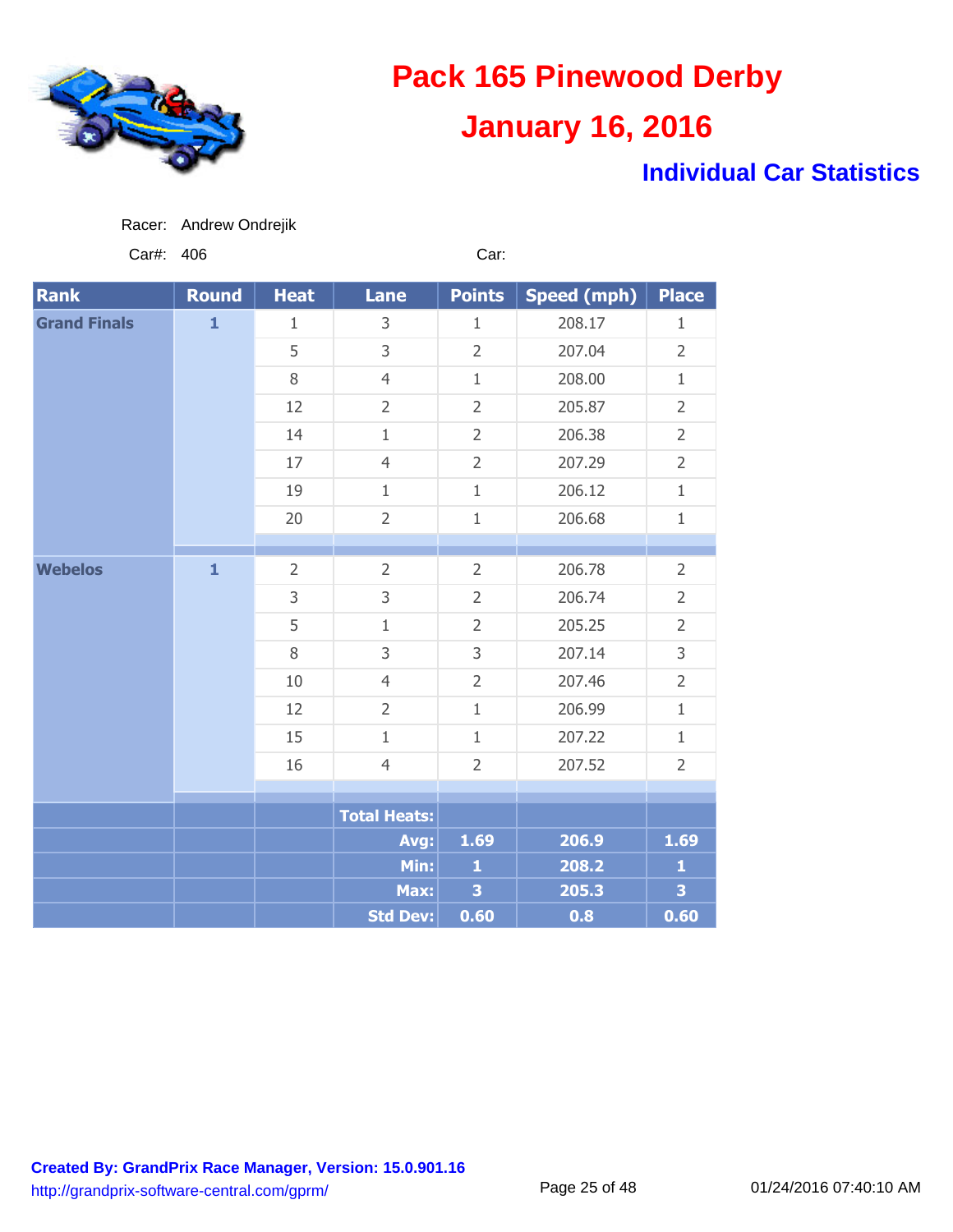

### **Individual Car Statistics**

Car#: 502 Car:

| <b>Rank</b> | Round        | <b>Heat</b> | <b>Lane</b>         | <b>Points</b>  | Speed (mph) | <b>Place</b>   |
|-------------|--------------|-------------|---------------------|----------------|-------------|----------------|
| <b>Open</b> | $\mathbf{1}$ | 3           | $\overline{2}$      | $\overline{2}$ | 202.16      | $\overline{2}$ |
|             |              | 6           | $\overline{2}$      | $\overline{4}$ | 201.14      | $\overline{4}$ |
|             |              | 8           | $\overline{4}$      | 3              | 203.28      | 3              |
|             |              | 13          | $\overline{4}$      | $\overline{2}$ | 203.32      | $\overline{2}$ |
|             |              | 16          | 3                   | $\overline{2}$ | 203.07      | $\overline{2}$ |
|             |              | 18          | 1                   | 1              | 202.43      | 1              |
|             |              | 20          | 1                   | 3              | 201.71      | 3              |
|             |              | 24          | 3                   | $\overline{2}$ | 202.89      | $\overline{2}$ |
|             |              |             |                     |                |             |                |
|             |              |             | <b>Total Heats:</b> |                |             |                |
|             |              |             | Avg:                | 2.38           | 202.5       | 2.38           |
|             |              |             | Min:                | 1              | 203.3       | 1              |
|             |              |             | Max:                | 4              | 201.1       | 4              |
|             |              |             | <b>Std Dev:</b>     | 0.92           | 0.8         | 0.92           |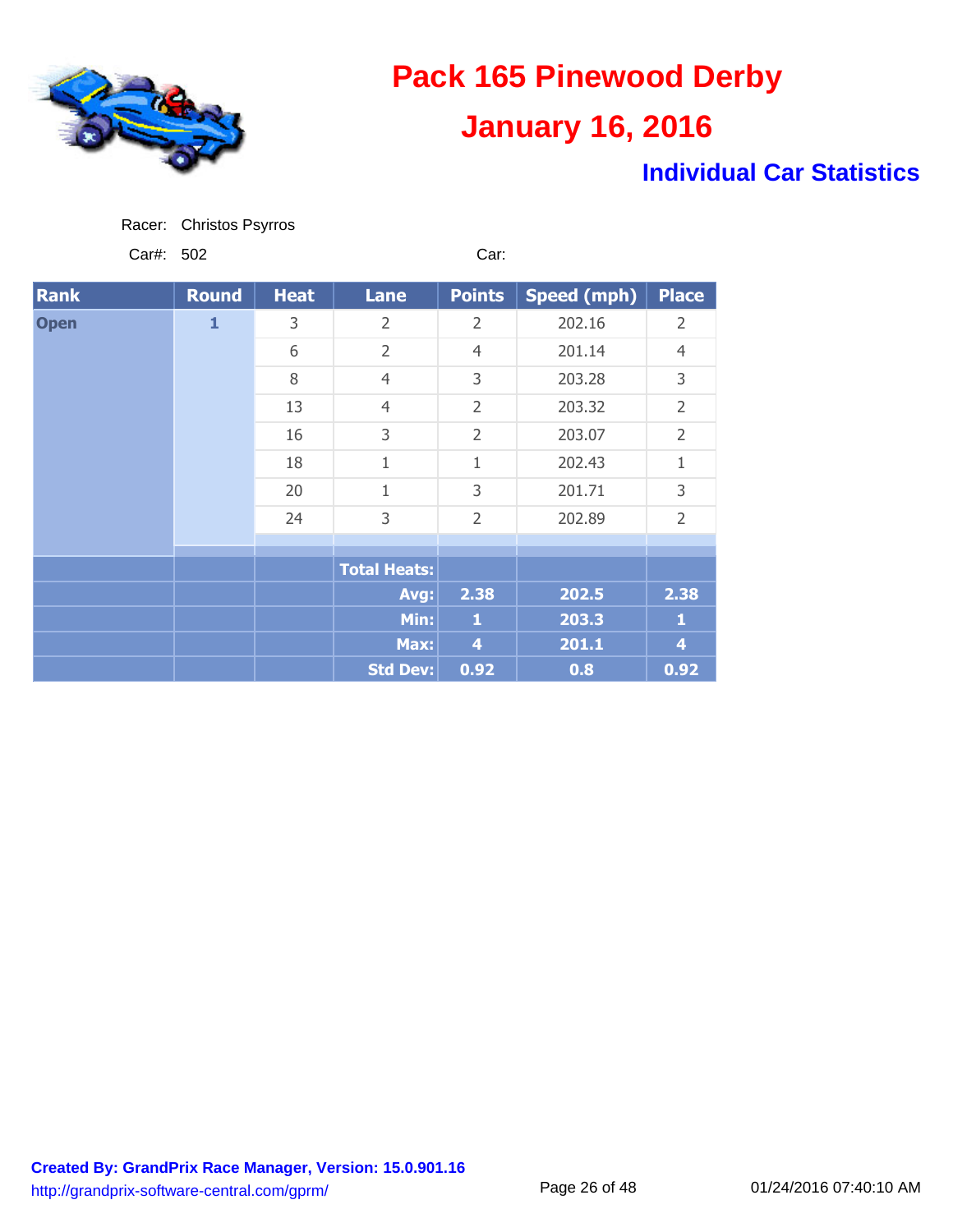

### **Individual Car Statistics**

Car#: 504 Car:

| <b>Rank</b> | <b>Round</b> | <b>Heat</b>    | <b>Lane</b>         | <b>Points</b> | Speed (mph) | <b>Place</b> |
|-------------|--------------|----------------|---------------------|---------------|-------------|--------------|
| <b>Open</b> | $\mathbf{1}$ | $\overline{2}$ | $\overline{4}$      | 2             | 200.79      | 2            |
|             |              | 5              | $\overline{4}$      | 3             | 201.15      | 3            |
|             |              | 9              | 3                   | 3             | 204.11      | 3            |
|             |              | 13             | 1                   | 3             | 203.12      | 3            |
|             |              | 17             | 3                   | 3             | 200.72      | 3            |
|             |              | 19             | $\overline{2}$      | 1             | 205.21      | 1            |
|             |              | 24             | $\overline{2}$      | 1             | 205.31      | 1            |
|             |              | 27             | $\mathbf{1}$        | 3             | 204.75      | 3            |
|             |              |                |                     |               |             |              |
|             |              |                | <b>Total Heats:</b> |               |             |              |
|             |              |                | Avg:                | 2.38          | 203.1       | 2.38         |
|             |              |                | Min:                | 1             | 205.3       | 1            |
|             |              |                | Max:                | 3             | 200.7       | 3            |
|             |              |                | <b>Std Dev:</b>     | 0.92          | 2.0         | 0.92         |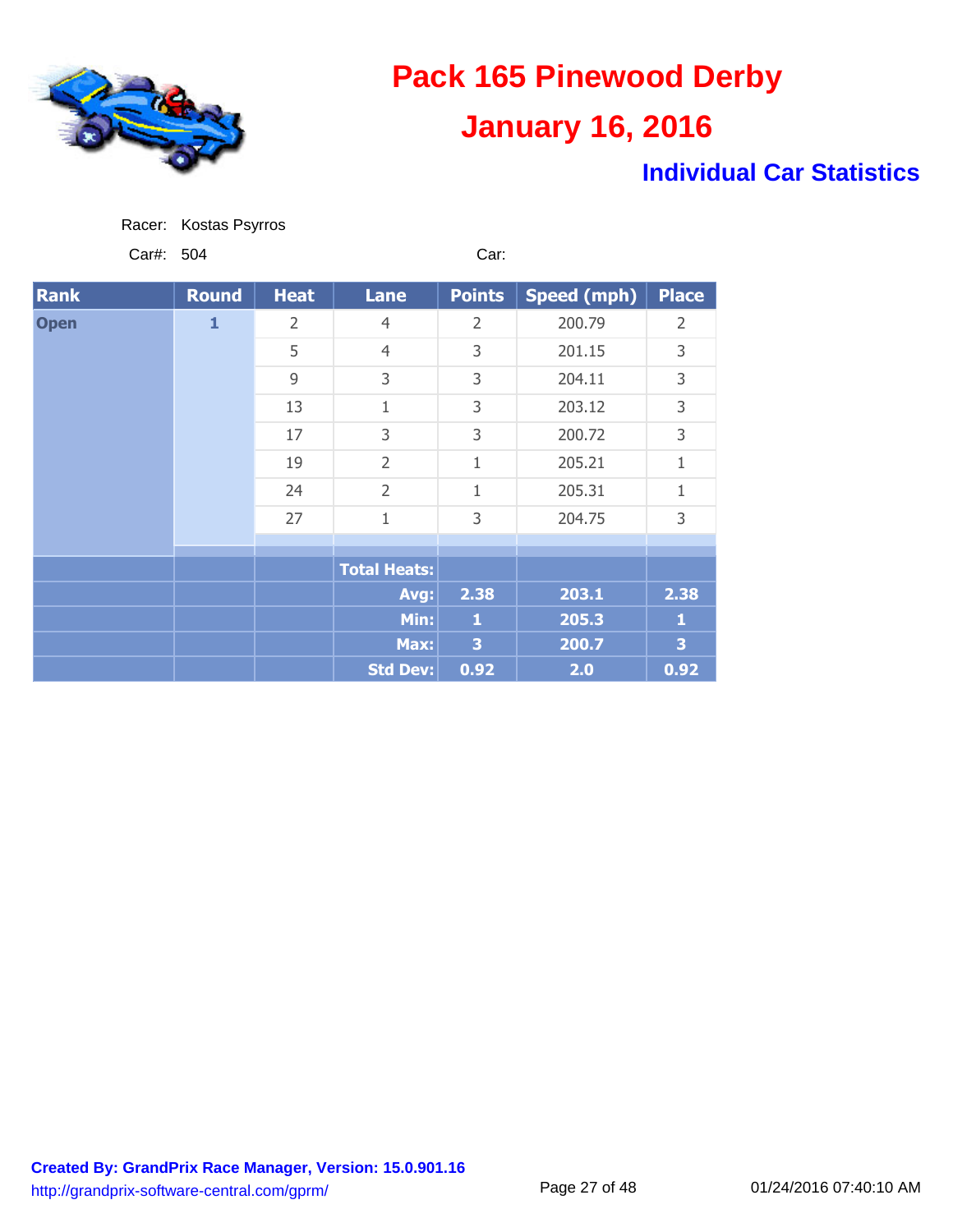

### **Individual Car Statistics**

| Racer: | Nikos Psyrros |
|--------|---------------|
|        |               |

Car#: 407 Car:

| <b>Rank</b>    | <b>Round</b> | <b>Heat</b>    | <b>Lane</b>         | <b>Points</b>  | <b>Speed (mph)</b> | <b>Place</b>   |
|----------------|--------------|----------------|---------------------|----------------|--------------------|----------------|
| <b>Webelos</b> | $\mathbf{1}$ | 1              | 3                   | 3              | 204.01             | 3              |
|                |              | 3              | 1                   | 3              | 204.21             | 3              |
|                |              | 6              | $\overline{2}$      | $\overline{2}$ | 204.60             | $\overline{2}$ |
|                |              | $\overline{7}$ | $\overline{4}$      | $\overline{2}$ | 204.83             | $\overline{2}$ |
|                |              | 10             | 1                   | 3              | 204.38             | 3              |
|                |              | 11             | $\overline{4}$      | $\overline{2}$ | 205.76             | $\overline{2}$ |
|                |              | 14             | 3                   | 3              | 204.81             | 3              |
|                |              | 16             | $\overline{2}$      | 3              | 205.33             | 3              |
|                |              |                |                     |                |                    |                |
|                |              |                | <b>Total Heats:</b> |                |                    |                |
|                |              |                | Avg:                | 2.63           | 204.7              | 2.63           |
|                |              |                | Min:                | $\overline{2}$ | 205.8              | $\overline{2}$ |
|                |              |                | Max:                | 3              | 204.0              | 3              |
|                |              |                | <b>Std Dev:</b>     | 0.52           | 0.6                | 0.52           |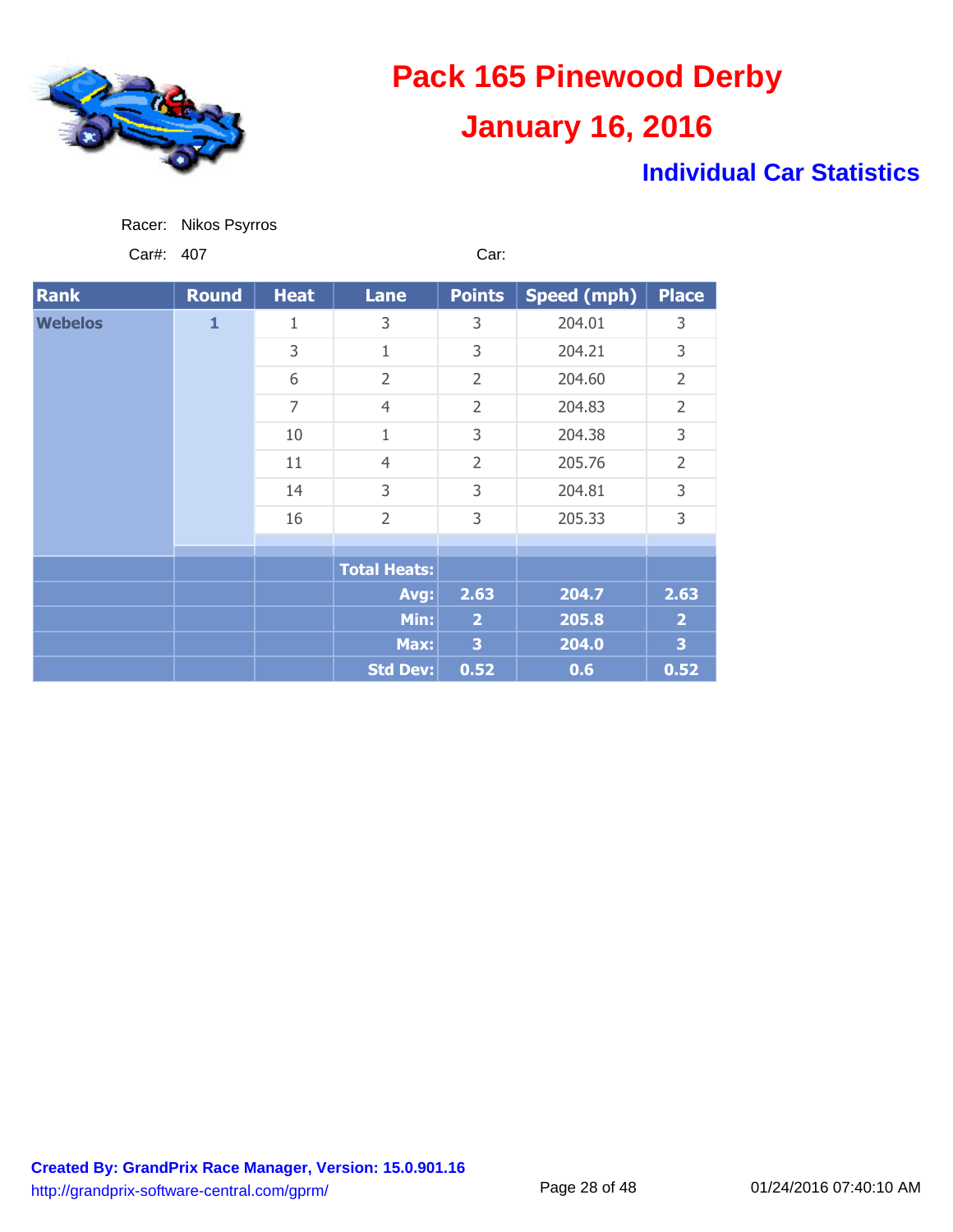

### **Individual Car Statistics**

| Racer: | Kylie Purcell |
|--------|---------------|
|        |               |

Car#: 507 Car:

| <b>Rank</b> | <b>Round</b> | <b>Heat</b> | <b>Lane</b>         | <b>Points</b>           | <b>Speed (mph)</b> | <b>Place</b>   |
|-------------|--------------|-------------|---------------------|-------------------------|--------------------|----------------|
| <b>Open</b> | $\mathbf{1}$ | 1           | 3                   | 1                       | 203.63             | 1              |
|             |              | 6           | $\overline{4}$      | 3                       | 203.66             | 3              |
|             |              | 9           | 1                   | $\overline{2}$          | 206.83             | $\overline{2}$ |
|             |              | 11          | 1                   | 1                       | 206.53             | 1              |
|             |              | 15          | $\overline{2}$      | 3                       | 204.79             | 3              |
|             |              | 20          | $\overline{2}$      | $\overline{2}$          | 207.38             | $\overline{2}$ |
|             |              | 23          | $\overline{4}$      | 3                       | 205.69             | 3              |
|             |              | 27          | 3                   | 1                       | 206.01             | 1              |
|             |              |             |                     |                         |                    |                |
|             |              |             | <b>Total Heats:</b> |                         |                    |                |
|             |              |             | Avg:                | 2.00                    | 205.6              | 2.00           |
|             |              |             | Min:                | $\mathbf{1}$            | 207.4              | 1              |
|             |              |             | Max:                | $\overline{\mathbf{3}}$ | 203.6              | 3              |
|             |              |             | <b>Std Dev:</b>     | 0.93                    | $1.4$              | 0.93           |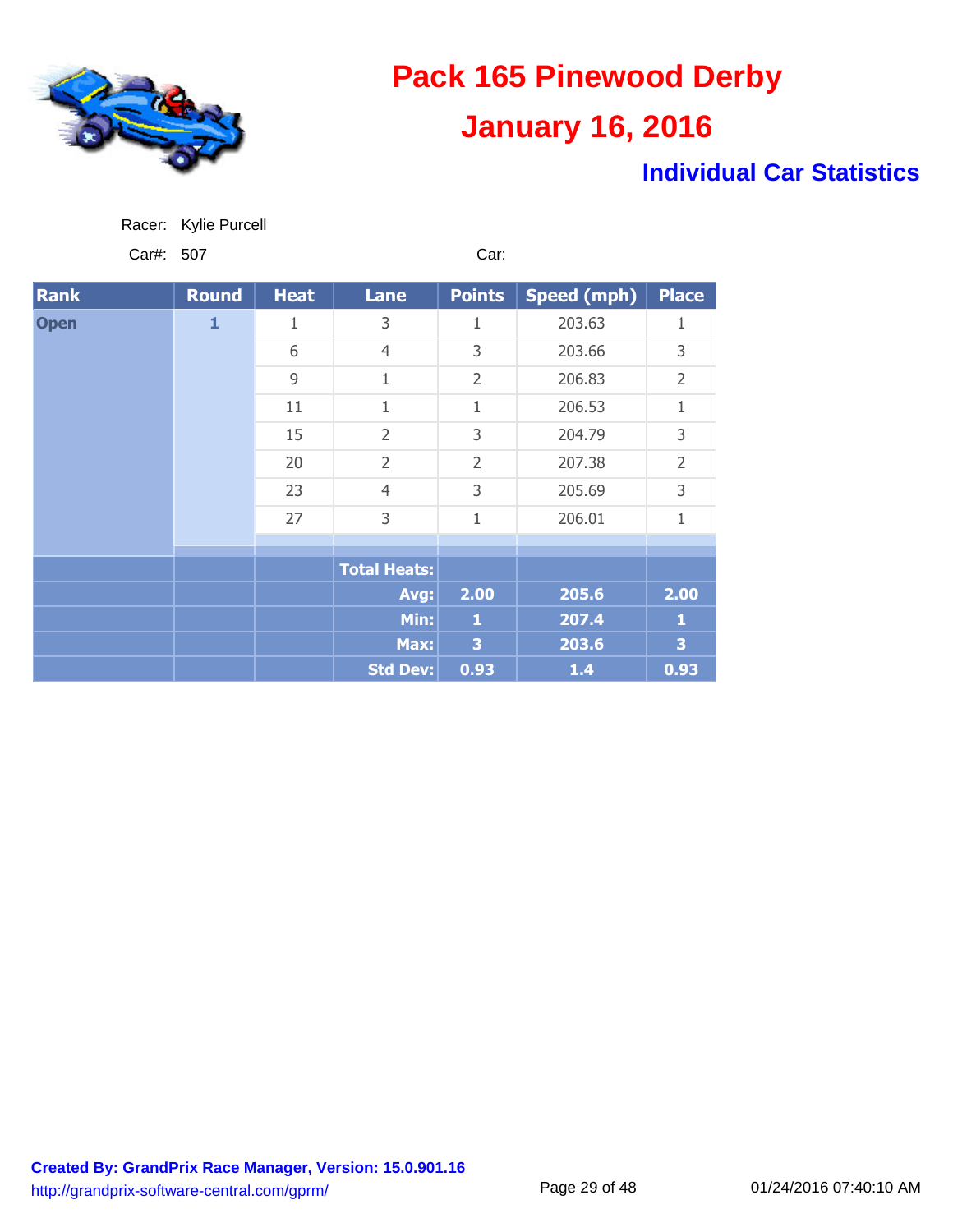

### **Individual Car Statistics**

| Racer: | <b>Natalie Purcell</b> |
|--------|------------------------|
|        |                        |

Car#: 508 Car:

| <b>Rank</b> | <b>Round</b> | <b>Heat</b>    | <b>Lane</b>         | <b>Points</b> | Speed (mph) | <b>Place</b> |
|-------------|--------------|----------------|---------------------|---------------|-------------|--------------|
| <b>Open</b> | $\mathbf{1}$ | $\overline{4}$ | 2                   | 1             | 209.87      | 1            |
|             |              | 7              | $\overline{4}$      | 1             | 208.02      | 1            |
|             |              | 10             | $\overline{4}$      | $\mathbf{1}$  | 208.20      | 1            |
|             |              | 13             | 3                   | 1             | 208.58      | 1            |
|             |              | 15             | 1                   | $\mathbf 1$   | 207.36      | 1            |
|             |              | 17             | 1                   | 1             | 208.24      | 1            |
|             |              | 21             | $\overline{2}$      | 1             | 207.86      | 1            |
|             |              | 23             | 3                   | $\mathbf{1}$  | 207.70      | 1            |
|             |              |                |                     |               |             |              |
|             |              |                | <b>Total Heats:</b> |               |             |              |
|             |              |                | Avg:                | 1.00          | 208.2       | 1.00         |
|             |              |                | Min:                | 1             | 209.9       | 1            |
|             |              |                | Max:                | $\mathbf{1}$  | 207.4       | $\mathbf{1}$ |
|             |              |                | <b>Std Dev:</b>     | 0.00          | 0.8         | 0.00         |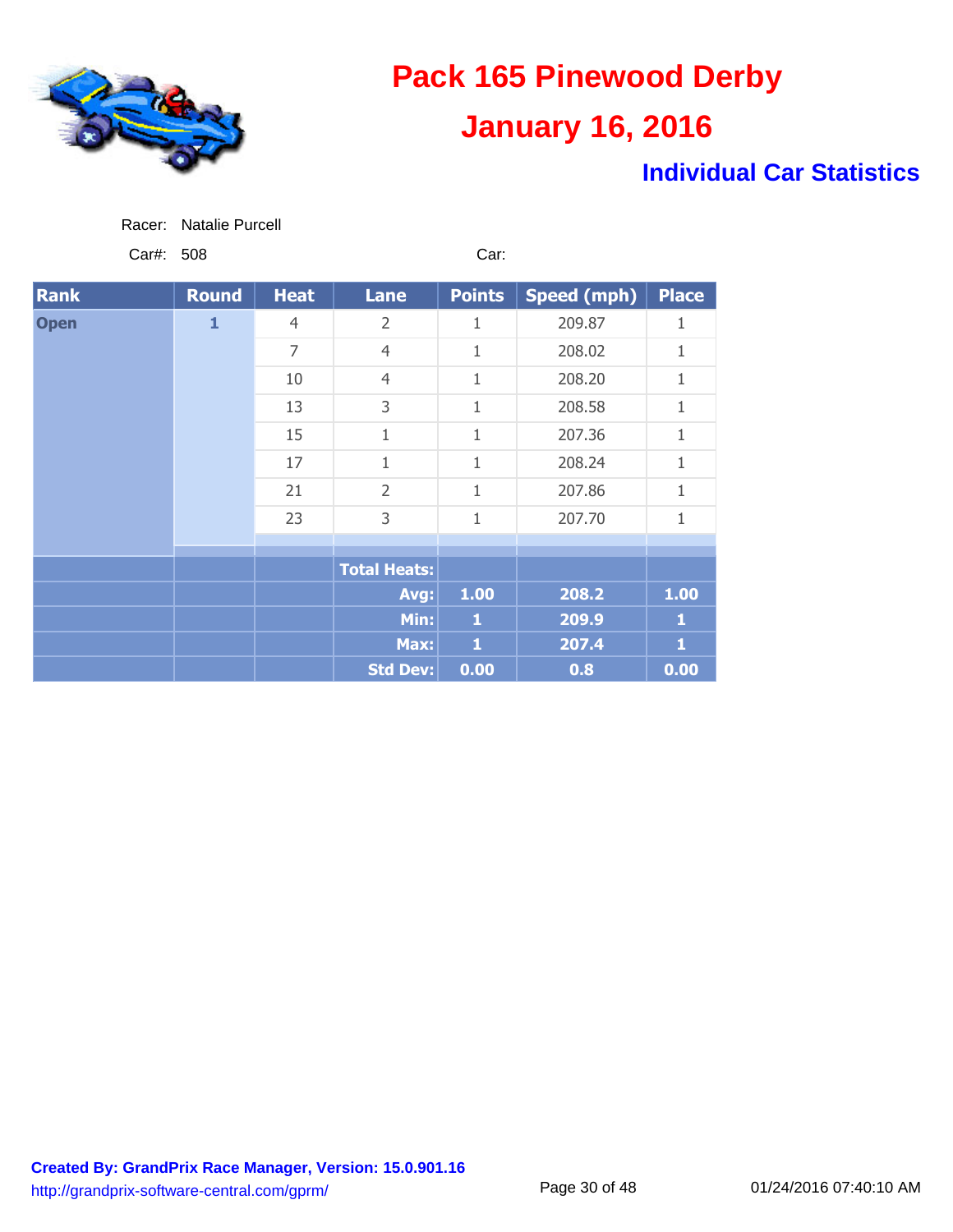

### **Individual Car Statistics**

| Racer: | Ellie Purcell |
|--------|---------------|
|--------|---------------|

Car#: 510 Car:

| <b>Rank</b> | <b>Round</b> | <b>Heat</b> | <b>Lane</b>         | <b>Points</b>  | Speed (mph) | <b>Place</b>   |
|-------------|--------------|-------------|---------------------|----------------|-------------|----------------|
| <b>Open</b> | $\mathbf{1}$ | 3           | $\overline{4}$      | 1              | 207.47      | 1              |
|             |              | 5           | 3                   | 1              | 208.21      | 1              |
|             |              | 8           | $\overline{2}$      | 1              | 207.46      | 1              |
|             |              | 12          | $\overline{4}$      | $\overline{2}$ | 207.29      | $\overline{2}$ |
|             |              | 15          | 3                   | $\overline{2}$ | 206.24      | $\overline{2}$ |
|             |              | 19          | 1                   | 3              | 204.27      | 3              |
|             |              | 23          | 1                   | $\overline{2}$ | 207.39      | $\overline{2}$ |
|             |              | 25          | $\overline{2}$      | $\mathbf 1$    | 206.86      | 1              |
|             |              |             |                     |                |             |                |
|             |              |             | <b>Total Heats:</b> |                |             |                |
|             |              |             | Avg:                | 1.63           | 206.9       | 1.63           |
|             |              |             | Min:                | $\mathbf{1}$   | 208.2       | 1              |
|             |              |             | Max:                | 3              | 204.3       | 3              |
|             |              |             | <b>Std Dev:</b>     | 0.74           | $1.2$       | 0.74           |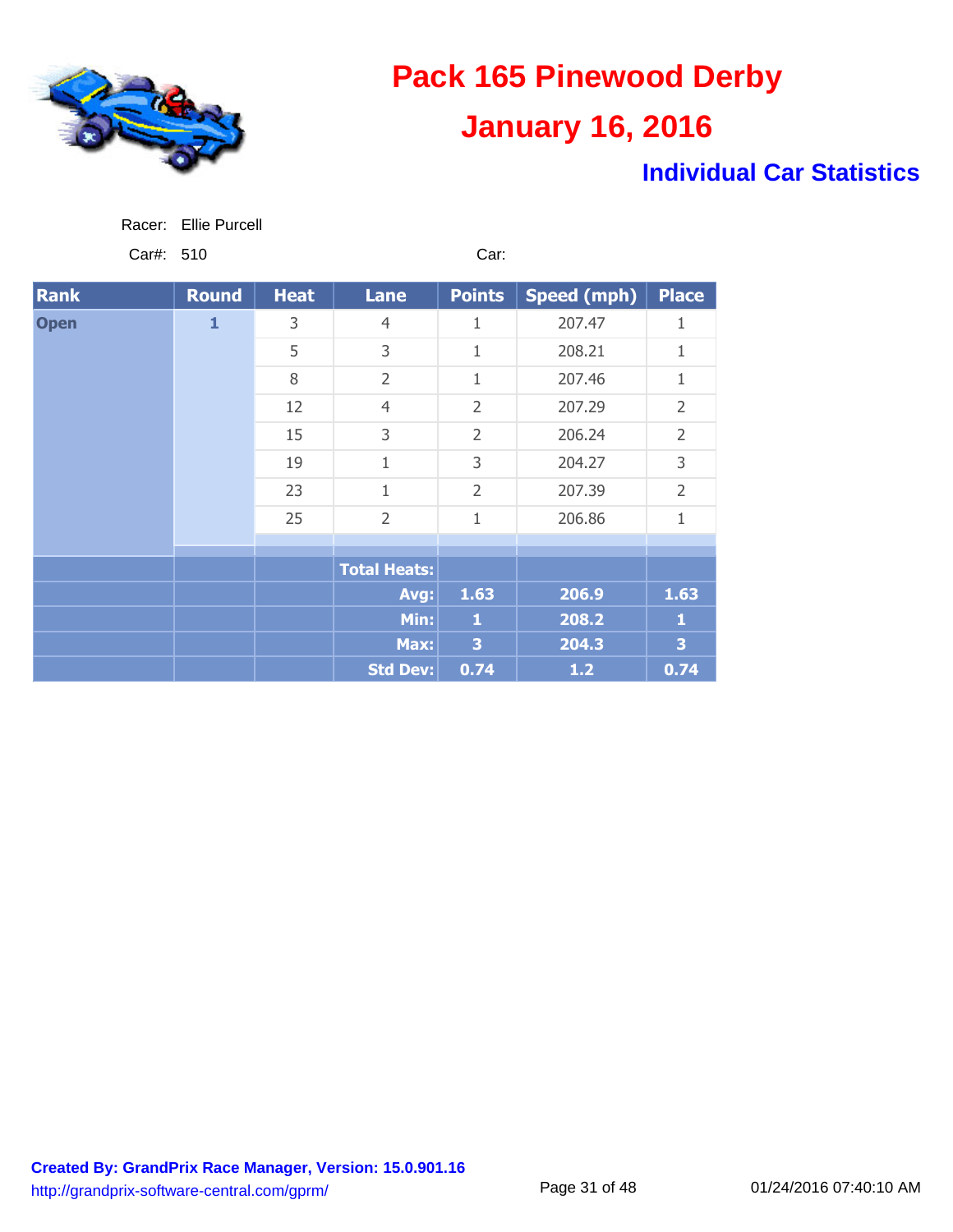

### **Individual Car Statistics**

| Racer: | Jacob Purcell |
|--------|---------------|
|        |               |

Car#: 412 Car:

| <b>Rank</b>    | <b>Round</b> | <b>Heat</b>    | <b>Lane</b>         | <b>Points</b>  | <b>Speed (mph)</b> | <b>Place</b>   |
|----------------|--------------|----------------|---------------------|----------------|--------------------|----------------|
| <b>Webelos</b> | $\mathbf{1}$ | 1              | $\overline{4}$      | 1              | 207.97             | 1              |
|                |              | $\overline{4}$ | $\overline{2}$      | $\overline{2}$ | 208.19             | $\overline{2}$ |
|                |              | 8              | 1                   | $\overline{4}$ | 206.35             | $\overline{4}$ |
|                |              | 10             | 3                   | 1              | 207.71             | 1              |
|                |              | 12             | 3                   | $\overline{2}$ | 206.49             | $\overline{2}$ |
|                |              | 14             | $\overline{2}$      | $\overline{2}$ | 206.11             | $\overline{2}$ |
|                |              | 17             | $\overline{4}$      | 1              | 205.44             | 1              |
|                |              | 18             | $\mathbf{1}$        | 3              | 206.68             | 3              |
|                |              |                |                     |                |                    |                |
|                |              |                | <b>Total Heats:</b> |                |                    |                |
|                |              |                | Avg:                | 2.00           | 206.9              | 2.00           |
|                |              |                | Min:                | 1              | 208.2              | 1              |
|                |              |                | Max:                | 4              | 205.4              | 4              |
|                |              |                | <b>Std Dev:</b>     | 1.07           | 1.0                | 1.07           |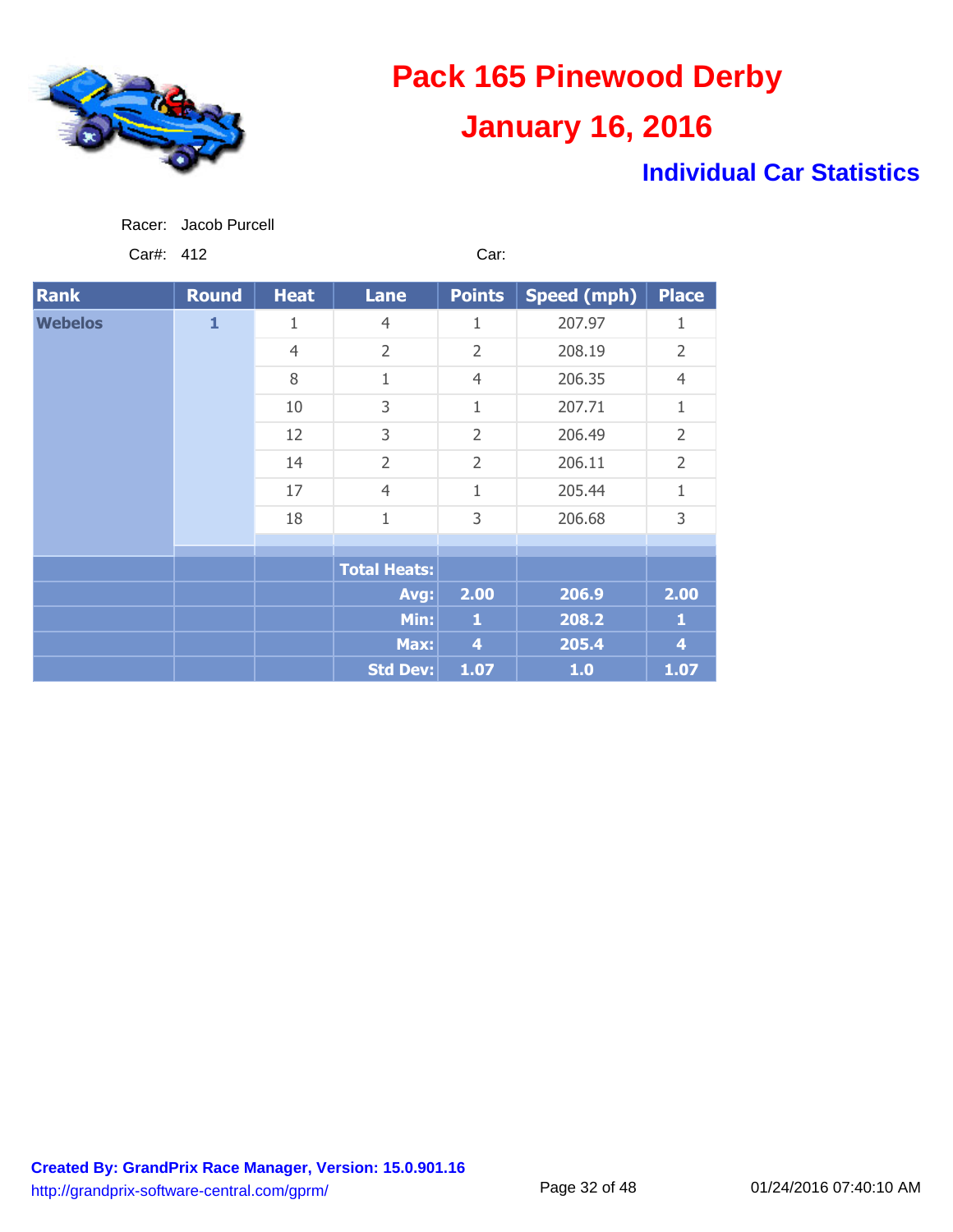

### **Individual Car Statistics**

| Racer: | Kyle Rabago |  |
|--------|-------------|--|
|        |             |  |

Car#: 304 Car:

| <b>Rank</b> | Round | <b>Heat</b>    | <b>Lane</b>         | <b>Points</b>  | Speed (mph)    | <b>Place</b>   |        |   |
|-------------|-------|----------------|---------------------|----------------|----------------|----------------|--------|---|
| <b>Bear</b> | 1     | $\overline{2}$ | $\overline{2}$      | $\overline{2}$ | 200.94         | 2              |        |   |
|             |       | 3              | 3                   | $\overline{4}$ | 202.02         | $\overline{4}$ |        |   |
|             |       |                | 5                   | 1              | 3              | 201.07         | 3      |   |
|             |       | 8              | 3                   | 3              | 201.71         | 3              |        |   |
|             |       |                |                     | 10             | $\overline{4}$ | 3              | 201.22 | 3 |
|             |       | 12             | $\overline{2}$      | $\overline{2}$ | 200.65         | $\overline{2}$ |        |   |
|             |       | 15             | 1                   | $\overline{4}$ | 200.53         | $\overline{4}$ |        |   |
|             |       | 16             | $\overline{4}$      | 3              | 200.45         | 3              |        |   |
|             |       |                |                     |                |                |                |        |   |
|             |       |                | <b>Total Heats:</b> |                |                |                |        |   |
|             |       |                | Avg:                | 3.00           | 201.1          | 3.00           |        |   |
|             |       |                | Min:                | $\overline{2}$ | 202.0          | $\overline{2}$ |        |   |
|             |       |                | Max:                | 4              | 200.5          | 4              |        |   |
|             |       |                | <b>Std Dev:</b>     | 0.76           | 0.6            | 0.76           |        |   |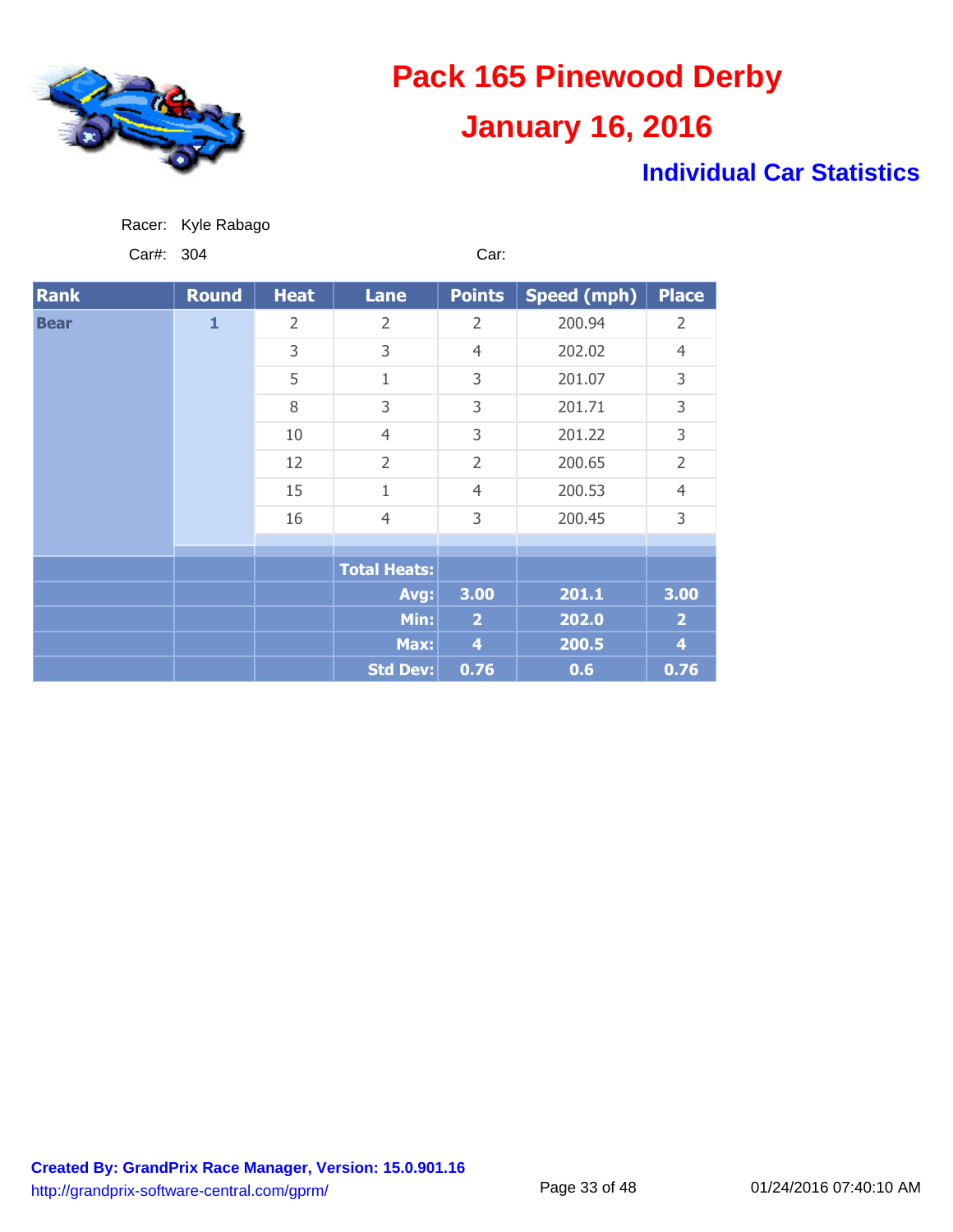

### **Individual Car Statistics**

|  |  | Racer: Savannah Riedel |  |
|--|--|------------------------|--|
|--|--|------------------------|--|

Car#: 503 Car:

| <b>Rank</b> | <b>Round</b> | <b>Heat</b> | <b>Lane</b>         | <b>Points</b>           | <b>Speed (mph)</b> | <b>Place</b>   |        |                |
|-------------|--------------|-------------|---------------------|-------------------------|--------------------|----------------|--------|----------------|
| <b>Open</b> | $\mathbf{1}$ | 1           | $\overline{4}$      | $\overline{2}$          | 202.03             | $\overline{2}$ |        |                |
|             |              | 5           | $\overline{2}$      | $\overline{2}$          | 203.81             | $\overline{2}$ |        |                |
|             |              | 10          | 3                   | 3                       | 203.21             | 3              |        |                |
|             |              | 12          | 1                   | $\overline{4}$          | 201.93             | $\overline{4}$ |        |                |
|             |              |             |                     | 14                      | 1                  | $\overline{2}$ | 202.33 | $\overline{2}$ |
|             |              | 18          | $\overline{2}$      | $\overline{2}$          | 202.06             | $\overline{2}$ |        |                |
|             |              |             |                     | 24                      | $\overline{4}$     | 3              | 202.09 | 3              |
|             |              | 26          | 3                   | 3                       | 202.16             | 3              |        |                |
|             |              |             |                     |                         |                    |                |        |                |
|             |              |             | <b>Total Heats:</b> |                         |                    |                |        |                |
|             |              |             | Avg:                | 2.63                    | 202.4              | 2.63           |        |                |
|             |              |             | Min:                | $\overline{\mathbf{2}}$ | 203.8              | $\overline{2}$ |        |                |
|             |              |             | Max:                | $\overline{4}$          | 201.9              | $\overline{4}$ |        |                |
|             |              |             | <b>Std Dev:</b>     | 0.74                    | 0.7                | 0.74           |        |                |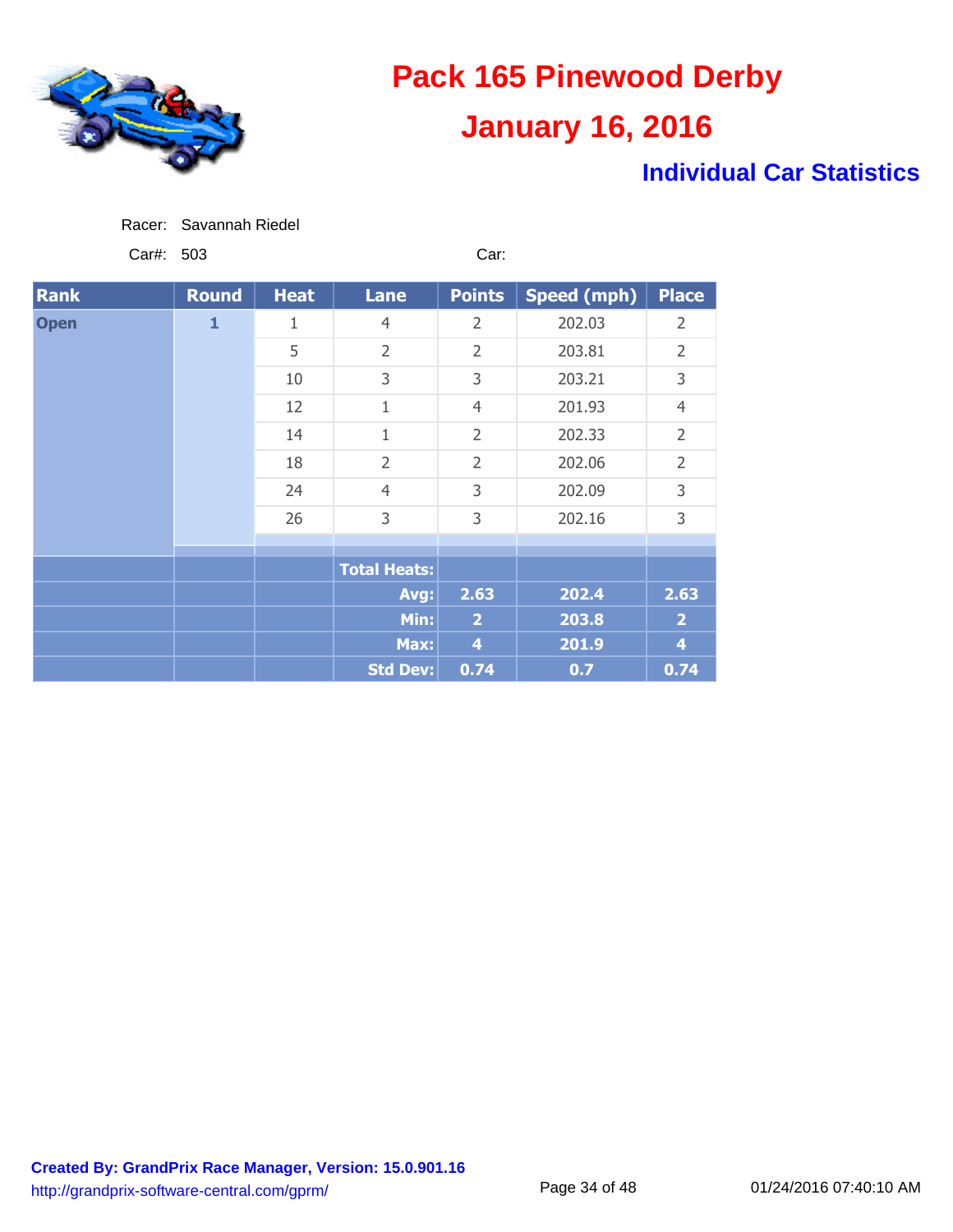

### **Individual Car Statistics**

| Racer: Bradley Riedel |
|-----------------------|
|-----------------------|

Car#: 408 Car:

| <b>Rank</b>    | <b>Round</b> | <b>Heat</b>    | <b>Lane</b>         | <b>Points</b>           | <b>Speed (mph)</b> | <b>Place</b>   |   |        |   |
|----------------|--------------|----------------|---------------------|-------------------------|--------------------|----------------|---|--------|---|
| <b>Webelos</b> | $\mathbf{1}$ | 2              | 3                   | $\overline{4}$          | 199.25             | $\overline{4}$ |   |        |   |
|                |              | $\overline{4}$ | $\overline{4}$      | $\overline{4}$          | 145.42             | $\overline{4}$ |   |        |   |
|                |              | 5              | $\overline{2}$      | $\overline{4}$          | 200.33             | $\overline{4}$ |   |        |   |
|                |              | $\overline{7}$ | 1                   | $\overline{4}$          | 200.25             | $\overline{4}$ |   |        |   |
|                |              | 11             | $\overline{2}$      | $\overline{4}$          | 201.01             | $\overline{4}$ |   |        |   |
|                |              | 14             | $\mathbf{1}$        | $\overline{4}$          | 200.03             | $\overline{4}$ |   |        |   |
|                |              |                |                     |                         | 15                 | $\overline{4}$ | 3 | 199.93 | 3 |
|                |              | 17             | 3                   | 3                       | 200.35             | 3              |   |        |   |
|                |              |                |                     |                         |                    |                |   |        |   |
|                |              |                | <b>Total Heats:</b> |                         |                    |                |   |        |   |
|                |              |                | Avg:                | 3.75                    | 191.2              | 3.75           |   |        |   |
|                |              |                | Min:                | $\overline{\mathbf{3}}$ | 201.0              | 3              |   |        |   |
|                |              |                | Max:                | $\overline{4}$          | 145.4              | $\overline{4}$ |   |        |   |
|                |              |                | <b>Std Dev:</b>     | 0.46                    | 19.4               | 0.46           |   |        |   |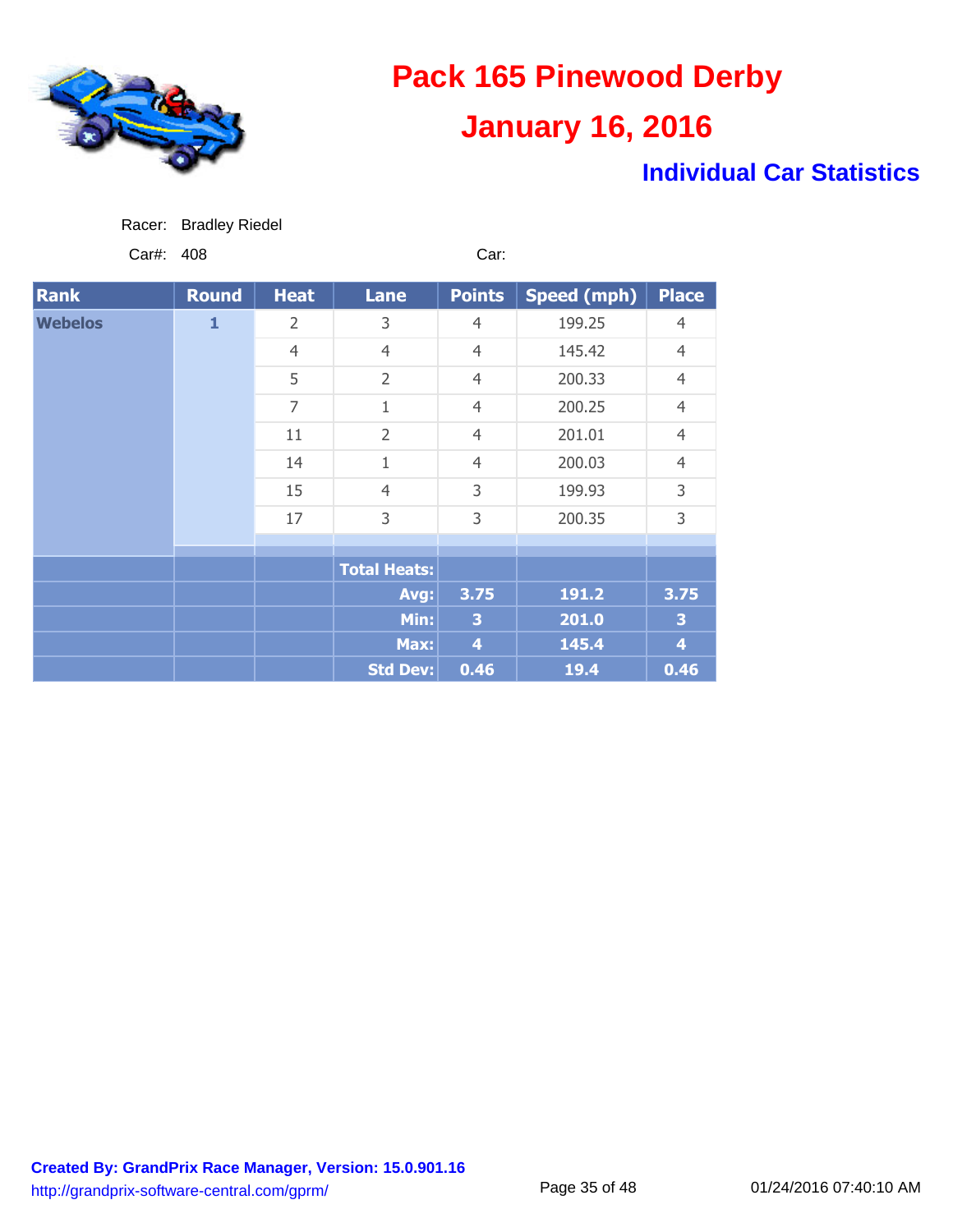

### **Individual Car Statistics**

Car#: 109 Car:

| <b>Rank</b>         | <b>Round</b>   | <b>Heat</b>    | <b>Lane</b>         | <b>Points</b>           | <b>Speed (mph)</b> | <b>Place</b>            |
|---------------------|----------------|----------------|---------------------|-------------------------|--------------------|-------------------------|
| <b>Grand Finals</b> | $\mathbf{1}$   | $\overline{2}$ | 3                   | $\overline{4}$          | 198.48             | $\overline{4}$          |
|                     |                | 6              | $\overline{4}$      | $\overline{4}$          | 198.48             | $\overline{4}$          |
|                     |                | 11             | $\overline{4}$      | 3                       | 199.16             | 3                       |
|                     |                | 14             | $\overline{2}$      | 3                       | 195.79             | 3                       |
|                     |                | 16             | $\mathbf{1}$        | $\overline{4}$          | 197.40             | $\overline{4}$          |
|                     |                | 20             | $\mathbf{1}$        | $\overline{4}$          | 196.84             | $\overline{4}$          |
|                     |                | 23             | 3                   | $\overline{4}$          | 197.54             | $\overline{4}$          |
|                     |                | 26             | $\overline{2}$      | $\overline{4}$          | 196.71             | $\overline{4}$          |
|                     |                |                |                     |                         |                    |                         |
| <b>Tiger</b>        | $\mathbf{1}$   | 3              | $\overline{4}$      | $\mathbf{1}$            | 198.94             | $\mathbf{1}$            |
|                     |                | $\overline{4}$ | $\mathbf{1}$        | 3                       | 197.48             | 3                       |
|                     |                | 6              | 3                   | 3                       | 198.70             | 3                       |
|                     | $\overline{9}$ | $\overline{4}$ | $\overline{2}$      | 198.91                  | $\overline{2}$     |                         |
|                     |                | 10             | $\overline{2}$      | $\mathbf{1}$            | 197.37             | $\mathbf{1}$            |
|                     |                | 13             | 3                   | $\overline{2}$          | 198.23             | $\overline{2}$          |
|                     |                | 15             | $\overline{2}$      | 3                       | 196.09             | 3                       |
|                     | 17             | $1\,$          | $1\,$               | 199.00                  | $\mathbf{1}$       |                         |
|                     |                |                |                     |                         |                    |                         |
|                     |                |                | <b>Total Heats:</b> |                         |                    |                         |
|                     |                |                | Avg:                | 2.88                    | 197.8              | 2.88                    |
|                     |                |                | Min:                | $\mathbf{1}$            | 199.2              | $\mathbf{1}$            |
|                     |                |                | Max:                | $\overline{\mathbf{4}}$ | 195.8              | $\overline{\mathbf{4}}$ |
|                     |                |                | <b>Std Dev:</b>     | 1.15                    | $1.1$              | $1.15$                  |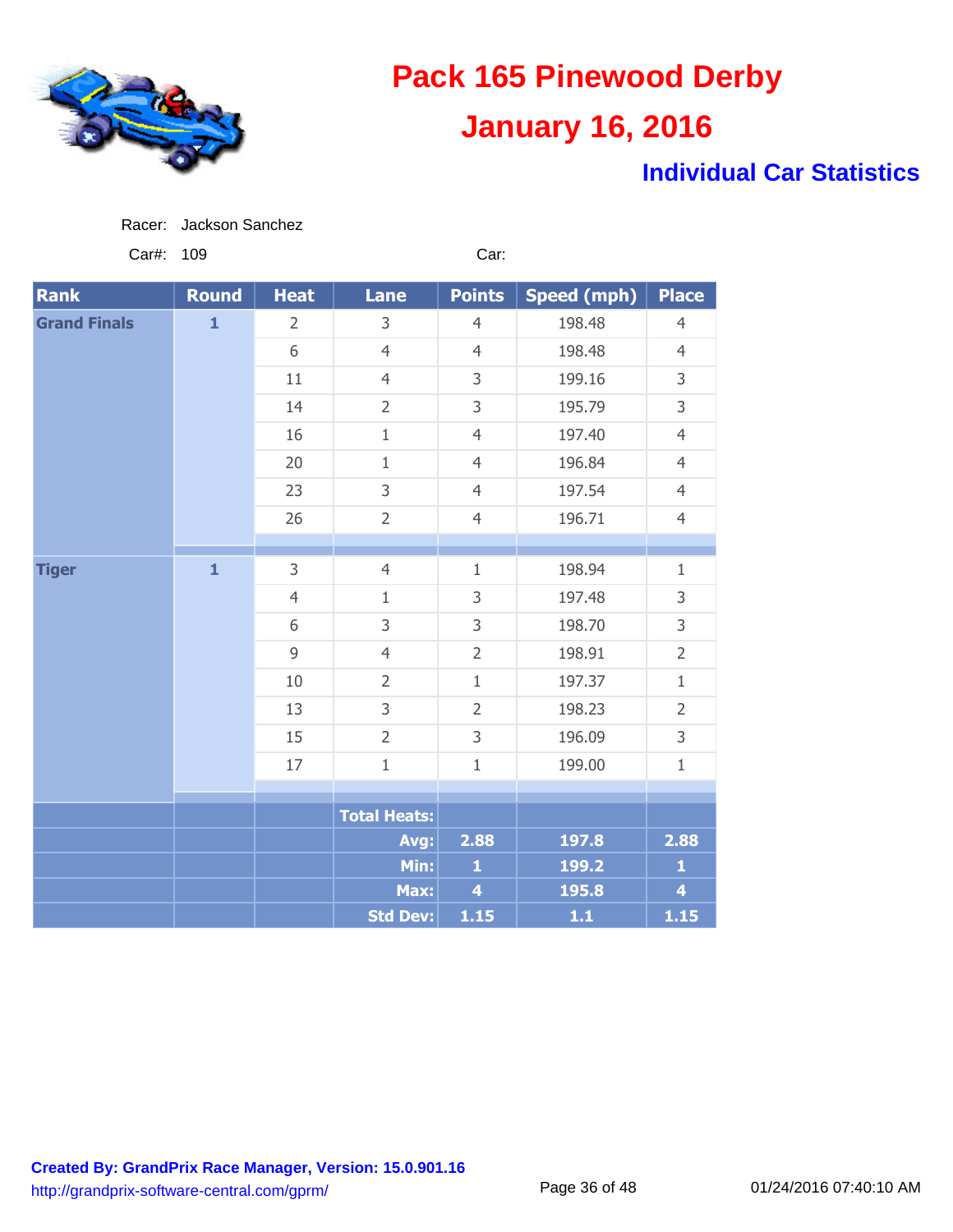

### **Individual Car Statistics**

Car#: 208 Car:

| <b>Rank</b> | <b>Round</b> | <b>Heat</b> | <b>Lane</b>         | <b>Points</b>  | Speed (mph) | <b>Place</b>   |
|-------------|--------------|-------------|---------------------|----------------|-------------|----------------|
| <b>Wolf</b> | $\mathbf{1}$ | 1           | 3                   | 3              | 199.38      | 3              |
|             |              | 3           | 1                   | 3              | 197.23      | 3              |
|             |              | 6           | $\overline{2}$      | 3              | 200.84      | 3              |
|             |              | 7           | $\overline{4}$      | $\overline{2}$ | 200.43      | $\overline{2}$ |
|             |              | 10          | 1                   | 3              | 198.25      | 3              |
|             |              | 11          | $\overline{4}$      | 3              | 198.53      | 3              |
|             |              | 14          | 3                   | $\overline{4}$ | 200.12      | $\overline{4}$ |
|             |              | 16          | $\overline{2}$      | $\overline{2}$ | 197.74      | $\overline{2}$ |
|             |              |             |                     |                |             |                |
|             |              |             | <b>Total Heats:</b> |                |             |                |
|             |              |             | Avg:                | 2.88           | 199.1       | 2.88           |
|             |              |             | Min:                | $\overline{2}$ | 200.8       | $\overline{2}$ |
|             |              |             | Max:                | 4              | 197.2       | 4              |
|             |              |             | <b>Std Dev:</b>     | 0.64           | 1.3         | 0.64           |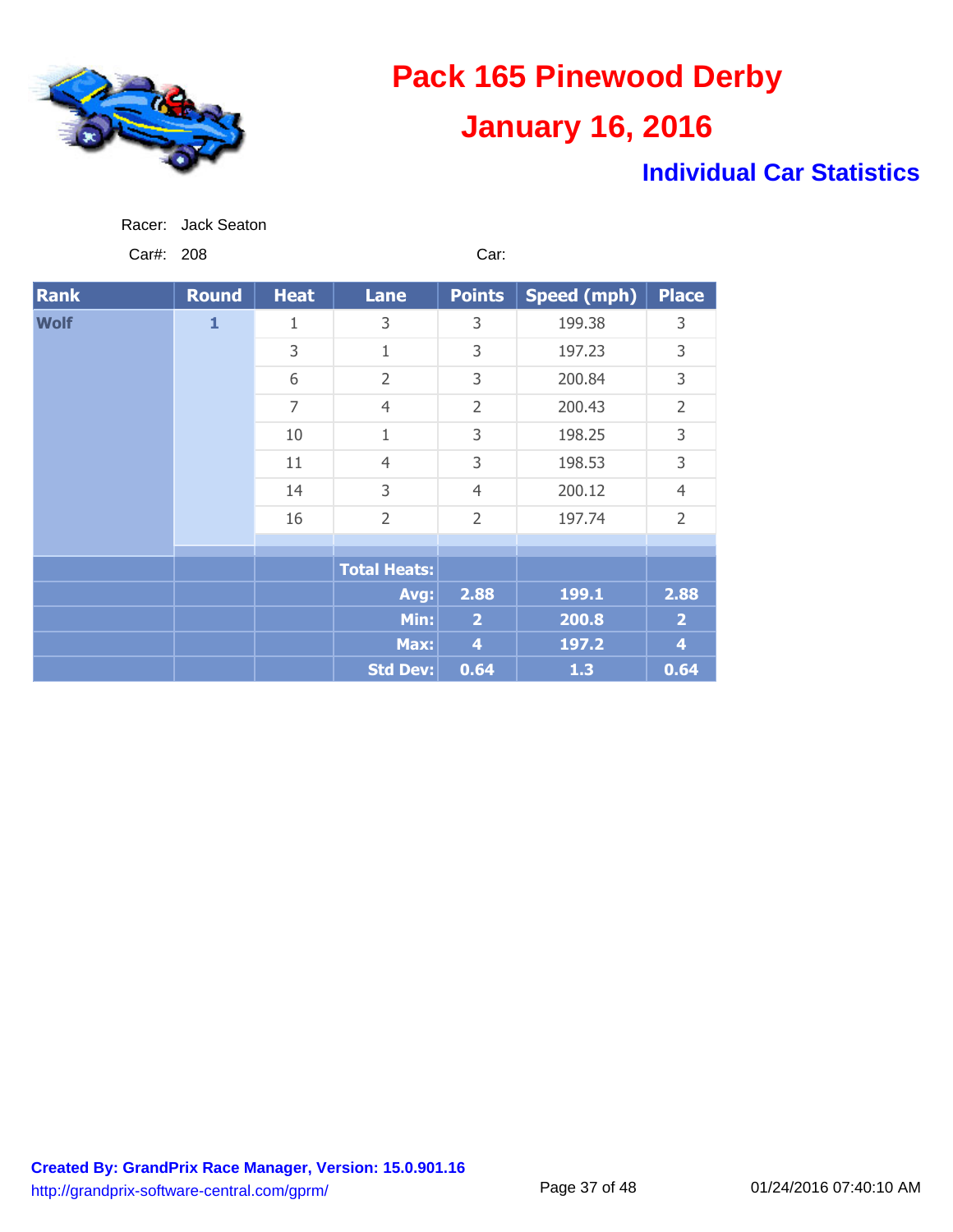

### **Individual Car Statistics**

| Car#:               | 305          |                |                     | Car:           |                    |                |
|---------------------|--------------|----------------|---------------------|----------------|--------------------|----------------|
| <b>Rank</b>         | <b>Round</b> | <b>Heat</b>    | <b>Lane</b>         | <b>Points</b>  | <b>Speed (mph)</b> | <b>Place</b>   |
| <b>Bear</b>         | $\mathbf{1}$ | $\mathbf{1}$   | 3                   | $\mathbf{1}$   | 204.87             | $\mathbf{1}$   |
|                     |              | 3              | $\mathbf{1}$        | $\overline{2}$ | 205.02             | $\overline{2}$ |
|                     |              | 6              | $\overline{2}$      | $\overline{2}$ | 207.20             | $\overline{2}$ |
|                     |              | $\overline{7}$ | $\overline{4}$      | $\overline{2}$ | 206.87             | $\overline{2}$ |
|                     |              | 10             | $1\,$               | $\overline{2}$ | 205.29             | $\overline{2}$ |
|                     |              | 11             | $\overline{4}$      | 3              | 203.35             | 3              |
|                     |              | 14             | 3                   | $\overline{2}$ | 207.24             | $\overline{2}$ |
|                     |              | 16             | $\overline{2}$      | $\mathbf 1$    | 206.35             | $\mathbf 1$    |
|                     |              |                |                     |                |                    |                |
| <b>Grand Finals</b> | $\mathbf{1}$ | 3              | $\overline{2}$      | $\overline{2}$ | 206.96             | $\overline{2}$ |
|                     |              | 5              | $\overline{4}$      | 3              | 205.07             | 3              |
|                     |              | 8              | 3                   | 3              | 205.95             | 3              |
|                     |              | 11             | 3                   | $\mathbf{1}$   | 206.07             | $1\,$          |
|                     |              | 13             | $1\,$               | $\overline{2}$ | 205.95             | $\overline{2}$ |
|                     |              | 15             | $\overline{2}$      | $\overline{2}$ | 206.92             | $\overline{2}$ |
|                     |              | 21             | $1\,$               | 3              | 206.54             | 3              |
|                     |              | 23             | $\overline{4}$      | $1\,$          | 205.82             | $1\,$          |
|                     |              |                |                     |                |                    |                |
|                     |              |                | <b>Total Heats:</b> |                |                    |                |
|                     |              |                | Avg:                | 2.00           | 206.0              | 2.00           |
|                     |              |                | Min:                | $\mathbf{1}$   | 207.2              | $\mathbf{1}$   |
|                     |              |                | Max:                | 3              | 203.4              | 3              |
|                     |              |                | <b>Std Dev:</b>     | 0.73           | $1.1$              | 0.73           |

**Created By: GrandPrix Race Manager, Version: 15.0.901.16** http://grandprix-software-central.com/gprm/ Page 38 of 48 01/24/2016 07:40:10 AM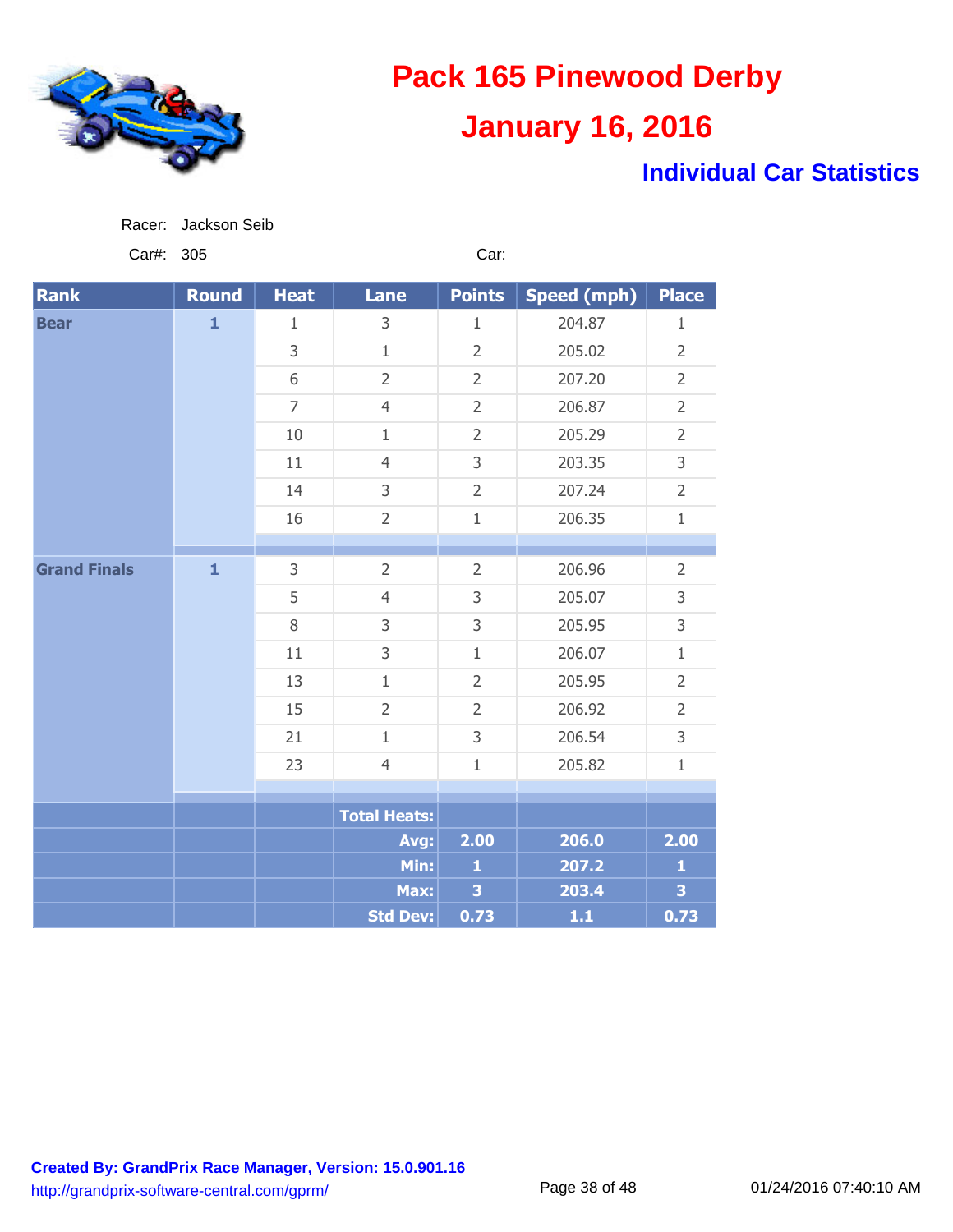

Racer: Ellyn Seib

# **Pack 165 Pinewood Derby January 16, 2016**

### **Individual Car Statistics**

| Car#: 506   |       |                | Car:                |                |                          |                   |
|-------------|-------|----------------|---------------------|----------------|--------------------------|-------------------|
| <b>Rank</b> | Round | <b>Heat</b>    | <b>Lane</b>         | <b>Points</b>  | <b>Speed (mph)</b>       | <b>Place</b>      |
| <b>Open</b> | 1     | 2              | 3                   | $\overline{4}$ | 196.33                   | $\overline{4}$    |
|             |       | 10             | $\mathbf{1}$        | $\overline{4}$ | 196.66                   | $\overline{4}$    |
|             | 14    | 3              | 3                   | 197.88         | 3                        |                   |
|             | 16    | $\overline{2}$ | 3                   | 197.46         | 3                        |                   |
|             |       | 20             | $\overline{4}$      | 5              | $\overline{\phantom{a}}$ | $\qquad \qquad -$ |
|             |       | 23             | $\overline{2}$      | 5              |                          |                   |
|             | 25    | $\overline{4}$ | 5                   | -              |                          |                   |
|             | 28    | $\mathbf{1}$   | $\overline{4}$      | 56.45          | $\overline{4}$           |                   |
|             |       |                |                     |                |                          |                   |
|             |       |                | <b>Total Heats:</b> |                |                          |                   |
|             |       |                | Avg:                | 4.13           | 86.0                     | 3.75              |
|             |       |                | Min:                | 3              | 197.9                    | 3                 |
|             |       |                | Max:                | 5              |                          | 4                 |
|             |       |                | <b>Std Dev:</b>     | 0.83           | 75.9                     | 0.46              |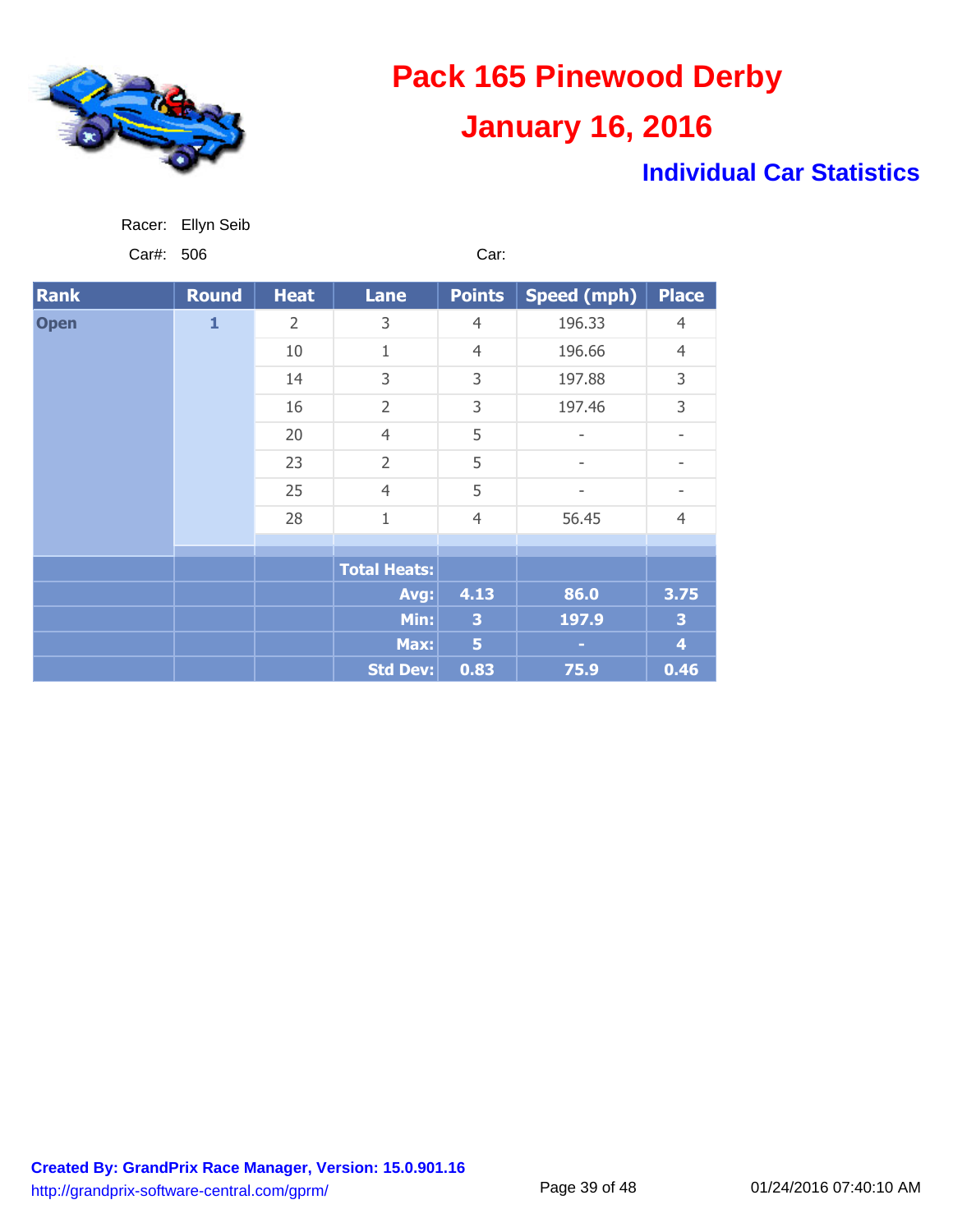

### **Individual Car Statistics**

| Racer: | Caitlin Stacer |
|--------|----------------|
|        |                |

Car#: 505 Car:

| <b>Rank</b> | <b>Round</b> | <b>Heat</b>    | <b>Lane</b>         | <b>Points</b>  | Speed (mph) | <b>Place</b>   |
|-------------|--------------|----------------|---------------------|----------------|-------------|----------------|
| <b>Open</b> | $\mathbf{1}$ | $\overline{4}$ | 1                   | 3              | 203.48      | 3              |
|             |              | 6              | 1                   | $\overline{2}$ | 204.90      | $\overline{2}$ |
|             |              | 8              | 3                   | $\overline{4}$ | 202.90      | $\overline{4}$ |
|             |              | 10             | $\overline{2}$      | $\overline{2}$ | 206.31      | $\overline{2}$ |
|             |              | 14             | $\overline{4}$      | $\mathbf 1$    | 203.53      | 1              |
|             |              | 19             | $\overline{4}$      | $\overline{2}$ | 204.56      | $\overline{2}$ |
|             |              | 22             | 3                   | $\overline{2}$ | 204.50      | $\overline{2}$ |
|             |              | 27             | $\overline{2}$      | $\overline{2}$ | 205.38      | $\overline{2}$ |
|             |              |                |                     |                |             |                |
|             |              |                | <b>Total Heats:</b> |                |             |                |
|             |              |                | Avg:                | 2.25           | 204.4       | 2.25           |
|             |              |                | Min:                | 1              | 206.3       | 1              |
|             |              |                |                     | Max:           | 4           | 202.9          |
|             |              |                | <b>Std Dev:</b>     | 0.89           | $1.1$       | 0.89           |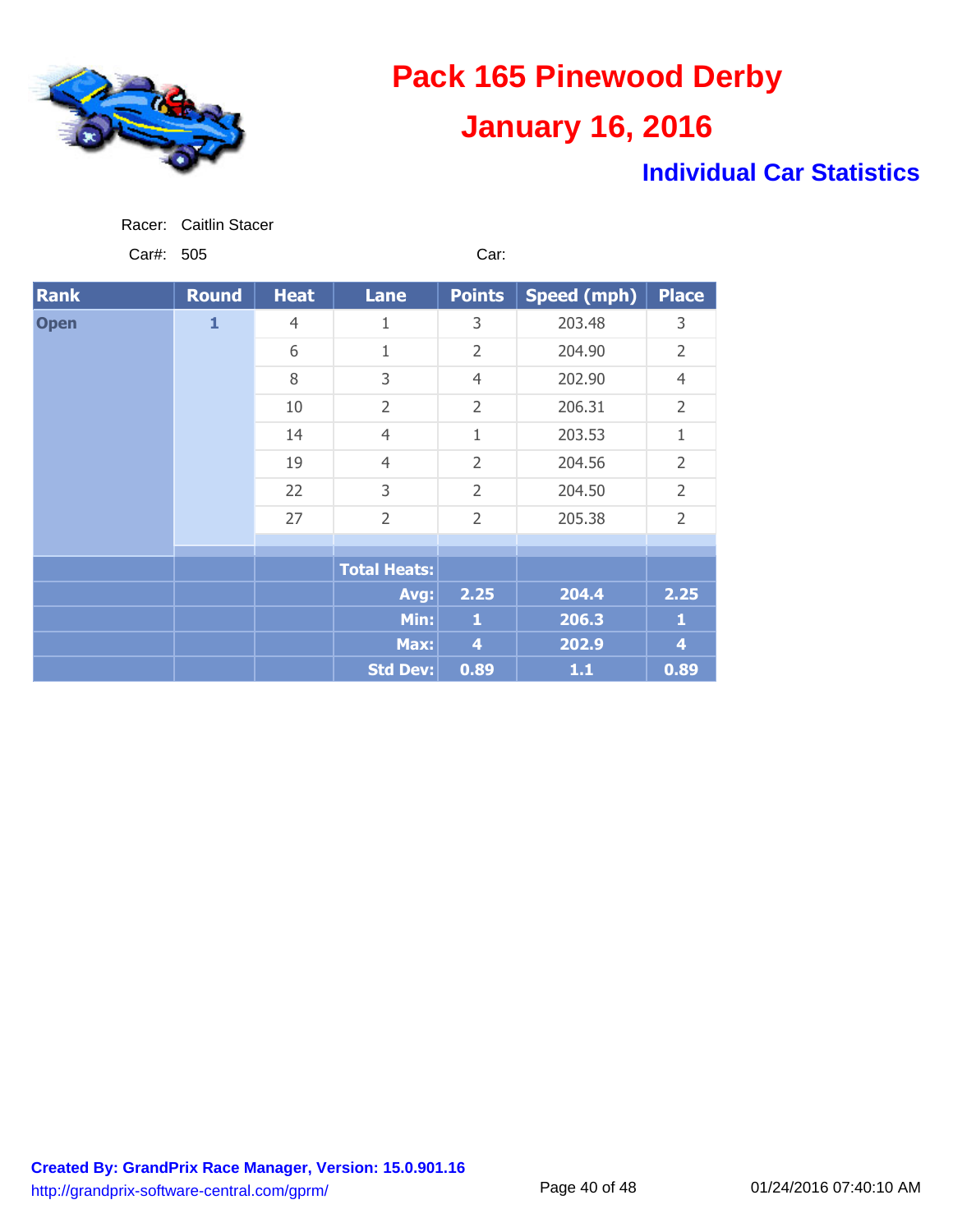

### **Individual Car Statistics**

| Racer: Evan Stacer |
|--------------------|

Car#: 209 Car:

| <b>Rank</b>         | <b>Round</b> | <b>Heat</b>    | <b>Lane</b>         | <b>Points</b>           | <b>Speed (mph)</b> | <b>Place</b>            |
|---------------------|--------------|----------------|---------------------|-------------------------|--------------------|-------------------------|
| <b>Grand Finals</b> | $\mathbf{1}$ | $\mathbf{1}$   | $\overline{2}$      | $\overline{4}$          | 203.32             | $\overline{4}$          |
|                     |              | $\overline{7}$ | $\overline{2}$      | $\overline{2}$          | 202.36             | $\overline{2}$          |
|                     |              | $\overline{9}$ | $\mathbf{1}$        | $\overline{4}$          | 202.20             | $\overline{4}$          |
|                     |              | 13             | $\overline{4}$      | $\overline{4}$          | 202.18             | $\overline{4}$          |
|                     |              | 18             | $\overline{4}$      | 3                       | 201.58             | 3                       |
|                     |              | 20             | 3                   | 3                       | 202.18             | 3                       |
|                     |              | 23             | $\mathbf{1}$        | 3                       | 203.40             | 3                       |
|                     |              | 25             | 3                   | $\overline{2}$          | 201.30             | $\overline{2}$          |
|                     |              |                |                     |                         |                    |                         |
| <b>Wolf</b>         | $\mathbf{1}$ | $\overline{2}$ | 3                   | $1\,$                   | 203.46             | $\mathbf{1}$            |
|                     |              | $\overline{4}$ | $\overline{4}$      | $1\,$                   | 202.94             | $\mathbf{1}$            |
|                     |              | 5              | $\overline{2}$      | $\mathbf{1}$            | 202.34             | $\mathbf{1}$            |
|                     |              | $\overline{7}$ | $\mathbf{1}$        | $1\,$                   | 202.85             | $\mathbf{1}$            |
|                     |              | 11             | $\overline{2}$      | $1\,$                   | 202.51             | $\mathbf{1}$            |
|                     |              | 14             | $1\,$               | $1\,$                   | 203.20             | $\mathbf{1}$            |
|                     |              | 15             | $\overline{4}$      | $\overline{2}$          | 203.35             | $\overline{2}$          |
|                     |              | 17             | 3                   | $\mathbf{1}$            | 202.88             | $\mathbf{1}$            |
|                     |              |                |                     |                         |                    |                         |
|                     |              |                | <b>Total Heats:</b> |                         |                    |                         |
|                     |              |                | Avg:                | 2.13                    | 202.6              | 2.13                    |
|                     |              |                | Min:                | $\mathbf{1}$            | 203.5              | $\mathbf{1}$            |
|                     |              |                | Max:                | $\overline{\mathbf{4}}$ | 201.3              | $\overline{\mathbf{4}}$ |
|                     |              |                | Std Dev:            | 1.20                    | 0.7                | $1.20$                  |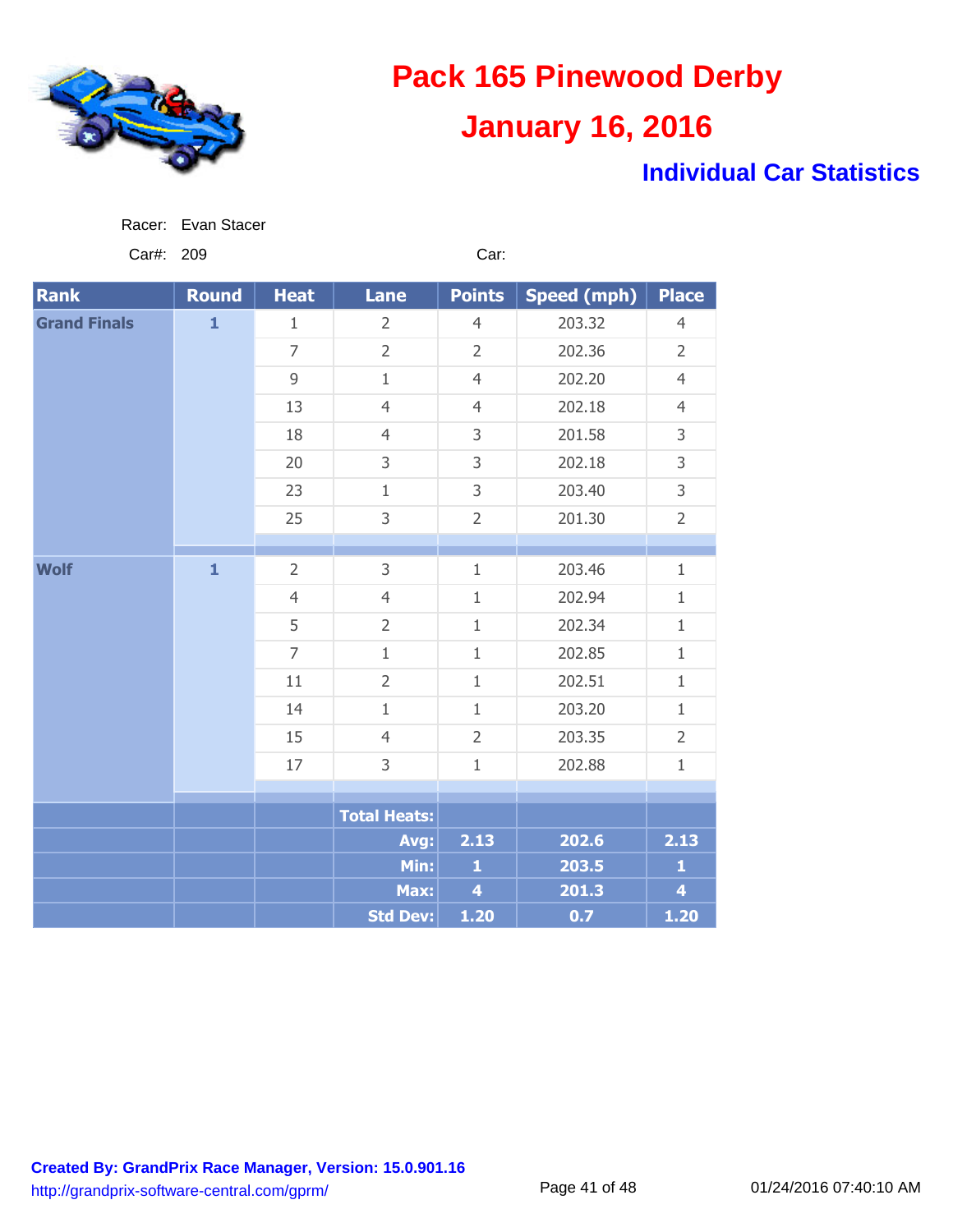

### **Individual Car Statistics**

| Racer: | <b>Alauriet Taylor</b> |
|--------|------------------------|
|        |                        |

Car#: 513 Car:

| <b>Rank</b> | <b>Round</b> | <b>Heat</b> | <b>Lane</b>         | <b>Points</b>  | Speed (mph) | <b>Place</b>   |
|-------------|--------------|-------------|---------------------|----------------|-------------|----------------|
| <b>Open</b> | $\mathbf{1}$ | 1           | 1                   | 3              | 195.89      | 3              |
|             |              | 3           | $\mathbf 1$         | 3              | 196.58      | 3              |
|             |              | 11          | 3                   | 3              | 196.04      | 3              |
|             |              | 13          | $\overline{2}$      | $\overline{4}$ | 197.46      | $\overline{4}$ |
|             |              | 17          | $\overline{4}$      | $\overline{4}$ | 197.55      | $\overline{4}$ |
|             |              | 22          | $\overline{4}$      | $\overline{4}$ | 197.09      | $\overline{4}$ |
|             |              | 25          | 3                   | $\overline{2}$ | 196.62      | $\overline{2}$ |
|             |              | 26          | $\overline{2}$      | $\overline{4}$ | 197.23      | $\overline{4}$ |
|             |              |             |                     |                |             |                |
|             |              |             | <b>Total Heats:</b> |                |             |                |
|             |              |             | Avg:                | 3.38           | 196.8       | 3.38           |
|             |              |             | Min:                | $\overline{2}$ | 197.5       | $\overline{2}$ |
|             |              |             |                     | Max:           | 4           | 195.9          |
|             |              |             | <b>Std Dev:</b>     | 0.74           | 0.6         | 0.74           |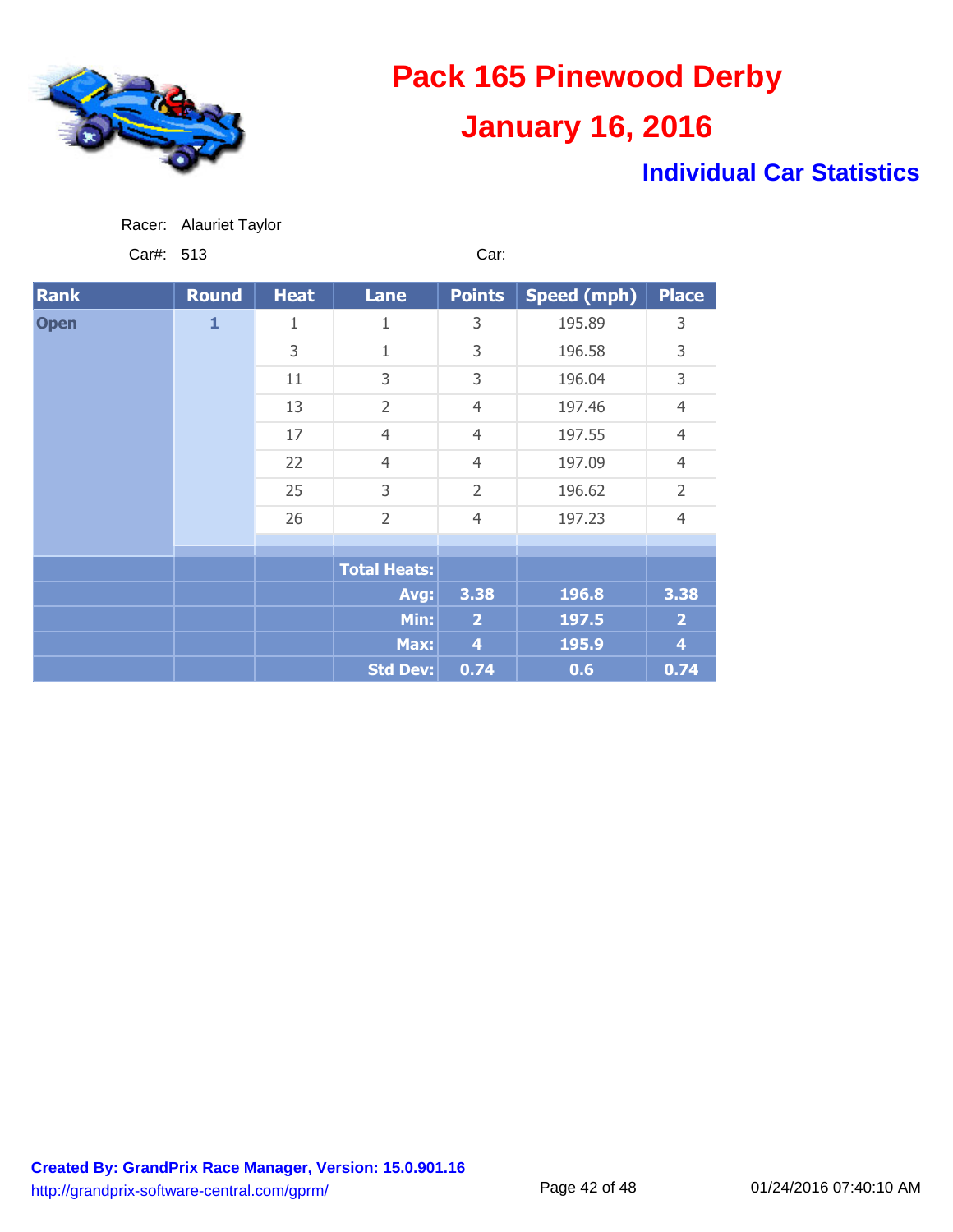

### **Individual Car Statistics**

Car#: 111 Car:

| <b>Rank</b>  | <b>Round</b> | <b>Heat</b> | <b>Lane</b>         | <b>Points</b>  | Speed (mph) | <b>Place</b>            |
|--------------|--------------|-------------|---------------------|----------------|-------------|-------------------------|
| <b>Tiger</b> | $\mathbf{1}$ | 3           | $\overline{2}$      | 3              | 192.67      | 3                       |
|              |              | 5           | 3                   | 3              | 194.40      | 3                       |
|              |              | 7           | $\overline{2}$      | 3              | 191.83      | 3                       |
|              |              | 8           | $\overline{4}$      | 3              | 190.26      | 3                       |
|              |              | 9           | 1                   | 3              | 190.50      | 3                       |
|              |              | 13          | 1                   | 3              | 191.43      | 3                       |
|              |              | 14          | $\overline{4}$      | $\overline{4}$ | 190.73      | $\overline{4}$          |
|              |              | 18          | 3                   | $\overline{4}$ | 192.29      | $\overline{4}$          |
|              |              |             |                     |                |             |                         |
|              |              |             | <b>Total Heats:</b> |                |             |                         |
|              |              |             | Avg:                | 3.25           | 191.8       | 3.25                    |
|              |              |             | Min:                | 3              | 194.4       | 3                       |
|              |              |             | Max:                | 4              | 190.3       | $\overline{\mathbf{4}}$ |
|              |              |             | <b>Std Dev:</b>     | 0.46           | $1.4$       | 0.46                    |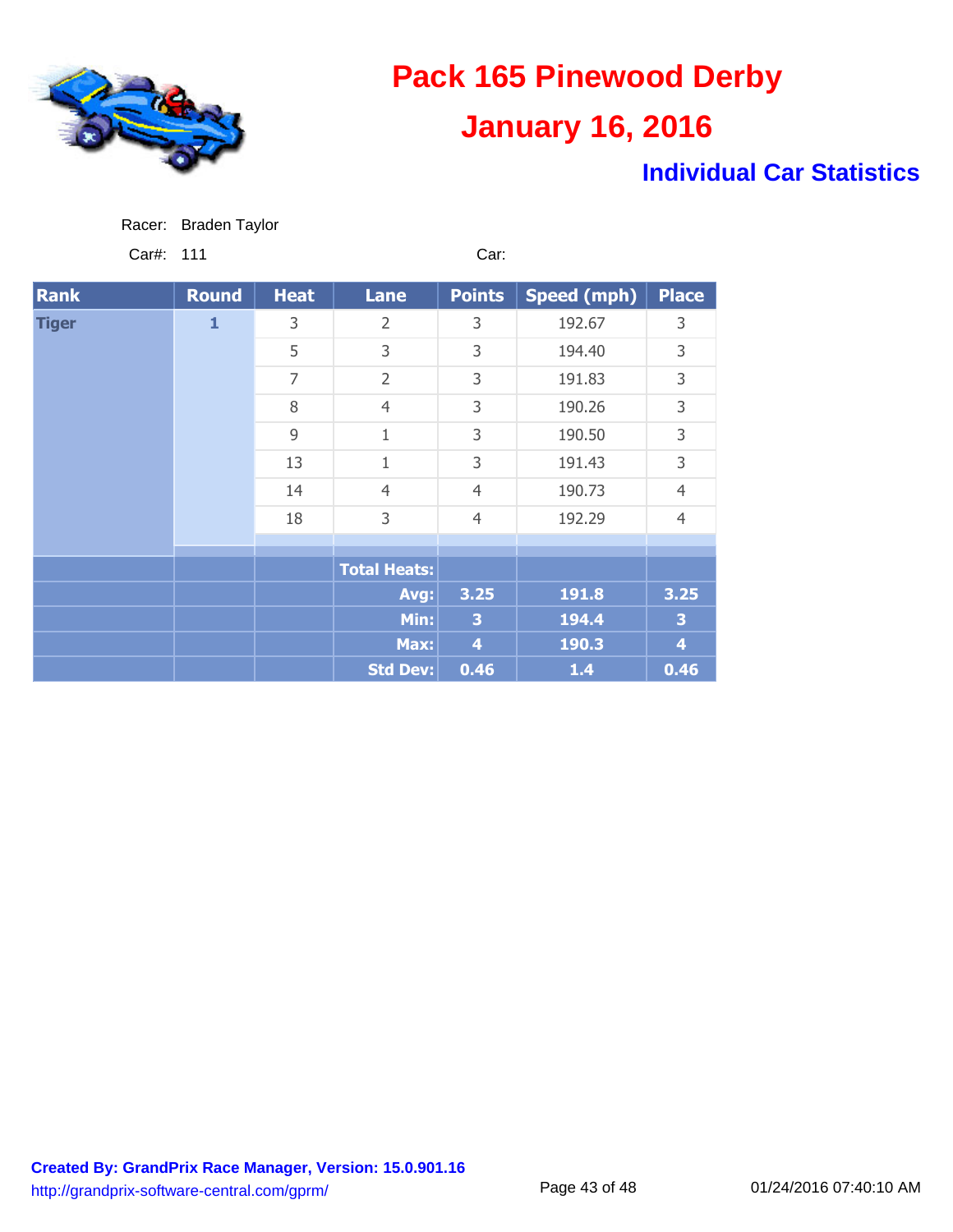

### **Individual Car Statistics**

| Racer: | Tre Valerga |  |
|--------|-------------|--|
|        |             |  |

Car#: 310 Car:

| <b>Rank</b> | <b>Round</b> | <b>Heat</b>    | <b>Lane</b>         | <b>Points</b>  | <b>Speed (mph)</b> | <b>Place</b>   |
|-------------|--------------|----------------|---------------------|----------------|--------------------|----------------|
| <b>Bear</b> | $\mathbf{1}$ | 3              | $\overline{4}$      | 3              | 204.60             | 3              |
|             |              | $\overline{4}$ | 1                   | $\overline{2}$ | 204.05             | $\overline{2}$ |
|             |              | 6              | 3                   | 3              | 205.64             | 3              |
|             |              | 9              | $\overline{4}$      | $\overline{2}$ | 204.40             | $\overline{2}$ |
|             |              | 10             | $\overline{2}$      | $\mathbf 1$    | 206.56             | 1              |
|             |              | 13             | 3                   | $\overline{2}$ | 206.07             | $\overline{2}$ |
|             |              | 15             | $\overline{2}$      | 1              | 206.61             | 1              |
|             |              | 17             | $\mathbf 1$         | 1              | 204.11             | 1              |
|             |              |                |                     |                |                    |                |
|             |              |                | <b>Total Heats:</b> |                |                    |                |
|             |              |                | Avg:                | 1.88           | 205.2              | 1.88           |
|             |              |                | Min:                | $\mathbf{1}$   | 206.6              | 1              |
|             |              |                | Max:                | 3              | 204.0              | 3              |
|             |              |                | <b>Std Dev:</b>     | 0.83           | 1.1                | 0.83           |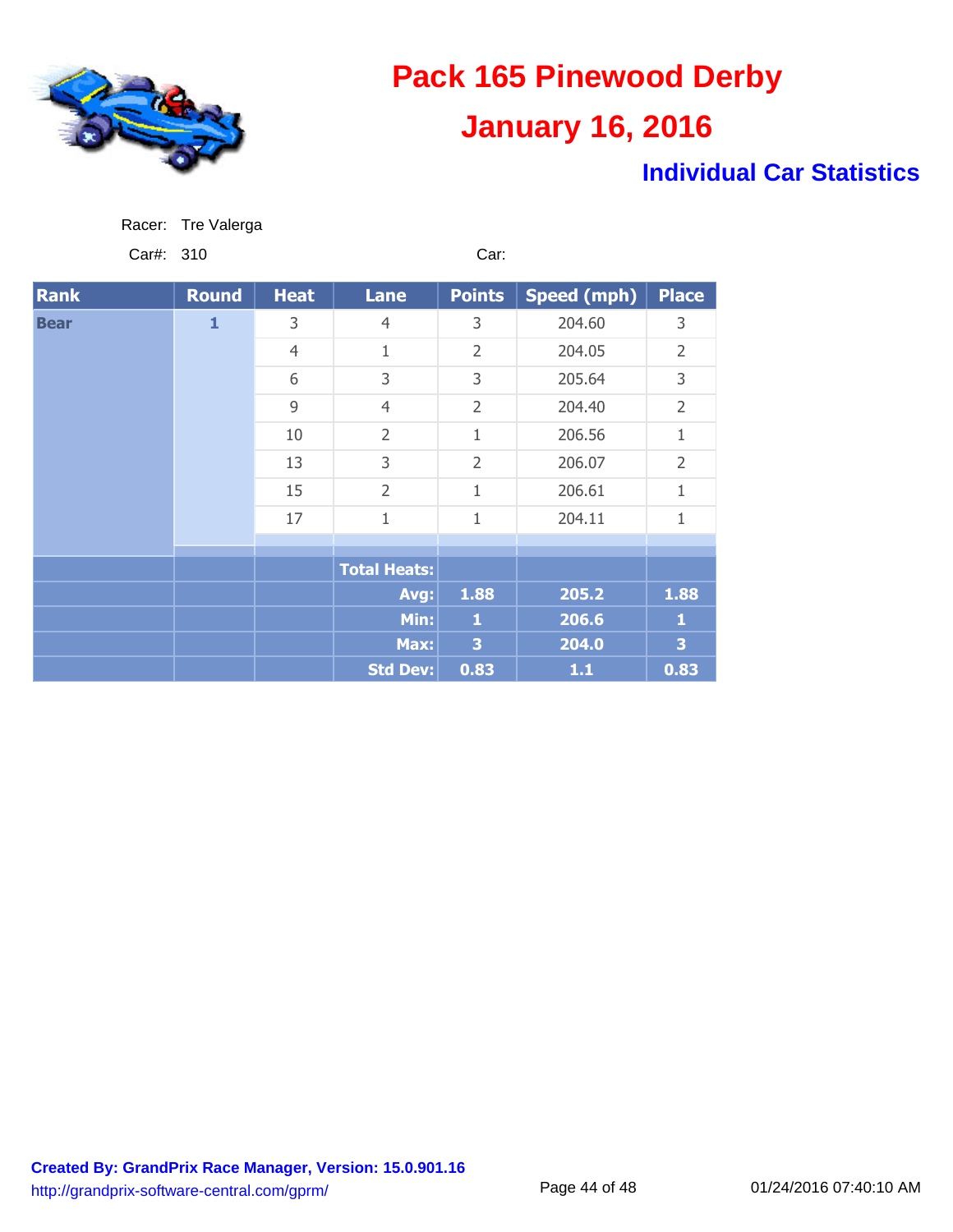

### **Individual Car Statistics**

Car#: 409 Car:

| <b>Rank</b>    | <b>Round</b> | <b>Heat</b>    | <b>Lane</b>         | <b>Points</b>  | Speed (mph) | <b>Place</b>       |
|----------------|--------------|----------------|---------------------|----------------|-------------|--------------------|
| <b>Webelos</b> | 1            | 3              | $\overline{4}$      | $\overline{4}$ | 194.56      | $\overline{4}$     |
|                |              | $\overline{4}$ | $\mathbf{1}$        | 3              | 192.45      | 3                  |
|                |              | 6              | 3                   | $\overline{4}$ | 193.16      | $\overline{4}$     |
|                |              | 9              | $\overline{4}$      | $\overline{4}$ | 191.14      | $\overline{4}$     |
|                |              | 10             | $\overline{2}$      | $\overline{4}$ | 193.60      | $\overline{4}$     |
|                |              | 13             | 3                   | $\overline{4}$ | 192.44      | $\overline{4}$     |
|                |              | 15             | $\overline{2}$      | $\overline{4}$ | 190.11      | $\overline{4}$     |
|                |              | 17             | $\mathbf 1$         | $\overline{4}$ | 191.42      | $\overline{4}$     |
|                |              |                |                     |                |             |                    |
|                |              |                | <b>Total Heats:</b> |                |             |                    |
|                |              |                | Avg:                | 3.88           | 192.4       | 3.88               |
|                |              |                | Min:                | 3              | 194.6       | 3                  |
|                |              |                | Max:                | 4              | 190.1       | $\overline{\bf 4}$ |
|                |              |                | <b>Std Dev:</b>     | 0.35           | $1.4$       | 0.35               |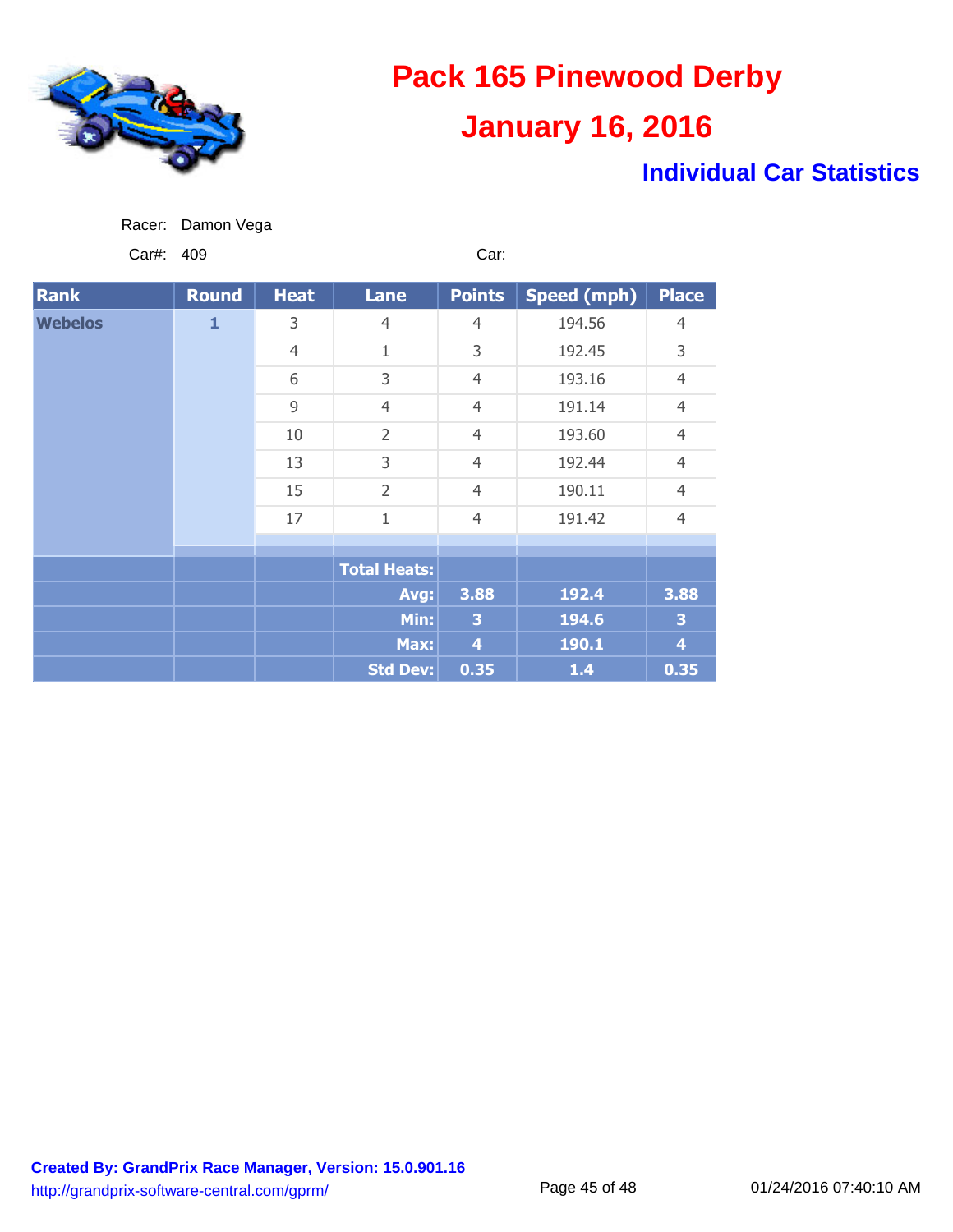

### **Individual Car Statistics**

Car#: 112 Car:

| <b>Rank</b>  | Round        | <b>Heat</b>    | <b>Lane</b>         | <b>Points</b>  | <b>Speed (mph)</b> | <b>Place</b>   |
|--------------|--------------|----------------|---------------------|----------------|--------------------|----------------|
| <b>Tiger</b> | $\mathbf{1}$ | 1              | $\overline{4}$      | 3              | 196.72             | 3              |
|              |              | $\overline{4}$ | $\overline{2}$      | $\overline{4}$ | 196.26             | $\overline{4}$ |
|              |              | 8              | 1                   | $\overline{2}$ | 197.39             | $\overline{2}$ |
|              |              | 10             | 3                   | $\overline{2}$ | 196.48             | $\overline{2}$ |
|              |              | 12             | 3                   | $\overline{2}$ | 196.37             | $\overline{2}$ |
|              |              | 14             | $\overline{2}$      | $\overline{2}$ | 195.38             | $\overline{2}$ |
|              |              | 17             | $\overline{4}$      | $\overline{2}$ | 197.36             | $\overline{2}$ |
|              |              | 18             | $\overline{1}$      | 3              | 194.87             | 3              |
|              |              |                |                     |                |                    |                |
|              |              |                | <b>Total Heats:</b> |                |                    |                |
|              |              |                | Avg:                | 2.50           | 196.3              | 2.50           |
|              |              |                | Min:                | $\overline{2}$ | 197.4              | $\overline{2}$ |
|              |              |                | Max:                | $\overline{4}$ | 194.9              | 4              |
|              |              |                | <b>Std Dev:</b>     | 0.76           | 0.9                | 0.76           |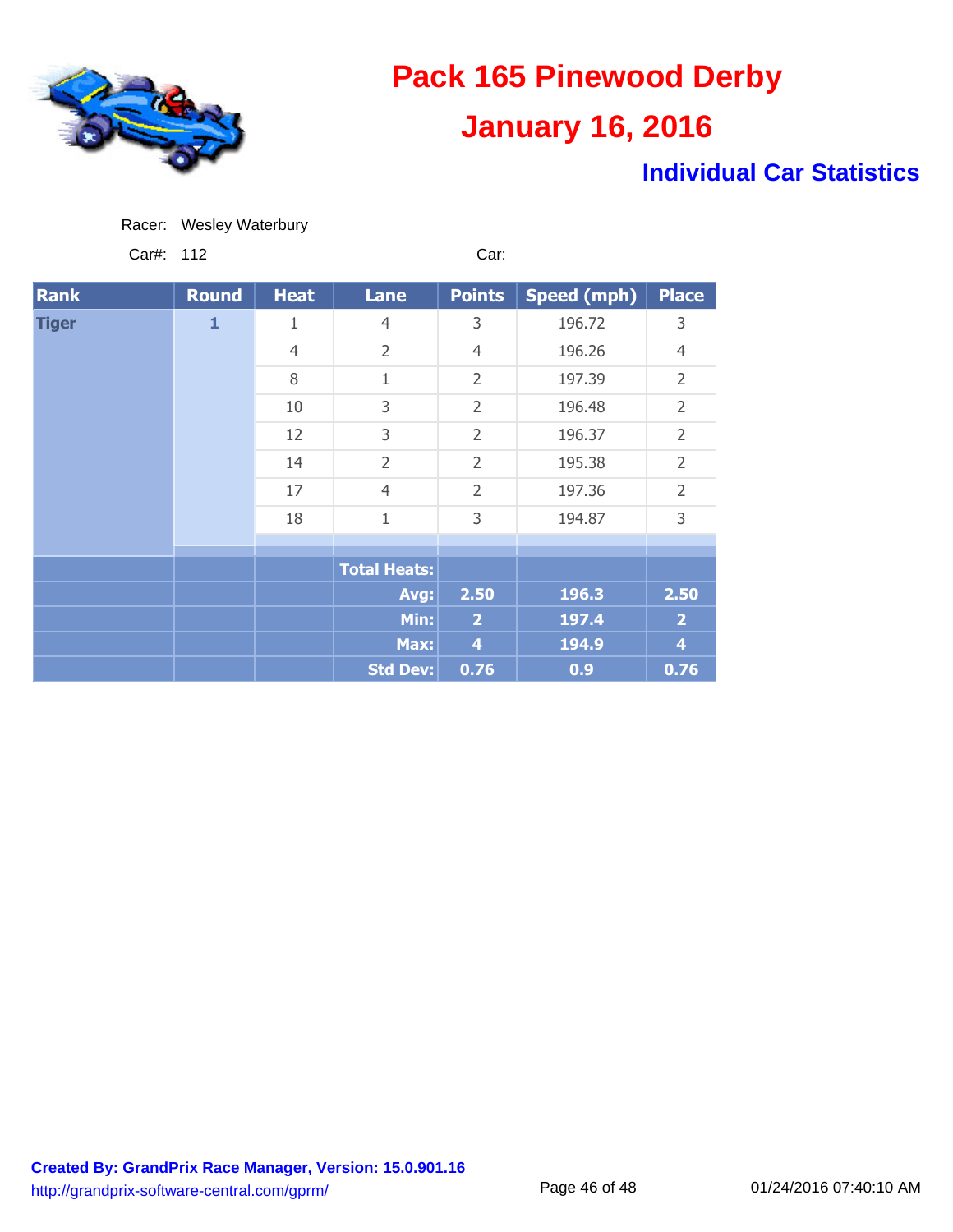

Racer: Timothy Wood

# **Pack 165 Pinewood Derby January 16, 2016**

### **Individual Car Statistics**

| Car#:<br>311        |              |                | Car:                |                |                    |                |
|---------------------|--------------|----------------|---------------------|----------------|--------------------|----------------|
| <b>Rank</b>         | <b>Round</b> | <b>Heat</b>    | Lane                | <b>Points</b>  | <b>Speed (mph)</b> | <b>Place</b>   |
| <b>Bear</b>         | $\mathbf{1}$ | 3              | $\overline{2}$      | $1\,$          | 208.39             | $\mathbf{1}$   |
|                     |              | 5              | 3                   | $1\,$          | 208.55             | $\mathbf{1}$   |
|                     |              | $\overline{7}$ | $\overline{2}$      | $\mathbf{1}$   | 209.15             | $\mathbf{1}$   |
|                     |              | 8              | $\overline{4}$      | $\mathbf{1}$   | 208.32             | $\mathbf{1}$   |
|                     |              | 9              | $\mathbf{1}$        | $\mathbf{1}$   | 207.37             | $\mathbf{1}$   |
|                     |              | 13             | $\mathbf 1$         | $1\,$          | 206.72             | $\mathbf{1}$   |
|                     |              | 14             | $\overline{4}$      | $\mathbf{1}$   | 209.19             | $\mathbf{1}$   |
|                     |              | 18             | 3                   | $1\,$          | 207.68             | $\mathbf{1}$   |
|                     |              |                |                     |                |                    |                |
| <b>Grand Finals</b> | $\mathbf{1}$ | $\overline{2}$ | $\overline{2}$      | $\overline{2}$ | 208.62             | $\overline{2}$ |
|                     |              | 5              | $1\,$               | $\mathbf{1}$   | 208.32             | $\mathbf{1}$   |
|                     |              | $\overline{7}$ | $\overline{4}$      | $\mathbf{1}$   | 208.45             | $\mathbf{1}$   |
|                     |              | 10             | $\mathbf{1}$        | $\mathbf{1}$   | 208.20             | $\mathbf{1}$   |
|                     |              | 14             | 3                   | $1\,$          | 208.90             | $\mathbf{1}$   |
|                     |              | 18             | $\overline{2}$      | $1\,$          | 207.84             | $\mathbf{1}$   |
|                     |              | 21             | $\overline{4}$      | $\overline{2}$ | 208.44             | $\overline{2}$ |
|                     |              | 24             | 3                   | $\mathbf{1}$   | 208.07             | $1\,$          |
|                     |              |                |                     |                |                    |                |
|                     |              |                | <b>Total Heats:</b> |                |                    |                |
|                     |              |                | Avg:                | 1.13           | 208.3              | $1.13$         |
|                     |              |                | Min:                | $\mathbf{1}$   | 209.2              | $\mathbf{1}$   |
|                     |              |                | Max:                | $\overline{2}$ | 206.7              | $\overline{2}$ |
|                     |              |                | <b>Std Dev:</b>     | 0.34           | 0.6                | 0.34           |